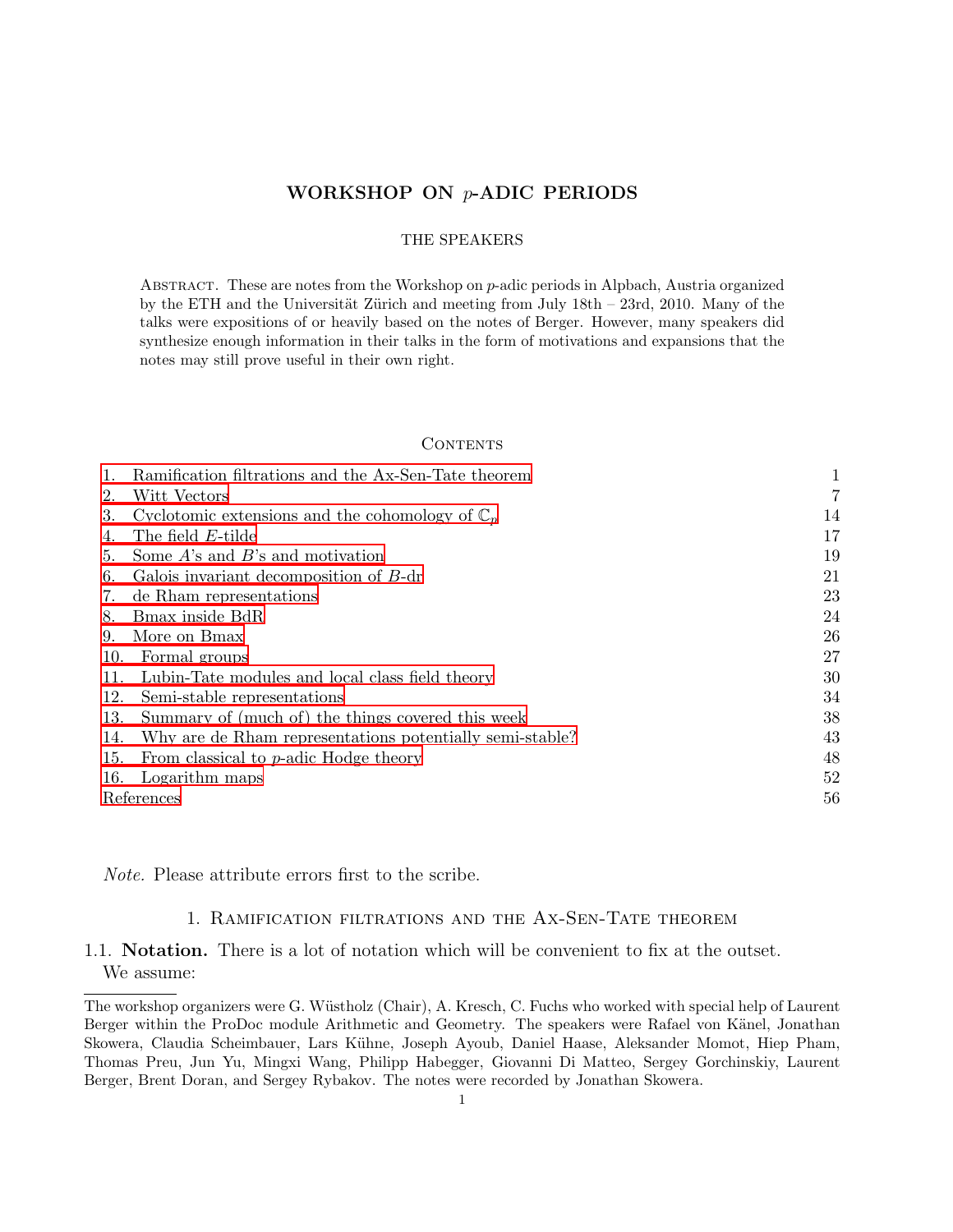- $K$  is a complete discrete valuation field.
- $L/K'/K$  are finite Galois extensions.
- $L/K'/K$  are separable extensions.

Then a lemma says there are unique valuations on  $K'$  and  $L$  extending the valuation on  $K$ . Another lemma says the valuation rings  $\mathcal{O}'_K$  of  $K'$  and  $\mathcal{O}_L$  of  $L$  are the integral closures of  $\mathcal{O}_K$  in K' and L respectively. A third lemma says there are  $y \in \mathcal{O}'_K$  and  $x \in \mathcal{O}_L$  such that  $\mathcal{O}'_K = \mathcal{O}_K[y]$  and  $\mathcal{O}_L = \mathcal{O}_K[x]$ .

We define the higher unit groups of  $L$  to be

$$
U_L^{(n)}:=1+\mathfrak{m}_L^n.
$$

Of course, the definition would work for  $K'$  and  $K$  as well.

1.2. Lower ramification filtration. The action of the Galois group G descends to quotients  $\mathcal{O}_L/\mathfrak{m}_L^n$  (Why? Automorphisms of L fixing K map integral elements over  $\mathcal{O}_K$  to integral elements over  $\mathcal{O}_K$ , and invertible elements  $(\mathcal{O}_L \setminus \mathfrak{m}_L)$  are mapped exactly to invertible elements.)

**Definition 1.1.** Define the lower ramification filtration of  $G$  using this action by

 $G_n := \{ g \in G \mid g \text{ acts trivially on } \mathcal{O}_L / \mathfrak{m}_L^{n+1} \}$  $_{L}^{n+1}$ ,

for  $n \in \mathbb{Z}_{\ge-1}$ .

Then

$$
G = G_{-1} \triangleright G_{n_1} \triangleright \cdots \triangleright G_{n_k} = \{1\}
$$

(there should be not equal signs under each normal symbol!) for some  $n_i \in \mathbb{N}$  which are commonly called the i-th ramification numbers.

We can come by an equivalent definition of the filtration because

$$
g \text{ acts trivially on } \mathcal{O}_L/\mathfrak{m}_L^{n+1} \iff ga - a \in \mathfrak{m}_L^{n+1} \quad \forall a \in \mathcal{O}_L
$$

$$
\iff \nu_L(ga - a) \ge n + 1 \quad \forall a \in \mathcal{O}_L
$$

$$
\iff \nu_L(gx - x) \ge n + 1
$$

Remember the notation that  $\mathcal{O}_L = \mathcal{O}_K[x]$ . The last line follows because  $\nu_L(ga-a) \geq \nu_L(gx-x)$ for all  $a \in \mathcal{O}_L$ . So we could equivalent define the filtration by

$$
G_n = \{ g \in G \mid \nu_L(gx - x) \ge n + 1 \}
$$

The filtration is compatible with the "top" of subextensions but not the "bottom":

$$
H_n = H \cap G_n
$$

but, generally speaking,

$$
(G/H)_n \neq \pi(G_n) \qquad \pi: G \twoheadrightarrow G/H
$$

It will be convenient to write the right hand side as  $G_nH/H$ , the set of all  $G_n$  cosets of H.

1.3. Upper ramification filtration. Now we'll look for a filtration that's compatible with the "bottom" of subextensions. To this end, we'll make two preparations.

First, we'll allow any  $u \in \mathbb{R}_{\geq -1}$  to appear in the subscript of the filtration by using the second definition given above. This works since  $\nu_L(gx-x) \ge u+1$  makes sense for non-integral u.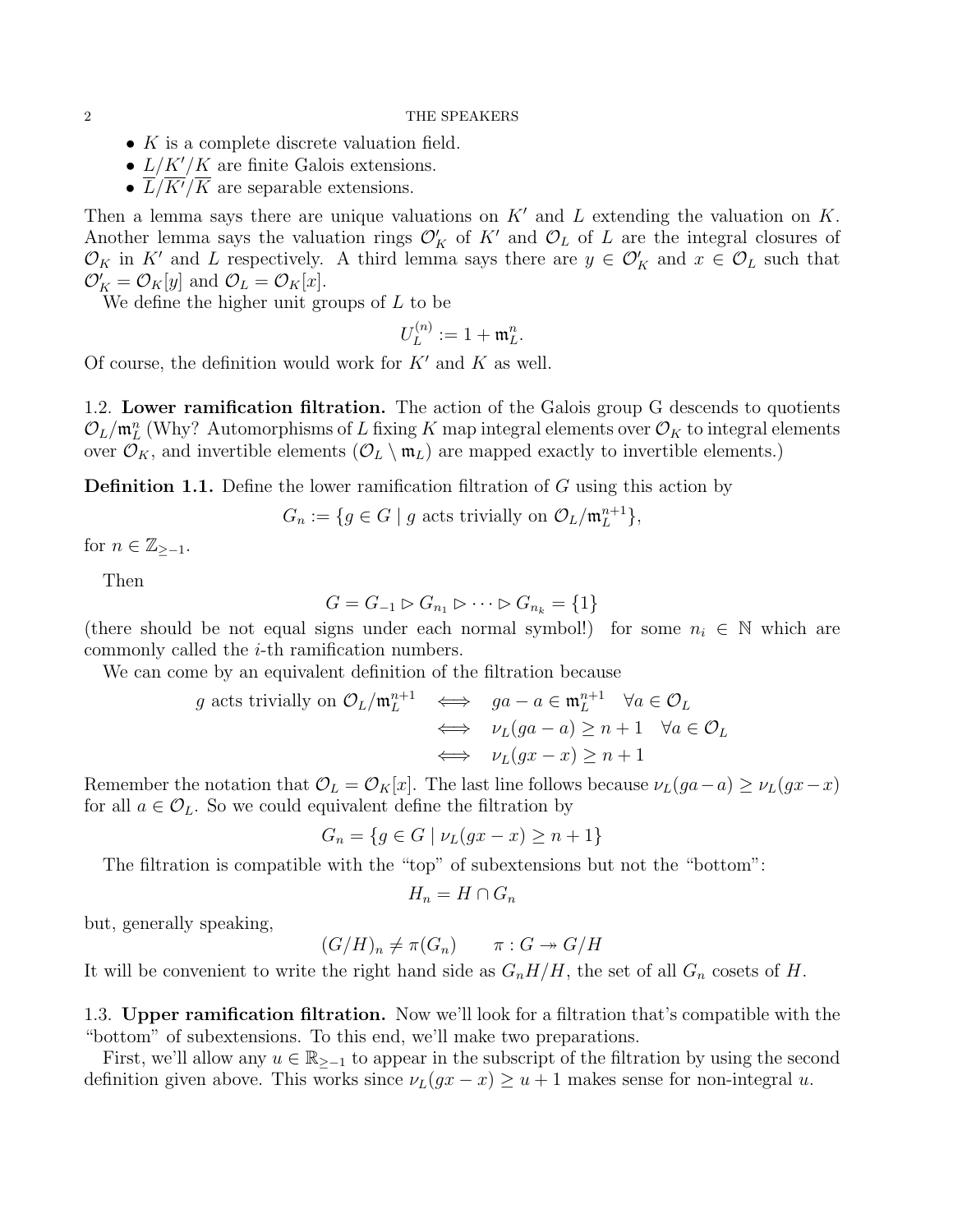Second, we'll simplify notation by introducing a function

$$
i_G: G \rightarrow \mathbb{N} \cup \{\infty\}
$$

$$
g \rightarrow \nu_L(gx - x)
$$

The definition does not depend on the choice of generator  $x$ , and could also be defined as

$$
i_G(g) = \sup\{n \mid g \text{ acts trivially on } \mathcal{O}_L/\mathfrak{m}_L^n\}.
$$

The second definition is useful in proving properties of  $i_G$  below. With this notation, the ramification groups can be written as

$$
G_u = \{ g \in G \mid i_G(g) \ge u + 1 \}.
$$

The strategy is now to find the relation of  $u'$  to  $u$  where

$$
G_u H/H = (G/H)_{u'}
$$

which will be solved be relating  $i_{G/H}$  to  $i_G$ .

**Theorem 1.2.** For any  $\hat{g} \in \sigma \in G/H$ ,

$$
i_{G/H} = \frac{1}{e_{L/K'}} \sum_{h \in H} i_G(\hat{g}h).
$$

*Proof (Tate)*. Case  $\sigma = 1$ : Both sides are  $+\infty$ .

Case  $\sigma \neq 1$ : The proposition is equivalent to

$$
e_{L/K'}i_{G/H}(\sigma) = \sum_{h \in H} i_G(\hat{g}h)
$$

Now  $e_{L/K'} i_{G/H}(\sigma) = \nu_L(\sigma y - y) = \nu_L(\hat{g}y - y)$  and  $\sum_{h \in H} i_G(\hat{g}h) = \nu_L(\prod_{h \in H} (\hat{g}hx - x))$ . The statement is then equivalent to

$$
\langle gy - y \rangle = \left\langle \prod_{h \in H} (ghx - x) \right\rangle = \mathfrak{m}_L^r.
$$

This is true, but the proof is omitted.  $\square$ 

We'll want to rewrite the terms in the sum using the relation  $i_G(\hat{g}h) = \inf\{i_G(h), i_G(\hat{g})\},\$ where we now need to choose a special  $\hat{g}$ , in particular,

$$
\hat{g} := \arg \max_{g \in \sigma} i_G(g).
$$

This relation follows from two cases.

Case  $i_G(h) \geq i_G(\hat{g})$ : Then

$$
i_G(\hat{g}) \ge i_G(\hat{g}h) \ge \inf\{i_G(\hat{g}), i_G(h)\} = i_G(\hat{g}),
$$

where the first relation is by the definition of  $\hat{g}$ , and the second relation follows by considering the definition of  $i_G$  in terms of action on  $\mathcal{O}_L/\mathfrak{m}_L^n$ . In this case,  $i_G(\hat{g}h) = i_G(\hat{g})$ .

Case  $i_G(h) < i_G(\hat{g})$ : Then we immediately have  $i_G(\hat{g}h) = i_G(h)$ , again by examing when the actions on the quotient rings are trivial.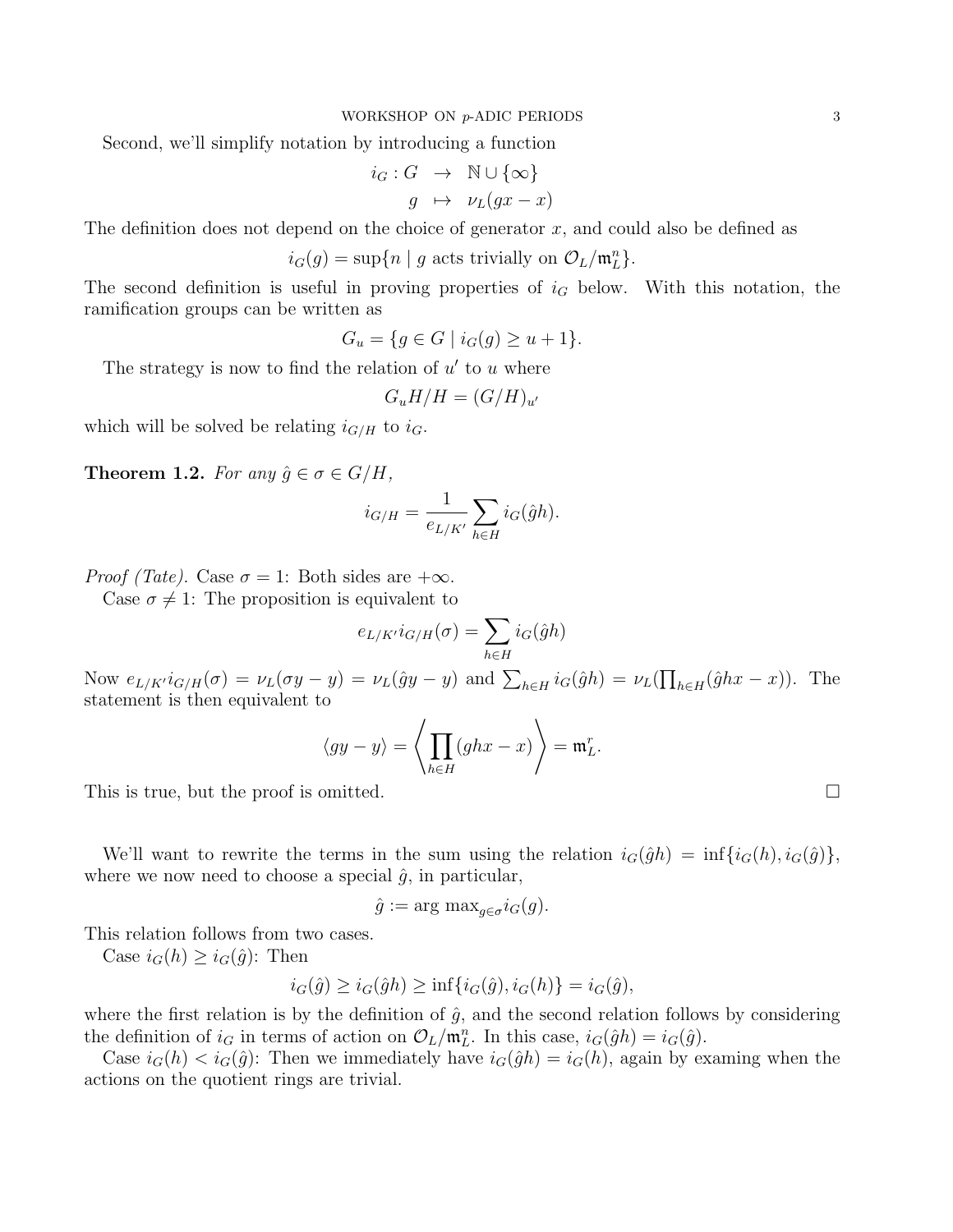We've now found the relation between  $u$  and  $u'$ :

$$
(G/H)_{u'} = \{ \sigma \in G/H \mid i_{G/H}(\sigma) \ge u' + 1 \}
$$
  
= 
$$
\left\{ \sigma \in G/H \mid \frac{1}{e_{L/K'}} \sum_{h \in H} \inf\{i_H(h), i_G(\hat{g})\} \ge u' + 1 \right\}
$$

Define Herbrand's function for a Galois extension  $L/K$  as

$$
\phi_{L/K}(u) := \frac{1}{e_{L/K}} \sum_{g \in G} \inf \{ i_G(g), u + 1 \}
$$

This has a simpler form. First note that  $e_{L/K} = |G_0|$  since  $G_0$  is the inertia group. Second, take the derivative of  $\phi_{L/K}$  at u such that  $n < u < n + 1$  for some  $n \in \mathbb{Z}_{\geq 1}$ . This is

$$
\phi'_{L/K}(u) = \frac{\# \text{ of } g \in G \text{ such that } i_G(g) \ge n+2}{|G_0|} = \frac{|G_{n+1}|}{|G_0|} = \frac{1}{[G_0:G_{n+1}]}
$$

This suggests the traditional definition of

$$
\phi_{L/K}(u) := \int_0^u \frac{dt}{[G_0:G_t]},
$$

where we interpret  $[G_0: G_t]$  as  $1/[G_t: G_0]$  for  $t < 0$ . This is a piece-wise linear, increasing, concave function with kinks at some integers. It is equal to u on the interval  $[-1, 0]$ .

With the notation of Herbrand's function, we may now write

$$
G_u H/H = (G/H)_{\phi_{L/K'}(u)}.
$$

Finally, let  $\psi_{L/K'}(u) := \phi_{L/K'}^{-1}(u)$  be the inverse of Herbrand's function.

Definition 1.3. The upper ramification filtration is defined as

$$
G^u := G_{\psi_{L/K}(u)}.
$$

This indeed satisfies the desired property:

$$
(G/H)^u = (G/H)_{\psi_{K'/K}(u)}
$$
  
=  $G_{\psi_{L/K'}(\psi_{K'/K}(u))}H/H$   
=  $G_{\psi_{L/K}(u)}H/H$   
=  $G^uH/H$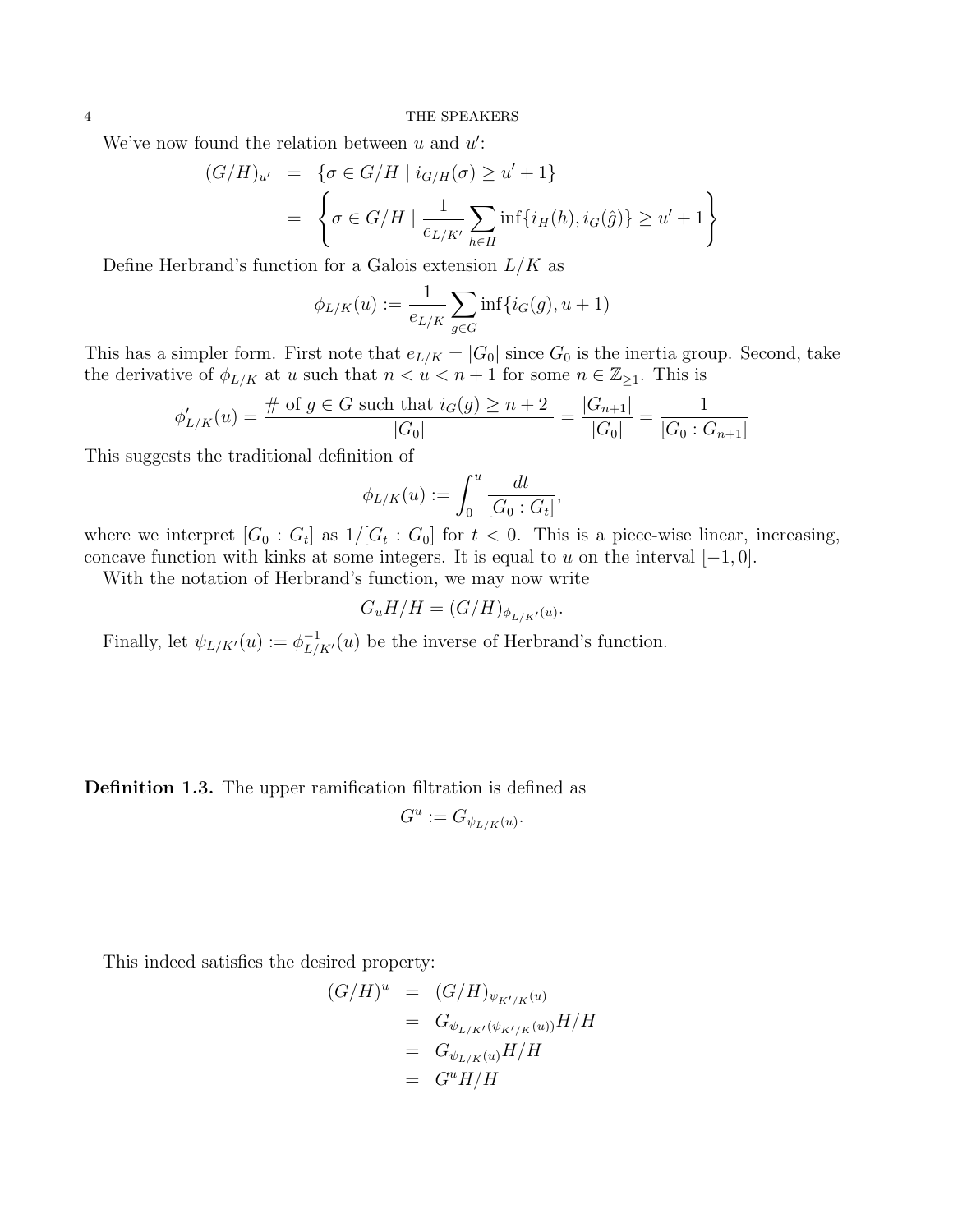The third equality comes from the relation  $\psi_{L/K} = \psi_{L/K'} \circ \psi_{K'/K}$ , or equivalently, from  $\phi_{L/K} =$  $\phi_{K'/K} \circ \phi_{L/K'}$ . The second relation can be seen by comparing the derivatives of both sides:

$$
(\phi_{K'/K} \circ \phi_{L/K'})'(u) = \phi'_{K'/K}(\phi_{L/K'}(u)) \cdot \phi'_{L/K'}(u)
$$
  
\n
$$
= \frac{1}{e_{K'/K}} |(G/H)_{\phi_{L/K'}(u)}| \cdot \frac{1}{e_{L/K'}} |H_u|
$$
  
\n
$$
= \frac{1}{e_{L/K}} |G_u H/H||H_u|
$$
  
\n
$$
= \frac{|G_u H| \cdot |G_u \cap H|}{|H_0| \cdot |H|}
$$
  
\n
$$
= \frac{|G_u|}{|G_0|} = \phi'_{L/K}(u)
$$

## 1.4. Properties of the filtrations.

- $G_0 = G^0$  is the inertia group (of the only prime ideal  $\mathfrak{m}_L$ ).
- The fixed field  $L^{G_0}$  is the maximal unramified extension of K in L.
- $L/L^{G_0}$  is a totally ramified (at  $\mathfrak{m}_L$ ) extension.
- •

$$
G/G_0 = G/{g \in G | g \text{ trivial on } \mathcal{O}_L/\mathfrak{m}_L = \overline{L}}
$$
  
= Gal( $\overline{L}/\overline{K}$ )

- $U_L/U_L^1 \cong \overline{L}^*$ .
- $n \geq 1$ :

$$
G_i/G_{i+1} \hookrightarrow U_L^n/U_L^{n+1} \cong \mathfrak{m}_L^n/\mathfrak{m}_L^{n+1} \cong \overline{L}
$$

$$
g \mapsto \frac{g\pi_L}{\pi_L} \quad u \quad \mapsto \quad u - 1
$$

The first morphism is well-defined because  $g \in G_i \iff g\pi_L/\pi_L$ :

$$
n + 1 \le i_G(g) = \nu_L(g\pi - \pi) = \nu_L(\pi) + \nu_L\left(\frac{g\pi}{\pi} - 1\right) = 1 + \nu_L\left(\frac{g\pi}{\pi} - 1\right)
$$

which is true iff  $g\pi/\pi \in \mathfrak{m}_L^n + 1 = U_L^{(n)}$  $L^{(n)}$ . To see it is a homomorphism, use the decomposition

$$
\frac{gh\pi}{\pi} = \frac{g\pi}{\pi} \cdot \frac{h\pi}{\pi} \cdot \frac{g\left(\frac{h\pi}{\pi}\right)}{\left(\frac{h\pi}{\pi}\right)}.
$$

The last isomorphism is true because  $\mathfrak{m}_L^n/\mathfrak{m}_L^{n+1}$  $L^{n+1}$  is a 1-dimensional vector space over L. Furthermore, if  $\Omega_L := (\mathfrak{m}_L / \mathfrak{m}_L^2)$ , then  $U_L^{(i)}$  $L^{(i)}/U_L^{(i+1)} \cong \Omega_L^{\otimes n}$  $_{L}^{\otimes n}.$ 

• If char  $\overline{L} = p > 0$ , then

$$
G_0 \cong \mathbb{Z}/m\mathbb{Z} \ltimes \widetilde{G}, \qquad |\widetilde{G}| = p^k,
$$

for some  $k \in \mathbb{N}$ .

If char  $\overline{L} = 0$ , then

$$
G_0 \cong \mathbb{Z}/n\mathbb{Z}, \qquad G_1 = \{1\}
$$

,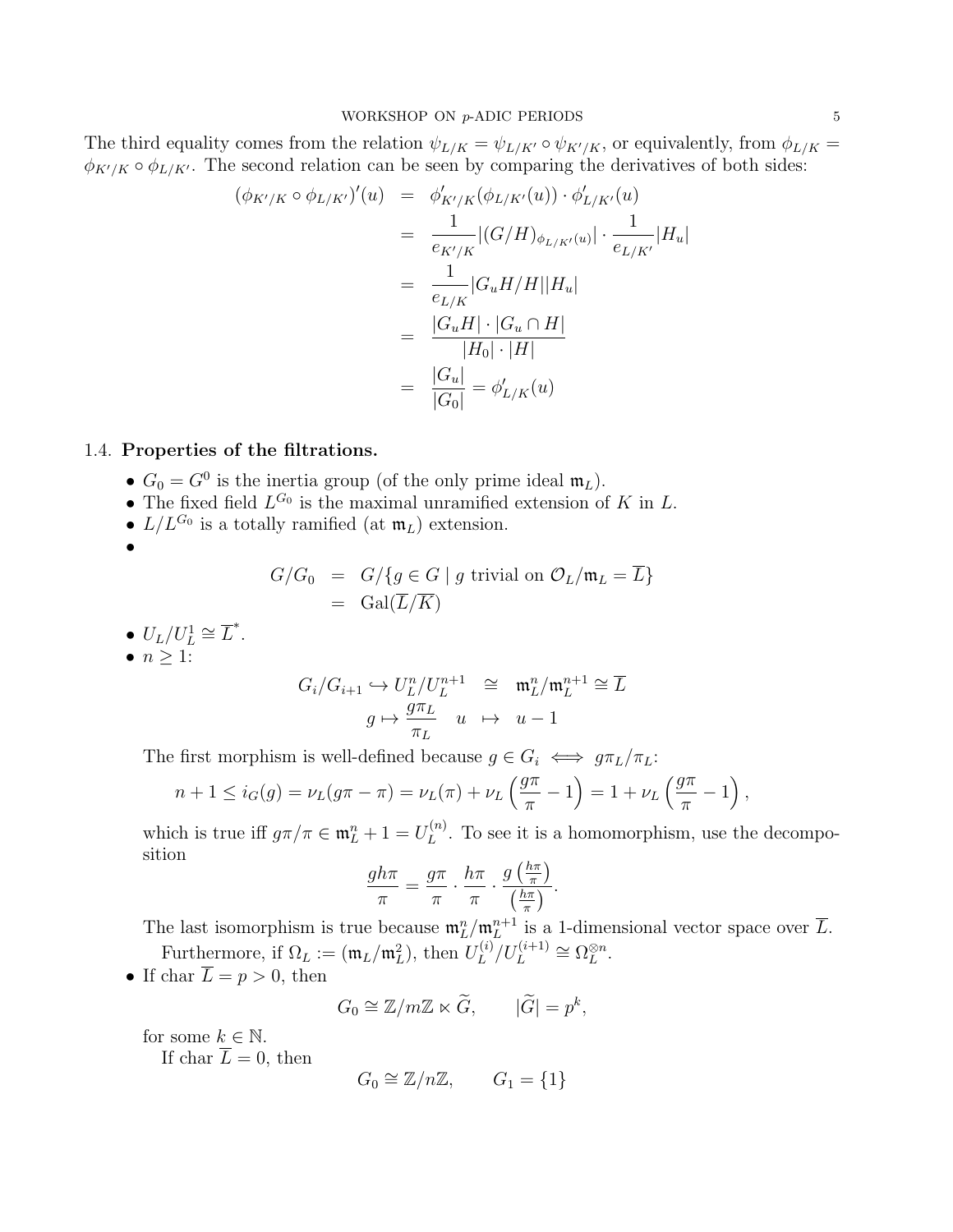for some  $n \in \mathbb{Z}$ .

1.5. The completion is algebraically closed. Define  $\mathbb{C}_p := \mathbb{Q}_p^{\text{alg}}$ , where the  $\hat{\cdot}$  denotes completion in the p-adic norm. One might wonder if, after taking the completion of the algebraic closure, the field is no longer algebraically closed, but thankfully in this case it is by a theorem.

**Theorem 1.4.** Let K be a complete valued field. Then  $\widehat{K^{alg}}$  is algebraically closed.

The proof relies on a reduction to the finding of a root of a monic polynomial in  $\mathcal{O}_{\widehat{K}^{\text{alg}}}[x],$ and then applying Hensel's lemma and induction on the degree of the polynomial. See Berger Theorem 3.3.1 for more details.

### 1.6. The Ax-Sen-Tate theorem.

**Theorem 1.5** (Ax-Sen-Tate). If L is a complete p-adic field and Galois extensions  $L \subset K \subset$  $L<sup>alg</sup>$ , then completion is compatible with taking the fixed field of the Galois action, i.e.,

$$
\widehat{L^{alg}}^{Gal(L^{alg}/K)} = \widehat{K},
$$

where the Galois action has been extended by continuity.

*Proof.* For simplicity, we'll use the notation  $G_K := \text{Gal}(L^{\text{alg}}/K)$ . Case  $\widehat{K} \subset \widehat{L}_{\text{alg}}^{G_K}$ : True.

Case  $\widehat{K} \supset \widehat{L}^{\text{alg}}^{\text{G}_{K}}$ : Let  $\alpha \in \widehat{L}^{\text{alg}}^{\text{G}_{K}}$ , so by completeness,  $\alpha = \lim_{n \to \infty} \alpha_n$  for some  $\alpha_n \in L^{\text{alg}}$ . Let  $\Delta_K : L^{\text{alg}} \to \mathbb{Z} \cup \{\infty\}, \quad \alpha \mapsto \text{sup}$  $g∈G_K$  $|g\alpha-\alpha|_p.$ 

be the maximal distance from  $\alpha$  to any other root in its minimal polynomial. Then

$$
\lim_{n \to \infty} \Delta_K(\alpha_n) = 0.
$$

The key lemma, which we prove below, says that for each  $\alpha_n$  there exists a  $\beta_n \in K$  such that  $|\alpha_n - \beta_n| \leq c_p \Delta_K(\alpha_n)$  for a fixed constant  $c_p$ . Thus

and

$$
\alpha = \lim \beta_n \in \widehat{K}.
$$

 $\lim_{n\to\infty} |\alpha_n - \beta_n|_p = 0$ 

It remains to prove the key lemma.

**Lemma 1.6** (Ax). Again, let L be a complete p-adic field and  $L \subset K \subset L^{alg}$ . For all  $\alpha \in L^{alg}$ , there exists an approximating  $\beta \in K$  whose distance from  $\alpha$  is

$$
|\alpha - \beta|_p < c_p \Delta_K(\alpha)
$$

for  $c_p := p^{p/(p-1)^2}$ .

*Proof.* First let  $c_{p,i} := p^{1/(p^{i+1}-p^i)}$ . In fact, we show that there exists a  $\beta \in K$  such that

$$
|\alpha-\beta|_p\leq \left(\prod_{i=1}^{\ell(n)}c_{p,i}\right)\Delta_K(\alpha)\leq \left(\prod_{i=1}^\infty c_{p,i}\right)\Delta_K(\alpha)=c_p\Delta_K(\alpha),
$$

 $\Box$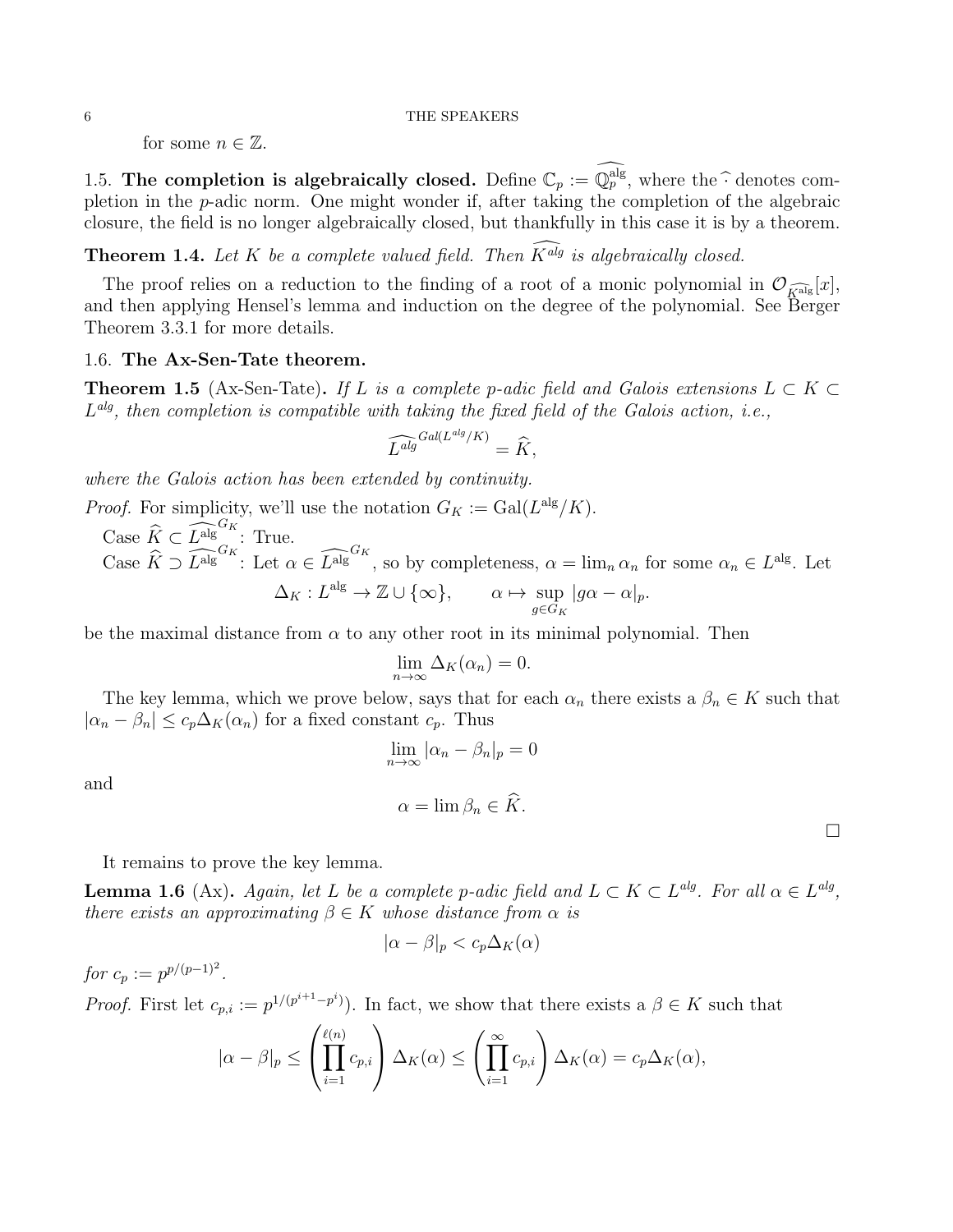where  $n := [K(\alpha) : K]$  is the degree of  $\alpha$  and  $\ell(n) := \max\{\ell \mid p^{\ell} \leq n\}.$  The proof is by induction on the degree n of  $\alpha$ :

Case  $n = 1$  : It's true.

Case  $n > 1$ : To apply induction, we'll want to reduce to the case of some  $\beta$  of degree less than  $\alpha$ . That means bounding  $|\beta-\alpha|_p$  in terms of  $\Delta_K(\alpha)$ , which is the upper bound of  $|\alpha'-\alpha|_p$ for roots  $\alpha'$  of the minimal polynomial of  $\alpha$ . The idea is to view  $\alpha' - \alpha$  as a root of the translated minimal polynomial whose roots are all bounded by  $\Delta_K(\alpha)$ , and find  $\beta - \alpha$  as a root of a derivative of the (translate of) the minimal polynomial. For this strategy to succeed, we'll need a relation between bounds on the zeros of a polynomial and bounds on the zeros of its derivatives. The following lemma does the trick.

**Lemma 1.7.** If  $f \in \overline{L}[x]$  is monic and  $|\gamma|_p \leq \delta$  for all roots  $\gamma$  of f, and write  $\deg f = p^k d$  for  $2 \leq d \leq p$ . Then there exists  $a \xi \in K$  such that

$$
f^{(p^k)}(\xi) = 0, \quad and \quad |\xi|_p \le c_{p,k}\delta.
$$

Let  $p(x) := m_\alpha(x + \alpha)$  where  $m_\alpha$  is the minimal polynomial of  $\alpha$ . Then by the lemma, there exists a  $\gamma \in (L^{\text{alg}})^{G_K} = K$  such that  $p^{(p^k)}(\gamma') = 0$  and  $|\gamma'|_p \leq c_{p,k}\Delta_K(\alpha)$ . Define  $\gamma := \gamma' + \alpha$ . Then

$$
m_{\alpha}^{(p^k)}(\gamma) = 0
$$
 and  $|\gamma - \alpha|_p \leq \Delta_K(\alpha)$ .

It follows that if  $g \in G_K$ , then

$$
|g(\gamma) - \gamma|_p = |g(\gamma) - g(\alpha) + g(\alpha) - \alpha + \alpha - \gamma|_p
$$
  
\n
$$
\leq \sup\{|g(\gamma - \alpha)|_p, |g(\alpha) - \alpha|_p, |\gamma - \alpha|_p\}
$$

But  $|g(\gamma - \alpha)|_p = |\gamma - \alpha|_p \leq c_{p,k}\Delta_K(\alpha)$ . Also,  $|g(\alpha) - \alpha|_p \leq \Delta_K(\alpha)$  by definition, so  $|q(\gamma) - \gamma| \leq c_{n,k} \Delta_K(\alpha)$ 

and hence

$$
\Delta_K(\gamma) \leq c_{p,k} \Delta_K(\alpha).
$$

Then by induction there exists  $\beta \in K$  such that  $|\beta - \gamma|_p \le \prod_{i=1}^{k-1} c_{p,i} \Delta_K(\alpha)$ , so

$$
\begin{array}{rcl} |\beta - \alpha|_p & \leq & \left(\prod_{i=1}^{k-1} c_{p,i}\right) \Delta_K(\gamma) \\ & \leq & \left(\prod_{i=1}^k c_{p,i}\right) \Delta_K(\alpha) < c_p \Delta_K(\alpha). \end{array}
$$

 $\Box$ 

### 2. WITT VECTORS

<span id="page-6-0"></span>Claudia on Monday, 19th of July, 2010.

2.1. **Motivation.** We may write every element of  $\mathbb{Z}_p$  as an infinite sum with integer coefficients between 0 and  $p-1$ . In other words, this gives a set-theoretic function  $f : \mathbb{F}_p \to \mathbb{Z}_p$ , where

$$
\underbrace{z}_{=1+\cdots+1}\mapsto\underbrace{z}_{=1+\cdots+1},
$$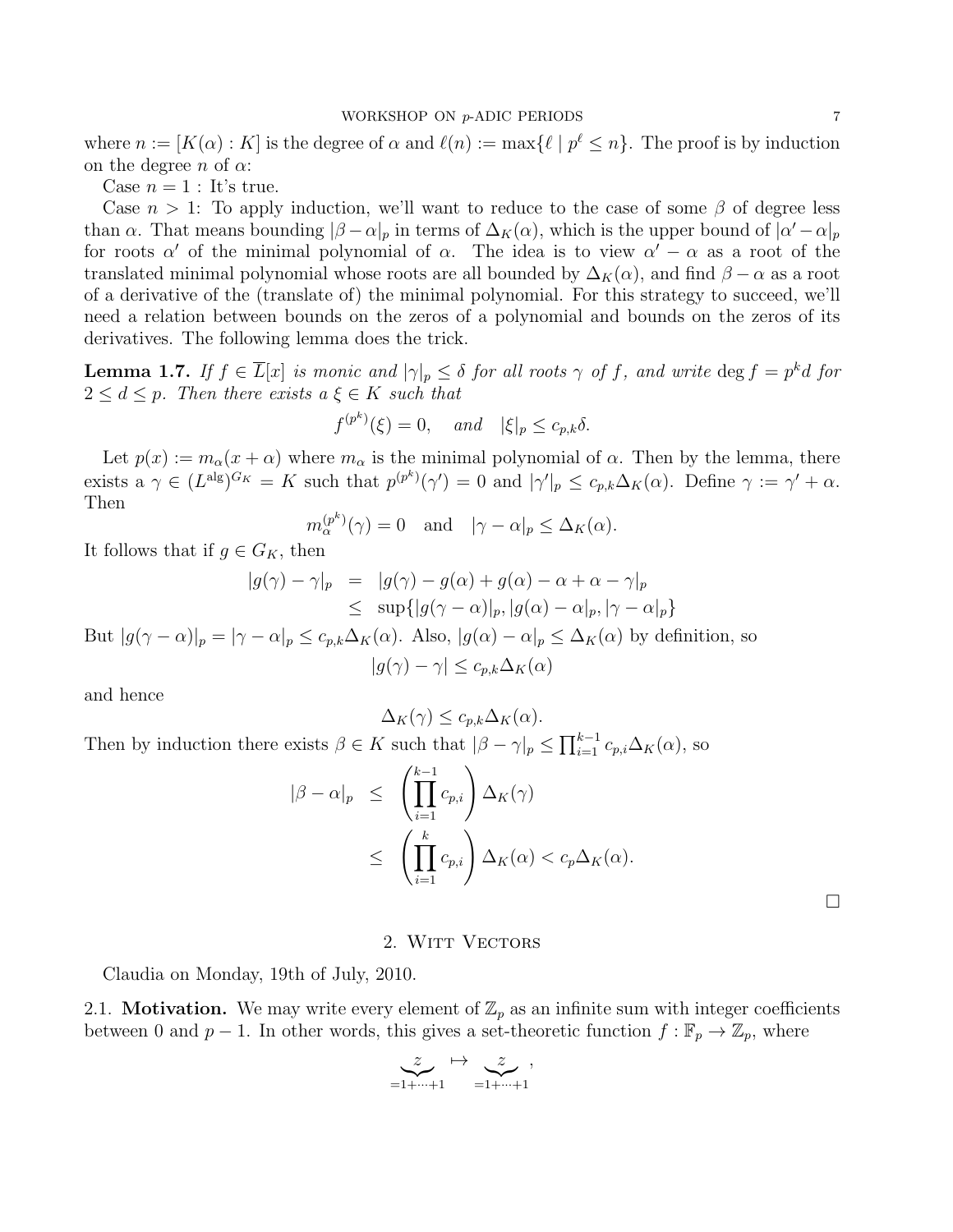and the sums of z ones are taken in the respective ring, and every element in  $\mathbb{Z}_p$  can be written uniquely as

$$
x = \sum_{i \geq 0} p^i f(x_i).
$$

Furthermore, note that the residue field of  $\mathbb{Z}_p$  is the coefficient set  $\mathbb{F}_p = \mathbb{Z}_p/p\mathbb{Z}_p$ .

We might ask if elements of  $x \in \mathbb{Z}_p$  may be described by other choices of coefficients given by set functions  $f: \mathbb{F}_p \to \mathbb{Z}_p$  such that every x can be written uniquely as  $x = \sum_{i \geq 0} p^i f(x_i)$ . The answer, of course, is yes, but some questions arise:

- Is there a canonical choice of representatives  $f$ ?
- What are the relations for addition and multiplication in terms of the coefficients?
- Is something similar possible for more general rings?

As for a generalization of this construction, we consider so-called perfect rings  $R$  of characteristic p (meaning that the Frobenius  $x \mapsto x^p$  is an isomorphism). We want to construct a ring  $W(R)$ , the ring of Witt vectors with coefficients in R, similarly to the construction of  $\mathbb{Z}_p$  out of  $\mathbb{F}_p$  above; particularly, we want that  $W(R)/pW(R) = R$ . The Witt vector construction then gives a so-called perfect p-ring  $W(R)$ . This construction turns out to be a functor

$$
R \mapsto W(R)
$$

from the category of perfect rings of characteristic  $p$  to the category of perfect  $p$  rings. Moreover, given a perfect ring R, the associated perfect p-ring  $W(R)$  is unique up to isomorphism.

This construction also works for arbitrary rings, but in that case one looses the uniqueness of the ring  $W(R)$ . As we will only need this construction under the assumptions above, we will restrict ourselves to this case.

### 2.2. Teichmüller representatives.

**Definition 2.1.** Let A be a (commutative, unital) ring which is Hausdorff and complete for the p-adic topology, such that  $R = A/pA$  is a perfect ring of characteristic p, and such that p is not a zero divisor in  $A$ . Then we call  $A$  a perfect  $p$ -ring.

The Witt vector construction takes rings which play the role of R and gives a perfect  $p$ -ring:

$$
R \mapsto W(R) = A
$$

Example 2.2.  $A = \mathbb{Z}_p$  with  $R = \mathbb{F}_p$ .

Before constructing the Teichmüller lifts, we need a lemma.

**Lemma 2.3.** Let A be a ring, and let  $x, y \in A$  such that  $x \equiv y \mod pA$ . Then,  $\forall i \geq 0$ ,  $x^{p^i} \equiv y^{p^i} \mod p^{i+1}A.$ 

*Proof.* By induction and the binomial theorem for the base case and the induction step.  $\Box$ 

**Theorem 2.4.** Let A be a perfect p-ring and  $R = A/pA$ . Then

- (i) There exists a unique system of representatives  $[\cdot] : R \rightarrow A$  which commutes with p-th powers, i.e.  $[x^p] = [x]^p$ .
- (ii) Let  $a \in A$ . Then  $a \in [R]$  iff for all n, a is a p-th power (in A).
- (iii) The representatives are compatibile with multiplication:  $\forall a, b \in R$ ,  $|ab| = |a| \cdot |b|$ .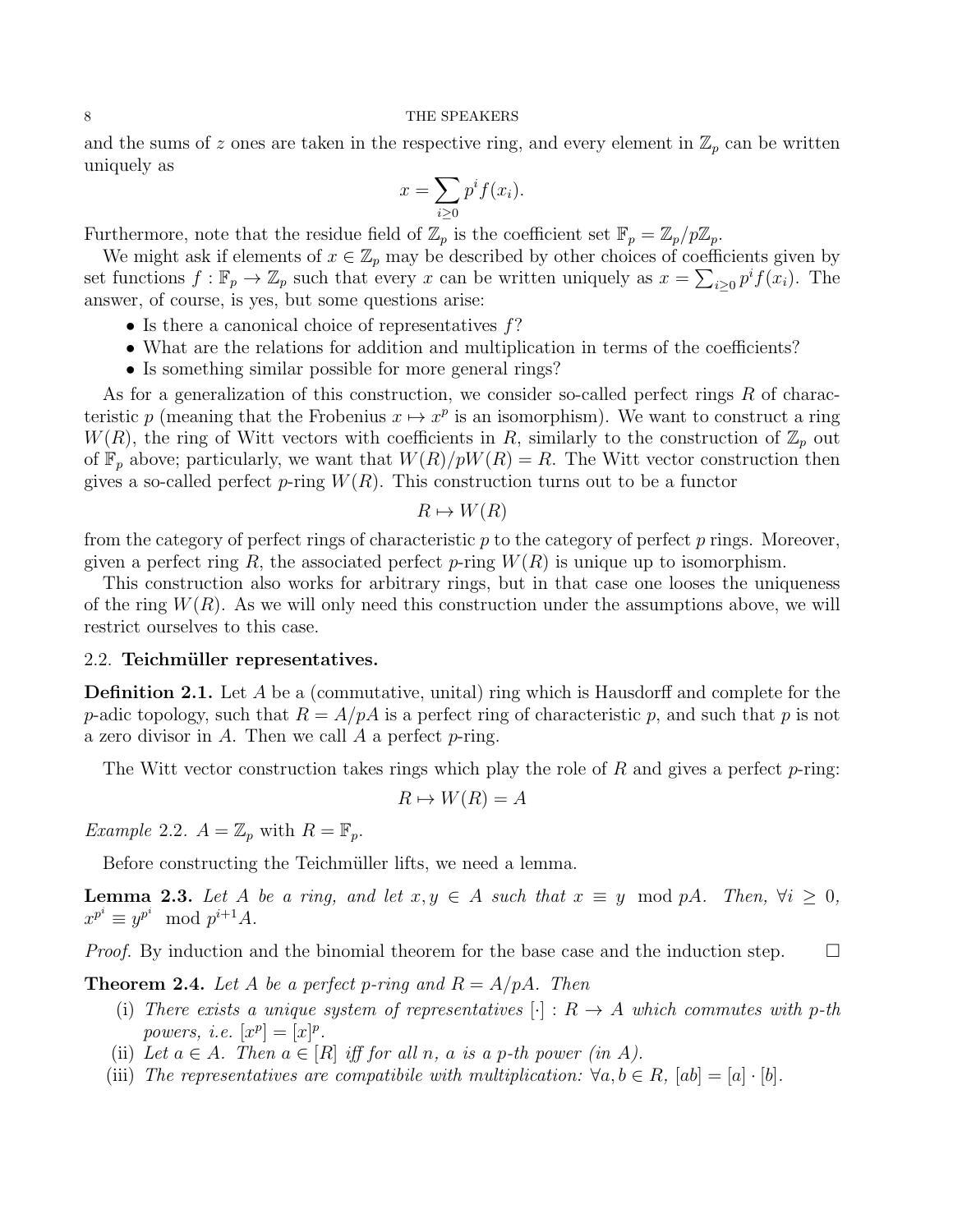*Proof.* (ii) and (iii): follow from (i) and similar arguments. (Exercise.)

(i) : Let  $x \in R$ . We will construct [x]. Take an arbitrary lift  $\hat{x} \in A$  of x. Let  $x^{(n)}$  be the  $p^n$ -th root of x in R (note that R is perfect, so the  $p^{n}$ -th root is unique), so  $(x^{(n+1)})^{p} = x^{(n)}$ . Take arbitrary lifts of  $x^{(n)}$  as well, call them  $x^{(n)}$ .

*Claim:* The sequence  $\left(\widehat{x^{(n)}}\right)^{p^n}$ converges in  $A$  to an element  $[x]$  which depends only on  $x$ . Apply the lemma above to  $x = \widehat{x^{(n+1)}}^p$ ,  $y = \widehat{x^{(n)}}$  to show that the sequence is a Cauchy sequence. The ring A is complete, which shows convergence. To show the independence of the lifts, if  $\hat{\cdot}$  is another lift, the apply the lemma to  $x = x^{(n)}$ ,  $y = x^{(n)}$ .

Thus the given sequence converges and depends only on  $x$ . Denote the limit by

$$
\lim_{n \to \infty} \left( \widehat{x^{(n)}} \right)^{p^n} = [x].
$$

**Definition 2.5.** The element  $[x] \in A$  is called the Teichmüller lift of  $x \in R$ .

<span id="page-8-0"></span>*Remark* 2.6. If  $a \in A$ , then a has a unique representation of the form

$$
a = \sum_{n\geq 0} p^n [a_n], \quad a_n \in R.
$$

This representation gives a bijection (as sets)

$$
A \to \prod_{n \ge 0} R.
$$

2.3. **Example.** Let S be the closure of  $\mathbb{Z}_p[X_i^{p^{-\infty}}]$  $\left[T_i^{p^{-\infty}}, Y_i^{p^{-\infty}}\right]_{i\geq 0}$  with respect to the *p*-adic topology. Here, the notation  $X_i^{p^{-\infty}}$  means that we're adjoining all  $p^n$ -th roots of  $X_i$ . Then

- (1)  $S/pS = Z_p[\ldots]/pZ_p[\ldots] = \mathbb{F}_p[X_i^{p^{-\infty}}]$  $\prod_i^{p-\infty}$ ,  $Y_i^{p-\infty}$ <sub>i</sub><sub>20</sub> = R, a perfect field of characteristic p.
- (2) S is a complete Hausdorff ring, since  $\bigcap_{n\geq 0} p^n \mathbb{Z}_p[...] = 0$ .
- $(3)$  p is not a zero divisor.

So we see that S is a perfect p-ring. Note that the Teichmüller lift of  $X_i \in R$  is  $[X_i] = X_i \in S$ , and similarly for  $Y_i$ .

Now consider the elements  $\sum_{n\geq 0} p^n X_n$  and  $\sum_{n\geq 0} p^n Y_n$  in S. Their sum and product again are elements in S and by remark [2.6,](#page-8-0) there are elements  $S_n, P_n \in \mathbb{F}_p[X_i^{p^{-\infty}}]$  $\left. \sum_{i=1}^{p^{-\infty}} Y_i^{p^{-\infty}} \right]_{i \geq 0}$  such that

<span id="page-8-1"></span>(2.1) 
$$
\sum_{n\geq 0} p^n X_n + \sum_{n\geq 0} p^n Y_n = \sum_{n\geq 0} p^n [S_n]
$$

(2.2) 
$$
\sum_{n\geq 0} p^n X_n \cdot \sum_{n\geq 0} p^n Y_n = \sum_{n\geq 0} p^n [P_n].
$$

In fact, one can show that  $S_n, P_n \in \mathbb{F}_p[X_i^{p^{-\infty}}]$  $\sum_{i}^{p^{-\infty}}, Y_i^{p^{-\infty}}]_{i \leq n}.$ 

### 2.4. Addition and multiplication in perfect  $p$ -rings.

 $\Box$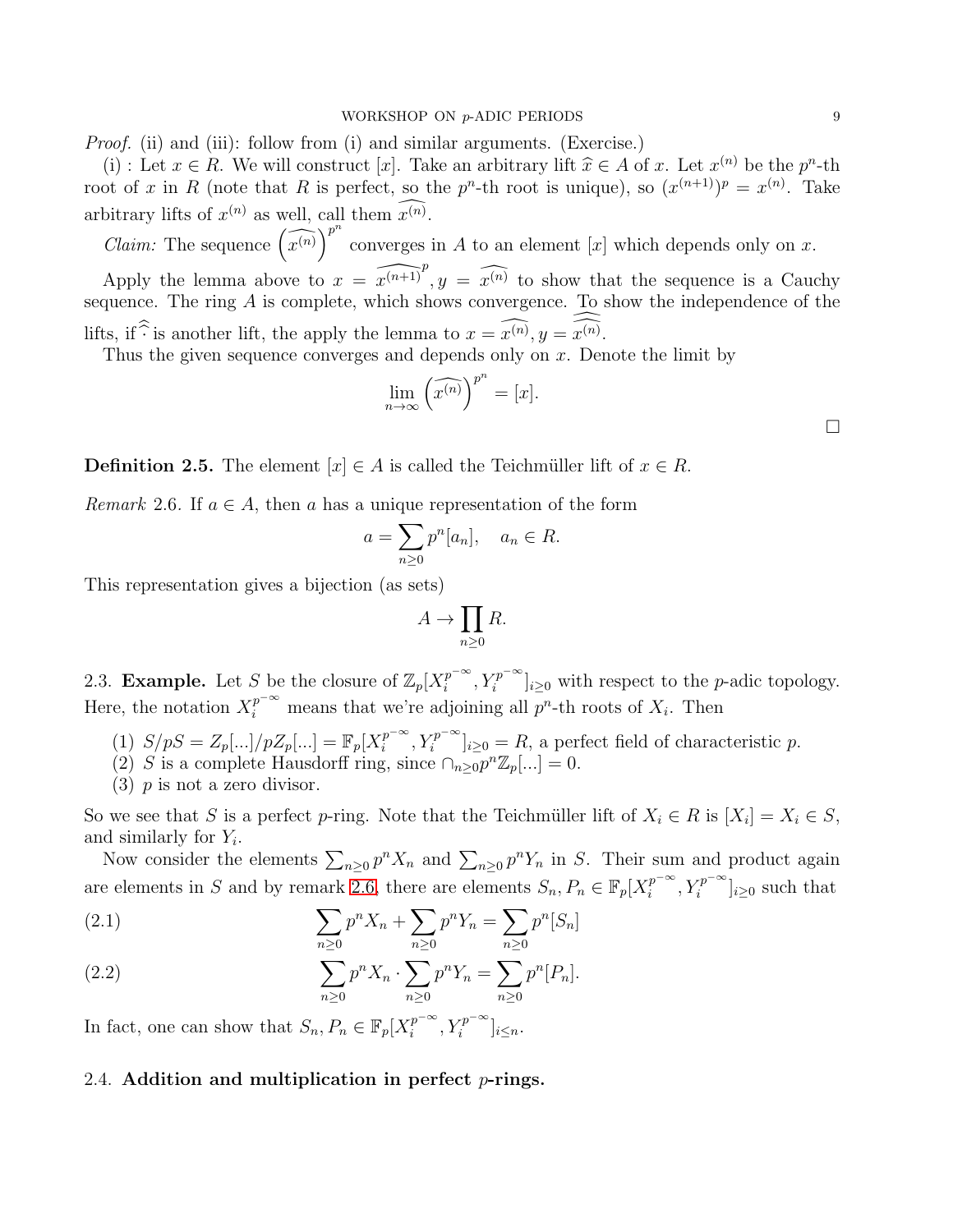**Proposition 2.7.** Let A be a perfect p-ring,  $R = A/pA$ ,  $\forall i : x_i, y_i \in R$ . Then,

$$
\sum_{i\geq 0} p^i [x_i] + \sum_{i\geq 0} p^i [y_i] = \sum_{i\geq 0} p^i [S_i(x_j, y_j)]
$$
  

$$
\sum_{i\geq 0} p^i [x_i] \cdot \sum_{i\geq 0} p^i [y_i] = \sum_{i\geq 0} p^i [P_i(x_j, y_j)]
$$

Proof. Consider the homomorphism

$$
\pi: \mathbb{Z}_p[X_i^{p^{-\infty}}, Y_i^{p^{-\infty}}]_{i \geq 0} \to A; X_i \mapsto [x_i], y_i \mapsto [y_i],
$$

and then extend it by continuity to  $\pi : S \to A$ . Note that this is well-defined since the Teichmüller lifts commute with taking  $p$ -th powers.

Now apply  $\pi$  to equations [\(2.1\)](#page-8-1), [\(2.2\)](#page-8-1) and use that [·] commutes with  $\pi$  (resp.  $\bar{\pi}$  :  $\mathbb{F}_p[X_i^{p-\infty}]$  $i^{p^{-\infty}}, Y_i^{p^{-\infty}}]_{i\geq 0} \to$  $R$ ).

*Remark* 2.8. By the proposition above, addition and multiplication in perfect  $p$ -rings are given by universal formulae and by the addition and multiplication structure of the residue ring R. Thus,

$$
A \stackrel{\sim}{\rightarrow} \prod_{n\geq 0} R
$$

as rings, where the ring structure on the right is determined by formulae [\(2.1\)](#page-8-1), [\(2.2\)](#page-8-1), and is not the usual component-wise structure.

2.5. Construction of Witt vectors with coefficients in R. Let R be a perfect ring of characteristic  $p$ , and let  $J$  be some set. Define

$$
S_J := p\text{-adic closure of } \mathbb{Z}_p[X_j^{p^{-\infty}}]_{j\in J}, \qquad R_J := S_J/pS_J = \mathbb{F}_p[X_j^{p^{-\infty}}]_{j\in J}.
$$

Similarly to S from above,  $S_J$  is a perfect p-ring.

Remark 2.9. If R is perfect of characteristic p, then R is the quotient of some  $R_J$  by an ideal I. Take e.g.  $J = R$ , then there is a surjection  $R_J \twoheadrightarrow R, X_r \mapsto r$ . Note that this surjection is well-defined since  $R$  is perfect of characteristic  $p$ .

**Theorem 2.10.** Let R be a perfect ring of characteristic p. Then there is a unique perfect p-ring  $W(R)$  such that

$$
W(R)/pW(R) = R.
$$

If R' is another perfect ring of characteristic p and  $f: R \to R'$  is a homomorphism, then there is a unique lifting

$$
W(f): W(R) \to W(R').
$$

*Proof.* By the remark above,  $R \stackrel{\sim}{\longrightarrow} R_J/I$ , where  $I \lhd R_J$  is some ideal and J some set. Define

$$
W(I) := \left\{ \sum_{i} p^{i}[x_{i}] \mid x_{i} \in I \right\} \lhd S_{J}.
$$

Then define the Witt ring of R to be

$$
W(R) := S_J/W(I).
$$

*Claim:* This is a perfect *p*-ring with residue ring R.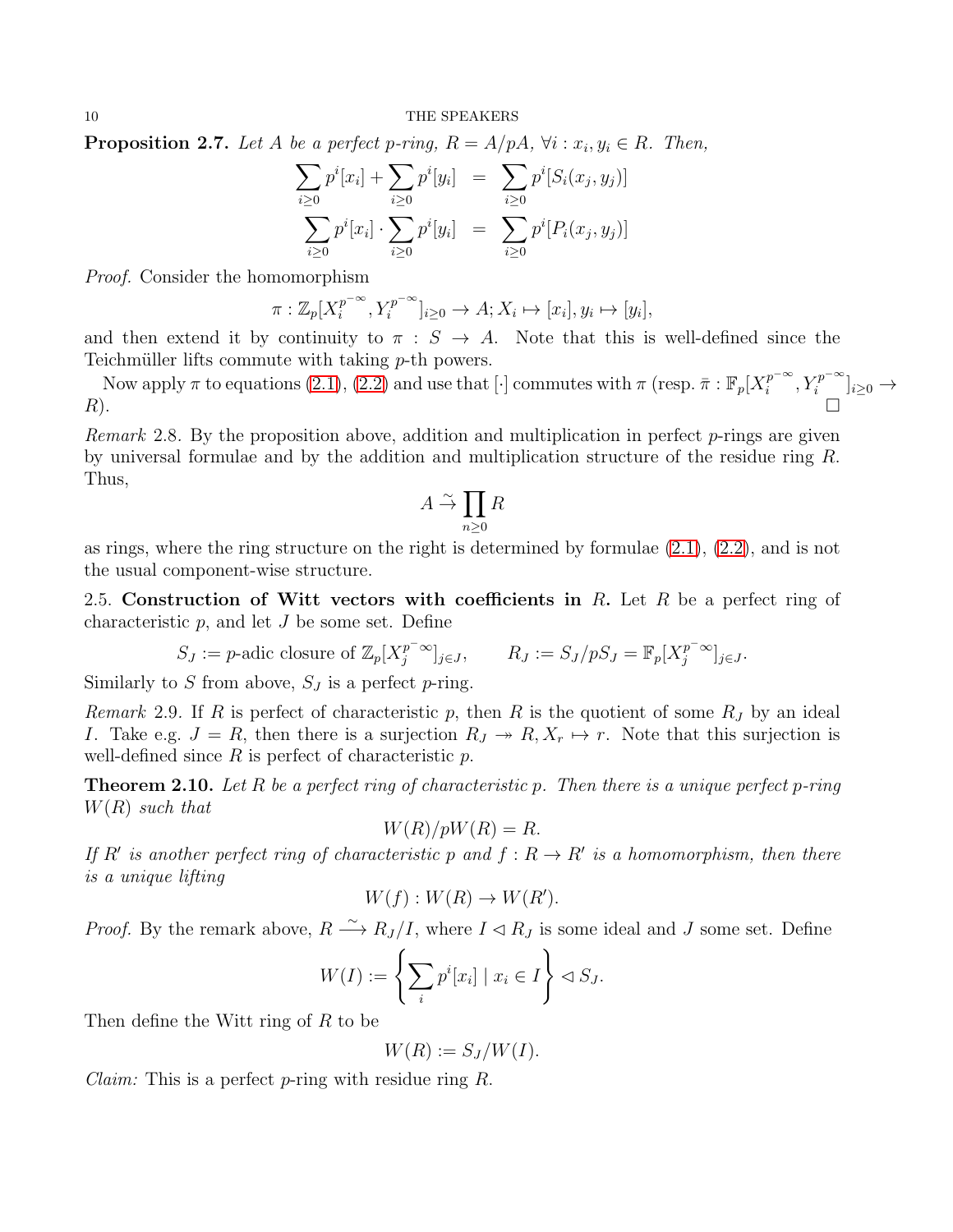- $W(R)/pW(R) \longrightarrow S_J/(W(I) + pS_J) \longrightarrow R_J/I \longrightarrow R$ , where the first two isomorphisms can be written down explicitely
- p is not a zero divisor in  $W(R)$
- $S_J$  is complete by definition, and  $W(I)$  is closed is  $S_J$  (easy to verify), so  $W(R)$  is complete.
- Since  $\bigcap_{n\geq 0} p^n S_J = 0$ ,

$$
\bigcap_{n\geq 0} (p^n S_J + W(I)) = W(I),
$$

and therefore  $W(I)$  is Hausdorff.

Now consider the isomorphism  $W(R) = \prod_{n\geq 0} R$ , where, as discussed above, the right side is determined by the formulae [2.1](#page-8-1) and [2.2.](#page-8-1) Thus, the structure of the ring is fully determined by these formulae and the addition and multiplication in  $R$ , and so two such rings are canonically isomorphic. Thus,  $W(R)$  is unique.

For a homomorphissm  $f: R \to R'$ , define  $W(f): W(R) \to W(R')$  by

$$
W(f)\left(\sum_{i\geq 0}p^i[x_i]\right) := \sum_{i\geq 0}p^i[f(x_i)].
$$

This is a necessary condition, since we want  $W(f)$  to be a homomorphism and since the polynomials defining the addition satisfy

$$
S_n(X_1, \ldots, X_n, Y_1, \ldots, Y_n) = X_n + Y_n + A_n(X_1, \ldots, X_{n-1}, Y_1, \ldots, Y_{n-1}),
$$

where  $A_n$  is a polynomial in  $X_1, \ldots, X_{n-1}, Y_1, \ldots, Y_{n-1}$ . Furthermore, this is well-defined as a map. It remains to check that this indeed is a homomorphism:

$$
W(f) \left( \sum_{i\geq 0} p^{i}[x_{i}] + \sum_{i\geq 0} p^{i}[y_{i}] \right) = W(f) \left( \sum_{i\geq 0} p^{i}[s_{i}((x_{j})_{j}, (y_{j})_{j})] \right)
$$
  
\n
$$
= \sum_{i\geq 0} p^{i}[f(S_{i}((x_{j})_{j}, (y_{j})_{j}))]
$$
  
\n
$$
= \sum_{i\geq 0} p^{i}[S_{i}((f(x_{j}))_{j}, (f(y_{j}))_{j})]
$$
  
\n
$$
= \sum_{i\geq 0} p^{i}[f(x_{i})] + \sum_{i\geq 0} p^{i}[f(y_{i})]
$$
  
\n
$$
= W(f) \left( \sum_{i\geq 0} p^{i}[x_{i}] \right) + W(f) \left( \sum_{i\geq 0} p^{i}[y_{i}] \right),
$$

and similarly for multiplication.

Thus,  $W(f) : W(R) \to W(R')$  is a homomorphism and unique.

Remark 2.11. The Frobenius  $\varphi: R \to R$  extends to  $W(\varphi): W(R) \to W(R)$  and is often again denoted by  $\varphi$ .

Examples 2.12.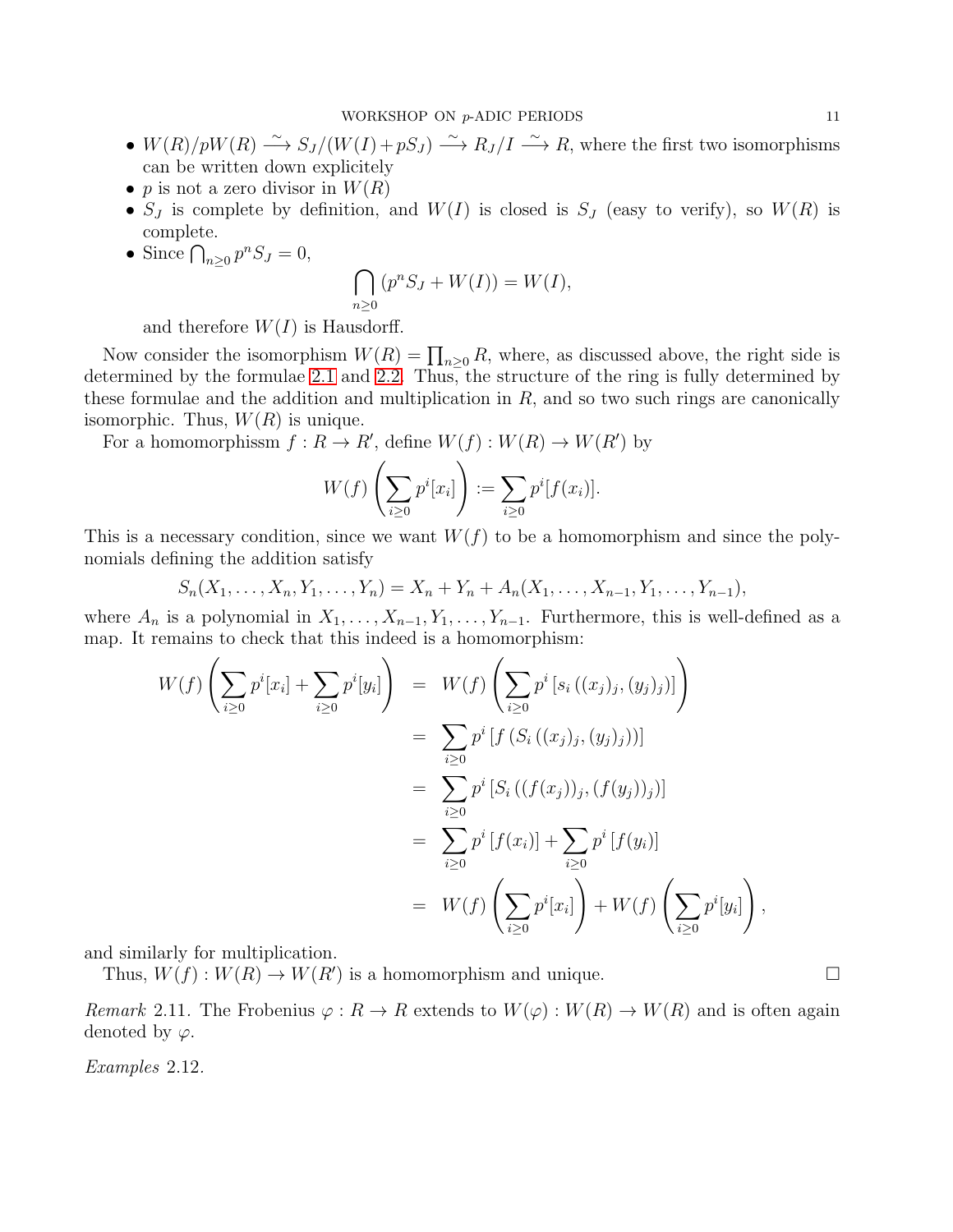- $R = \mathbb{F}_p$ ,  $W(R) = \mathbb{Z}_p$ ,
- $R = \mathbb{F}_q, q = p^r$ ,  $W(R) = \mathbb{Z}_p[\zeta_{p-1}]$ , where  $\zeta_{p-1}$  is a primitive  $(p-1)$ -st root of unity,
- $R = R_J$ ,  $W(R) = S_J$  from above.

2.6. Extending homomorphisms. In a similar vein as the previous result, we'll show lifting for morphisms to rings complete in the p-adic topology:

**Theorem 2.13.** Let A be a ring, complete for the p-adic topology. Let R be a perfect ring of characteristic p. Let  $f: R \to A/pA$ . Then there exists a unique  $W(f): W(R) \to A$ .

*Proof.* Let  $x \in R$ , and take any set-theoretic lifting  $f: R \to A$ . Let  $x^{(n)}$  be the (unique, since R is perfect)  $p^n$ -th root of x.

*Claim:* The sequence  $\left(\widehat{f}(x^{(n)})^{p^n}\right)$ converges in  $A$ .

The proof is similar to the one of the construction of the Teichmüller representatives: Consider  $y_n = f(x^{(n)}, \hat{y}_n = \hat{f}(x^{(n)})$ . Then  $\widehat{y_{n+1}}^p \equiv \hat{y}_n \mod pA$  and by the lemma above,  $\widehat{y_{n+1}}^{p^{n+1}} \equiv \hat{y}_n^{p^n}$ mod  $p^{n+1}A$ . Therefore, the sequence converges.

For  $x \in R$ , define the desired map by

$$
W(f)([x]) := \lim_{n \to \infty} \widehat{f}(x^{(n)})^{p^n}.
$$

Then,

(2.3) 
$$
\widehat{f}(x^{(n)})^{p^n} \equiv W(f)([x]) \mod p^{n+1}A.
$$

For any element  $\sum_{i\geq 0} p^i [x_i] \in W(R)$ , define

<span id="page-11-0"></span>
$$
W(f)\left(\sum_{i\geq 0}p^i[x_i]\right)=\sum_{i\geq 0}p^iW(f)([x_i]).
$$

This conditions are necessary and thus, it remains to show that this defines a homomorphism.

Since f is a homomorphism and R is perfect,  $f((xy)^{(n)})^{p^n} = f(x^{(n)})^{p^n} \cdot f(y^{(n)})^{p^n}$  and therefore,

$$
W(f) ([x] \cdot [y]) = W(f) ([x]) \cdot W(f) ([y]).
$$

For arbitrary elements  $\sum_{i\geq 0} p^i[x_i], \sum_{i\geq 0} p^i[y_i] \in W(R)$ , the multiplicativity follows directly from the above, the definition, and since  $f$  is a homomorphism.

Additivity is more involved, and we will show it modulo  $p<sup>n</sup>$  for every n. Recall that in S, the p-adic closure of  $\mathbb{Z}_p[X_i^{p^{-\infty}}]$  $\sum_{i}^{p^{-\infty}}, Y_i^{p^{-\infty}}]_{i\geq 0},$ 

 $(X_0 + pX_1 + \dots + p^n X_n) + (Y_0 + pY_1 + \dots + Y_n) \equiv [S_0] + p[S_1] + \dots + p^n[S_n] \mod p^{n+1}S,$ where  $[S_i]$  is short for  $[S_i((X_j)_{j\geq 0}, (Y_j)_{j\geq 0})].$ 

Denote the  $p^n$ -th root of  $S_i((X_j)_{j\geq 0}, (Y_j)_{j\geq 0}) \in \mathbb{F}_p[X_i^{p^{-\infty}}]$  $[i]_i^{p^{-\infty}}, Y_i^{p^{-\infty}}]_{i \geq 0}$  by  $S_i^{(n)}$  $i^{(n)}$ , and a lift of this root by  $S_i^{(n)} \in S$ . Then,

<span id="page-11-1"></span>
$$
\left(\widehat{S_i^{(n)}}\right)^{p^n} \xrightarrow{n \to \infty} [S_i],
$$

and

(2.4) 
$$
\left(\widehat{S_i^{(n)}}\right)^{p^n} \equiv [S_i] \mod p^{n+1}S.
$$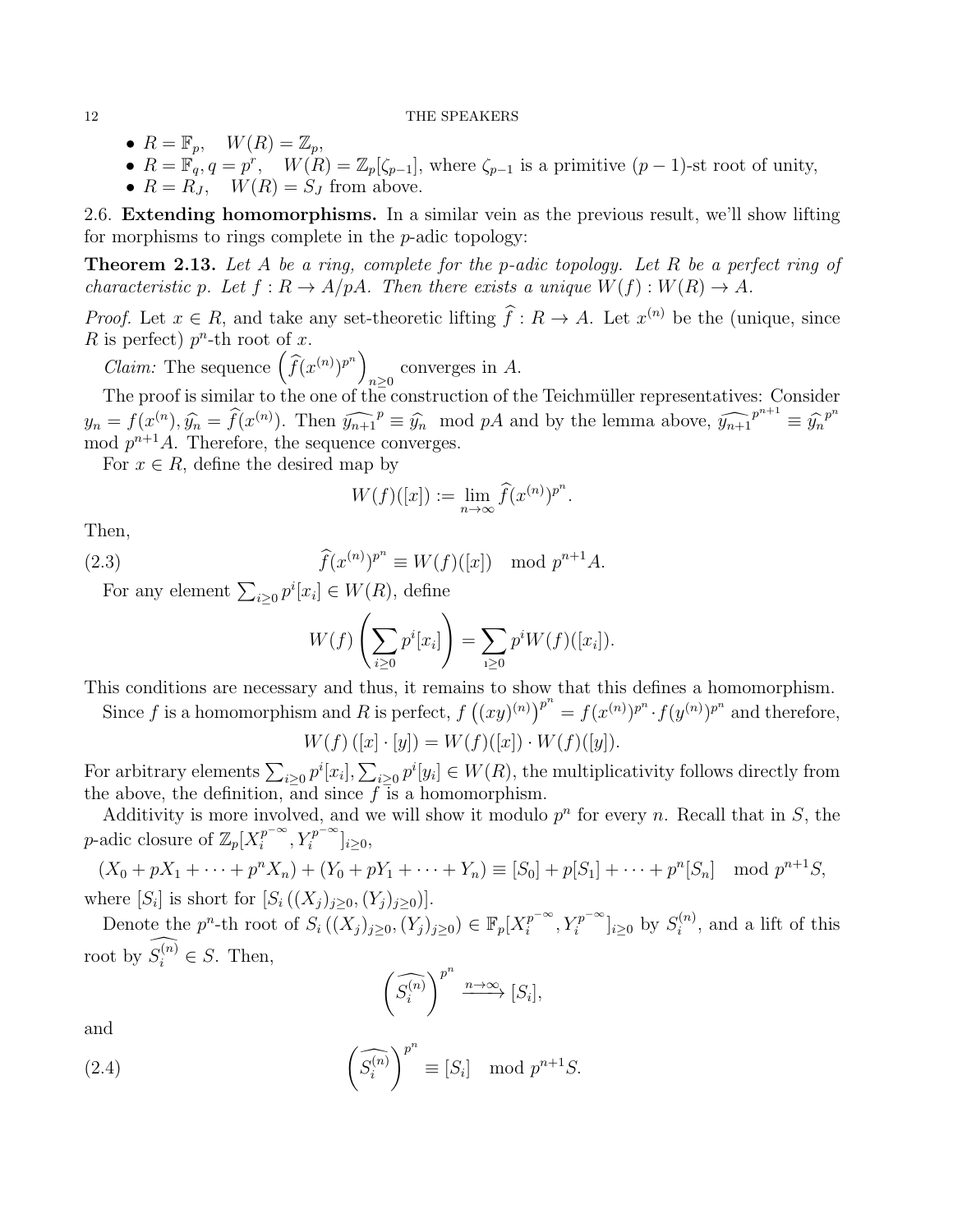Therefore,

$$
(X_0 + pX_1 + \dots + p^n X_n) + (Y_0 + pY_1 + \dots + Y_n) \equiv (\widehat{S_0^{(n)}})^{p^n} + p(\widehat{S_1^{(n)}})^{p^n} + \dots + p^n(\widehat{S_n^{(n)}})^{p^n}
$$
 mod  $p^{n+1}S$ .  
Let  $x_0, \dots, x_n, y_0, \dots y_n \in R$ . Similarly to the proof of the addition and multiplication formulae, using a suitable homomorphism, we apply this formula to  $X_i = \widehat{f}(x_i^{(n)})^{p^n}$  and  $Y_i = \widehat{f}(y_i^{(n)})^{p^n}$ .  
Then,

$$
\widehat{f}(x_0^{(n)})^{p^n} + p \cdot \widehat{f}(x_1^{(n)})^{p^n} + \dots + p^n \cdot \widehat{f}(x_n^{(n)})^{p^n} + \widehat{f}(y_0^{(n)})^{p^n} + p \cdot \widehat{f}(y_1^{(n)})^{p^n} + \dots + p^n \cdot \widehat{f}(y_n^{(n)})^{p^n}
$$
\n
$$
\equiv \widehat{S_0^{(n)}}(\widehat{f}(x_i^{(n)})^{p^n}, \widehat{f}(y_i^{(n)})^{p^n})^{p^n} + \dots + p^n \cdot \widehat{S_n^{(n)}}(\widehat{f}(x_i^{(n)})^{p^n}, \widehat{f}(y_i^{(n)})^{p^n})^{p^n} \mod p^{n+1}A
$$

Plugging [\(2.3\)](#page-11-0) into this equation, we get

$$
\sum_{i\geq 0} p^i W(f)([x_i]) + \sum_{i\geq 0} p^i W(f)([y_i]) = \sum_{i\geq 0} p^i \cdot \widehat{S_i^{(n)}} \Big( (\widehat{f}(x_j^{(n)}))_j, (\widehat{f}(y_j^{(n)}))_j \Big)^{p^n} \mod p^{n+1}A
$$
  
\n
$$
\stackrel{(2.4)}{\equiv} \sum_{i\geq 0} p^i \left[ S_i \Big( (f(x_j^{(n)})^{p^n})_j, (f(y_j^{(n)})^{p^n})_j \Big) \right] \mod p^{n+1}A
$$
  
\n
$$
\stackrel{f \text{ hom.}}{\equiv} \sum_{i\geq 0} p^i \cdot [f(S_i((x_j)_j, (y_j)_j))] \mod p^{n+1}A
$$
  
\n
$$
\equiv \sum_{i\geq 0} p^i \cdot W(f)([S_i((x_j)_j, (y_j)_j)]) \mod p^{n+1}A,
$$

Thus, for every  $n \geq 0$ ,

$$
W(f)\left(\sum_{i\geq 0} p^i[x_i]\right) + W(f)\left(\sum_{i\geq 0} p^i[y_i]\right) \equiv W(f)\left(\sum_{i\geq 0} p^i[x_i] + \sum_{i\geq 0} p^i[y_i]\right) \mod p^{n+1}A,
$$
  
and thus,  $W(f)$  is additive.

We now give an application of this extension of homomorphisms which will be needed in later chapters.

**Definition 2.14.** Let R be a ring of characteristic p. Define the perfection of R by

$$
\operatorname{Perf}(R) := \varprojlim R,
$$

where the projective limit is taken with respect to the Frobenius  $x \mapsto x^p$ .

Corollary 2.15. Let A be a ring, complete for the p-adic topology and let  $x = (x_0, x_1, ...) \in$ Perf $(A/pA)$ . For every i, choose a lift  $\hat{x}_i \in A$ . Then  $(\hat{x}_i^{p^i})_{i \geq 0}$  converges in A to an element  $x^{(0)}$ which only depends on x. Set  $f: \text{Perf}(A/pA) \to A$ ,  $f(x) = x^{(0)}$ . Then the map

$$
\theta: W(Perf(A/pA)) \to A, \quad \sum_{i} p^{i}[x_{i}] \mapsto \sum_{i} p^{i} x_{i}^{(0)}
$$

is a ring homomorphism.

*Proof.* Apply the theorem to the composition of f with the projection map  $A \to A/pA$ .  $\Box$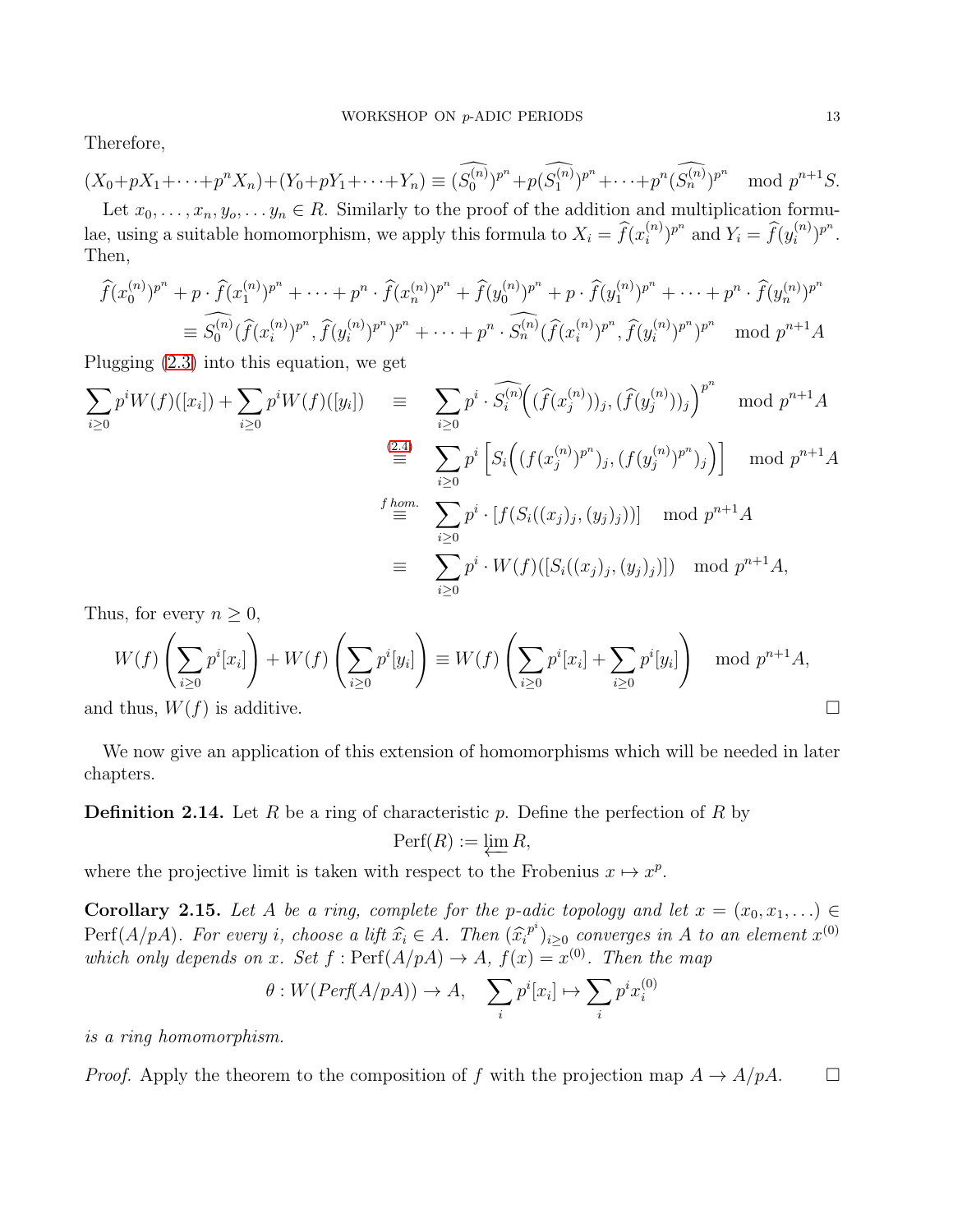Remark 2.16. The notation in  $x^{(0)}$  differs from the notation of  $x^{(n)}$  as the  $p^{n}$ -th roots of x from before. The notation used in this theorem is consistent with the notation used commonly in the literature.

**Proposition 2.17.** The map  $\theta$  is surjective iff the Frobenius morphism of  $A/pA$  is surjective.

The corollary and the proposition will be applied later to the ring  $A = \mathcal{O}_{\mathbb{C}_p}$ . Furthermore, we will use the following notation.

**Definition 2.18.** The rings  $\widetilde{\mathbb{E}}^+$  and  $\widetilde{\mathbb{A}}^+$  are defined to be

$$
\widetilde{\mathbb{E}}^+ := \mathrm{Perf}(\mathcal{O}_{\mathbb{C}_p}/p\mathcal{O}_{\mathbb{C}_p}), \qquad \widetilde{\mathbb{A}}^+ := W(\widetilde{\mathbb{E}}^+).
$$

By the corollary above, we get a homomorphism

$$
\theta : \widetilde{\mathbb{A}}^+ \to \mathcal{O}_{\mathbb{C}_p}, \quad \sum_i p^i [x_i] \mapsto \sum_i p^i x_i^{(0)}
$$

which is surjective by the proposition above.

2.7. Witt vectors over valued rings. Let R be complete for a valuation  $\nu : R \to \mathbb{R} \cup \{\infty\}.$ 

**Definition 2.19.** The weak topology on  $W(R)$  is the topology of "component-wise" convergence: if

$$
a_n = \sum_{k=0}^{\infty} p^k [a_{n,k}]
$$

Then  $a_n \to 0$  iff  $\forall k : \nu(a_{n,k}) \to +\infty$  as  $n \to \infty$ .

In other words, considering the ring isomorphism  $W(R) \longrightarrow \prod_{n\geq 0} R$ , then the weak topology on  $W(R)$  is the topology on  $W(R)$  induced by the product topology on  $\prod_{n\geq 0} R$  where every component  $R$  is endowed with the topology coming from the valuation.

Thus, by construction, in this topology,

$$
W(R) \xrightarrow{\sim} \prod_{n \ge 0} R
$$

as topological rings. Moreover, because R is complete for the valuation  $\nu$ , by this isomorphism of topological rings,  $W(R)$  is complete for this topology:

<span id="page-13-0"></span>**Theorem 2.20.**  $W(R)$  is complete in the weak topology.

## 3. CYCLOTOMIC EXTENSIONS AND THE COHOMOLOGY OF  $\mathbb{C}_p$

Lars Kühne on Monday, 19th of July, 2010. To begin, some notation:

- $F := \mathbb{Q}_p, F_n := \mathbb{Q}(\zeta_p)$
- $\zeta_{p^n} = p^n$ -the root of unity.
- $K/F$  finite extension.

• 
$$
K_n := \mathbb{Q}K(\zeta_{p^n})
$$

- $\bullet$   $F_{\infty} := \cup_i F_i, K_{\infty} = \cup K_i.$
- $G_K := \text{Gal}(F^{alg}/K)$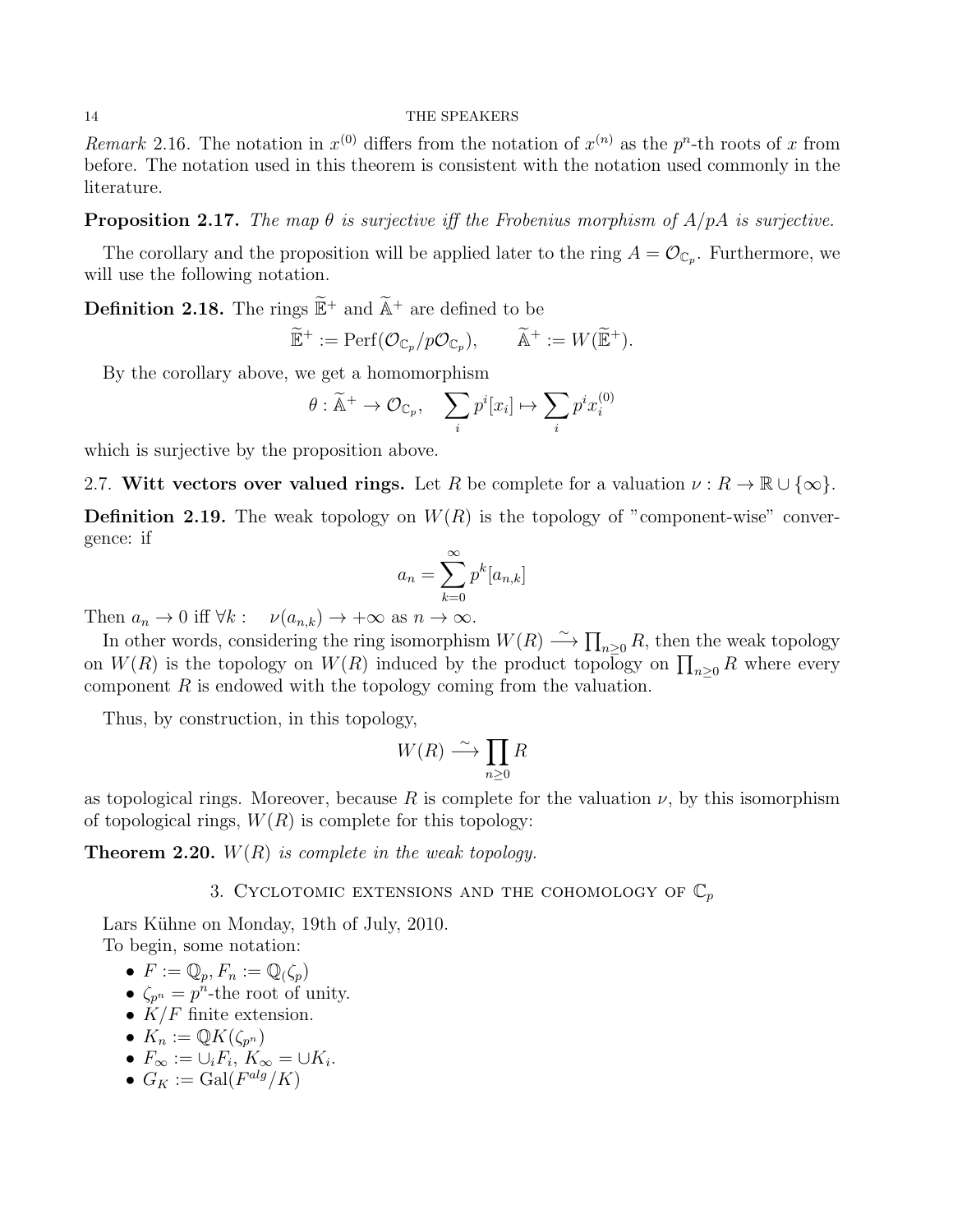\n- \n
$$
H_K := \text{Gal}(F^{alg}/K_\infty).
$$
\n
\n- \n $G_K/H_K = \text{Gal}(K_\infty/K).$ \n
\n

3.1. Basic facts.

Proposition 3.1.

$$
e_{F_n/F} = p^{n-1}(p-1) = [F_n : F], \qquad f_{F_n/F} = 1
$$

Proposition 3.2.

$$
\mathcal{O}_{F_n}=\mathcal{O}_F[\zeta_{p^n}]=\mathbb{Z}_p[\zeta_{p^n}]
$$

We may define the cyclotomoic character  $\chi$  on the Galois group of a cyclotomoic extension of the p-adic numbers.

#### Definition 3.3.

$$
\mathrm{Gal}(F_n/F) \xrightarrow{\sim} \chi_n \left( \mathbb{Z}/p^n \mathbb{Z} \right)^*
$$

Then take the inverse limit over n to define the character on  $Gal(F_{\infty}/F)$ .

Some statement about  $\zeta_{p^n}^G$  equals something.

The character is a continuous, open map with kernel:

$$
\ker(\chi) = \text{Gal}(F^{alg}/F_{\infty}) = H_F
$$

So much for the extensions of  $F^{\text{alg}}$  over  $F_n$  and  $F_{\infty}$ . The point of this talk is to deal with the more complex case of the extensions of  $F^{\alpha}lg$  over  $K_n$  or  $K_{\infty}$ . First, a few observations:

• In general,  $\mathcal{O}_{K_n} \neq \mathcal{O}_K[\zeta_{p^n}].$ 

• For 
$$
n \gg 0
$$
,  
\n
$$
f_{K_{n+1}/K_n} = \overline{K_{n+1}} = \overline{K_n \cdot F_{n+1}} = \overline{K_n \cdot F_{n+1}} = \overline{K_n}.
$$

- For  $n \gg 0$ ,  $\overline{K}_{\infty} = \overline{K}_n$ .
- For  $n \gg 0$ ,  $[K_{\infty} : F_{\infty}] = ... = [K_n : F_n]$  and  $[K_{n+1} : K_n] = [F_{n+1} : F_n] = p$ .
- Gal $(K_\infty/F_\infty) \stackrel{\sim}{\longrightarrow}$  Gal $(K_n/F_n)$ .

The tower of all  $K_n$ 's behaves somewhat like the tower of all  $F_n$ 's. Checking the difference between the differents of  $K_n$  and  $F_n$  shows they are not to far apart.

**Theorem 3.4.** Retain the notation of the talk. Let  $\mathfrak{d}_{K_n/F_n}$  be the different of  $K_n$  over  $F_n$ . Then the sequence  $p^n \nu_p(\mathfrak{d}_{K_n/F_n})$  is bounded.

Theorem 3.5. Retain the notation of the talk. Then

$$
tr_{K_{\infty}/F_{\infty}}(\mathfrak{m}_{K_{\infty}})=\mathfrak{m}_{F_{\infty}}.
$$

**Corollary 3.6.** For all  $\delta > 0$ , there exists a lower bound N such that for every  $n \geq N$ ,

$$
K_n = \mathcal{O}_{F_n}e_1 \oplus \cdots \oplus \mathcal{O}_{F_n}e_d
$$

for some  $e_i$  in some prescribed field. Then  $\nu_p(e_i^*) \geq \delta$ .

**Theorem 3.7.** For all  $\delta > 0$ , there exists a lower bound N such that for every  $n \geq N$ , the following holds. Let  $x \in \mathcal{O}_{K_{n+1}}$  and let  $\sigma \in Gal(K_{n+1}/K_n)$ . Then

$$
\nu_p(x^{\sigma}-x) \geq \left(\frac{1}{p-1} - \delta\right).
$$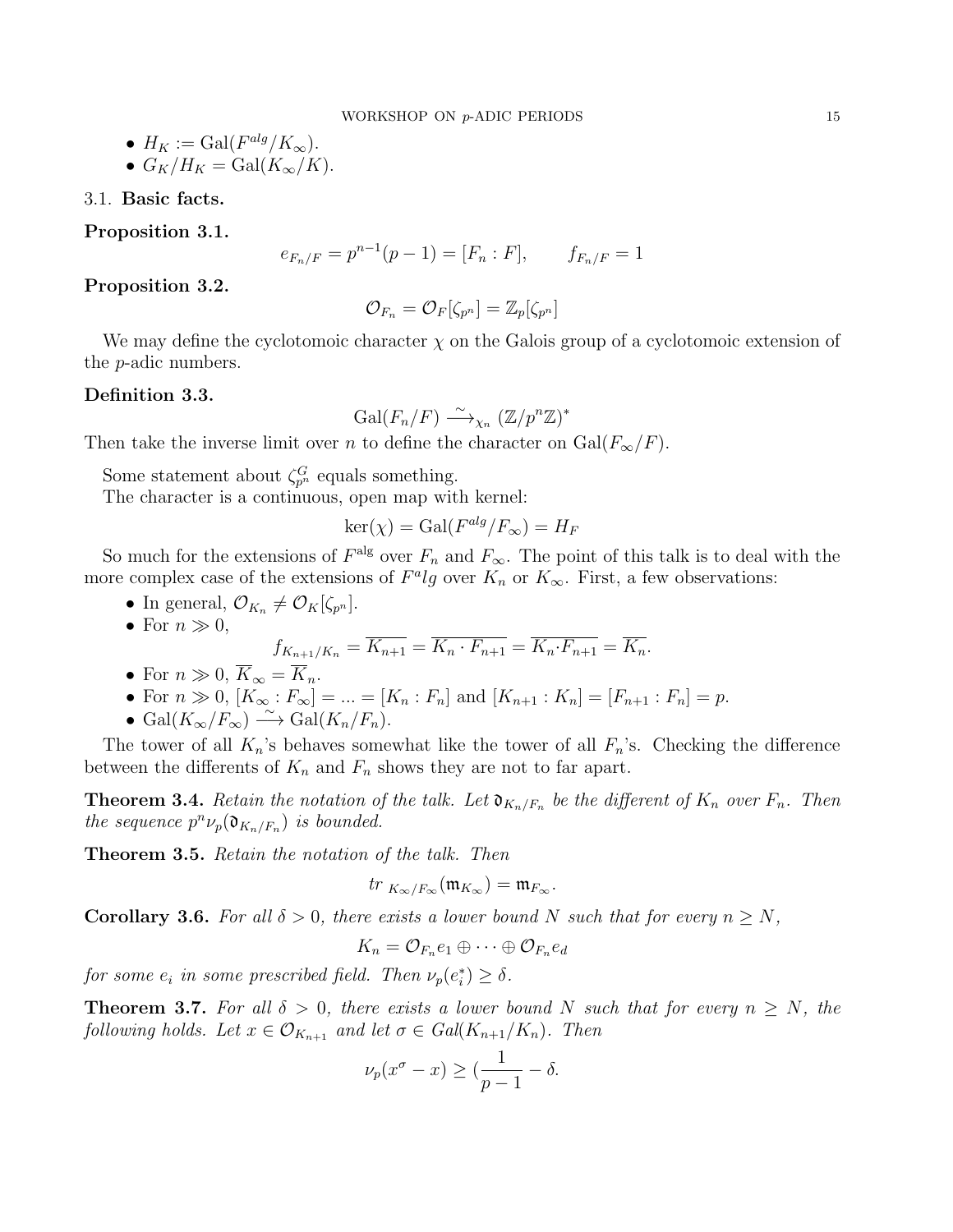Furthermore,

$$
\nu_p(N_{K_{n+1}/K_n}x - x^p) \ge \frac{1}{p-1} - \delta.
$$

**Corollary 3.8.** For such an N, let  $I = \{x \in K_\infty \mid \nu_p(x) \geq \frac{1}{p-1} - \delta\}$ . Then the following map is well-defined and surjective:

$$
\mathcal{O}_{K_{n+1}}/(I \cap \mathcal{O}_{K_{n+1}}) \to \mathcal{O}_{K_n}/(I \cap \mathcal{O}_k), \qquad \overline{x} \mapsto \overline{x^p} = \overline{N_{K_{n+1}/K_n}(x)}
$$

*Proof.* This is well-defined. Surjectivity takes more work.  $\Box$ 

3.2. Tate's normalized traces. For  $n \geq 1$ , the morphism,

$$
R_n: F_{\infty} \to F_n, \quad x \mapsto \frac{1}{p^k} \text{tr }_{F_{n+1}/F_n}(x),
$$

is well-defined.

- $R_n$  is in fact continuous (in p-adic topology). Thus  $R_n : \widehat{F_{\infty}} \to F_n$ .
- The limit  $\lim_{n\to\infty} R_n(x) = x$ .
- Then  $R_n$  satisfies the following inqueality evaluated at integers (from where?)  $\pi_n$

$$
R_n(\pi_n^j \mathcal{O}_{F_\infty} \leq \pi_n^j R_n(\mathcal{O}_{F_\infty}) \leq (\pi_n^j)
$$

• We can calculate:

$$
R_n : \zeta_{p_{n+k}}^j \mapsto \left\{ \begin{array}{ll} 0 & p^k \nmid j \\ \zeta_{p^{n+k}}^j & p^k \mid j \end{array} \right.
$$

The  $R_n$  map is defined on the  $K_n$ 's as well. We use the representation of elements of  $K_\infty$  as  $x = \sum_{j=1}^{d} \text{tr}_{K_n/F_n}(xe_i)e_i^* = \sum_i x_i e_i^*$ 

$$
R_n: K_{\infty} \to K_n, \qquad R_n: x \mapsto \sum_{j=1}^d R_n(x_i)e_i^*
$$

for  $e_i^* \in K_n$ .

Returning to the  $F_n$ 's and  $R_n : \widehat{F_{\infty}} \to F_n$ , let  $X_n := \text{ker}(R_n)$ .  $\widehat{F_{\infty}} = F_n \oplus X_n$  Then

$$
(1_{\widehat{F_{\infty}}}-\alpha\gamma_n):X_n\to X_n
$$

is bijective.

.

# 3.3. The cohomology.  $H^0(G_K)$

**Theorem 3.9.** Let  $\psi$  :  $G_K \to \mathbb{Z}_p^* \subset Aut(\mathbb{Q}_p)$  be a character such that  $\psi(H_K) = 1$ . Then let  $\mathbb{Q}_p(\psi)$  be the one-dimensional representation, and  $\mathbb{C}_p(\psi)$  be it's extension. Then the zeroth cohomology of  $\mathbb{C}_p(\psi)$  is given by

$$
H^{0}(G_{K}, \mathbb{C}_{p}(\psi)) = \begin{cases} 0 & \psi \text{ infinite} \\ K & \psi \text{ finite} \end{cases}
$$

The first cohomology has dimension over  $K$  given by,

$$
\dim_K H^1(G_K, \mathbb{C}_p(\psi)) = \begin{cases} 0 & \text{if } \text{infinite} \\ 1 & \text{if } \text{finite} \end{cases}
$$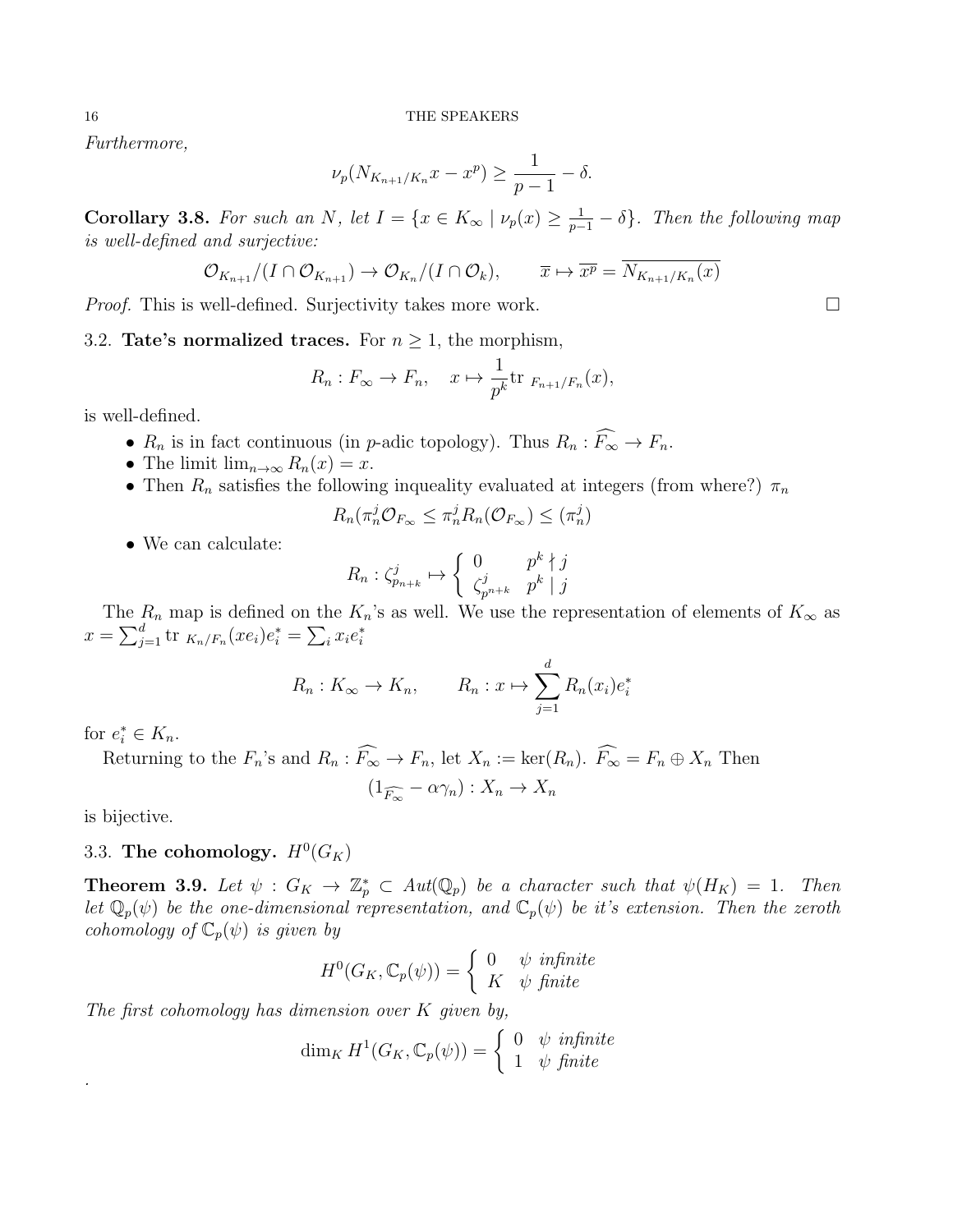## 3.4. Admissible representations.

**Definition 3.10.** Consider a representation  $\rho: G_K \to Aut(V)$  of  $G_K$  on V, a  $\mathbb{Q}_p$ -vector space. We call it B-admissible (for some sort of B's which have  $G_K$  actions, of which  $\mathbb{C}_p$  is an example), if

$$
\dim_{B^{G_K}} (B \otimes_{\mathbb{Q}_p} V)^{G_K} = \dim_{\mathbb{Q}_p} V
$$

<span id="page-16-0"></span>Notice that  $\mathbb{C}_p^{G_K} = \hat{K} = K$ .

### 4. The field E-tilde

Hiep Pham on Tuesday, the 20th of July, 2010.

Let  $A$  be a ring of characteristic  $p$ . As we saw earlier,

$$
Perf(A) := \lim_{\longleftarrow} A = \{ (x_0, x_1, \ldots) \mid x_{i+1}^p = x_i \},
$$

where the limit is taken over the system  $x \mapsto x^p$ .

**Lemma 4.1.** If  $\mathcal{O}$  is a p-adically separable (i.e., Hausdorff) complete ring, then, the multiplicative map

$$
\begin{array}{rcl}\n\phi: Perf(\mathcal{O}) & \rightarrow & Perf(\mathcal{O}/p\mathcal{O}) \\
x = (x_n)_n & \mapsto & (x_n \mod p\mathcal{O})_n\n\end{array}
$$

is a bijection.

Proof. We define

$$
\psi : \mathrm{Perf}(\mathcal{O}/p\mathcal{O}) \rightarrow \mathrm{Perf}(\mathcal{O})
$$

for any *n*, choosing a lifting  $\widehat{x_n} \in \mathcal{O}$  of  $x_n$ . Then

$$
\exists x^{(n)} = \lim_{m \to \infty} \widehat{x_{n+m}}^{p^m} \in \mathcal{O}
$$

since  $(x^{(n+1)})^p = x^{(n)}$ . If  $x \in \text{Perf}(\mathcal{O})$ , then  $x = (x_n)_n = (x^{(n)})$  for some  $x_n \in \mathcal{O}/p\mathcal{O}$  and  $x^{(n)} \in \mathcal{O}.$ 

It is easy to see that this map is the inverse of  $\phi$ .

Note that  $(xy)^{(n)} = x^{(n)}y^{(n)}$  and  $(x+y)^{(n)} = \lim_{m \to \infty} (x^{n+m} + y^{n+m})^{p^m}$ 

# Definition 4.2.

$$
\widetilde{E}^+ = \mathrm{Perf}(\mathcal{O}_{\mathbb{C}_p})/p\mathcal{O}_{\mathbb{C}_p})
$$

**Proposition 4.3.** ( $\nu_E, \widetilde{E}^+$ ) is a complete valuation ring.

We can easily check that

- $\nu_E(xy) = \nu_E(x)\nu_E(y)$ .
- $\nu_E(x) = 0 \iff \nu_p(x^{(n)}) = \infty \iff x^{(n)} = 0 \iff x = 0.$
- $\nu_E(x+y) \ge \min{\{\nu_E(x), \nu_E(y)\}}$ .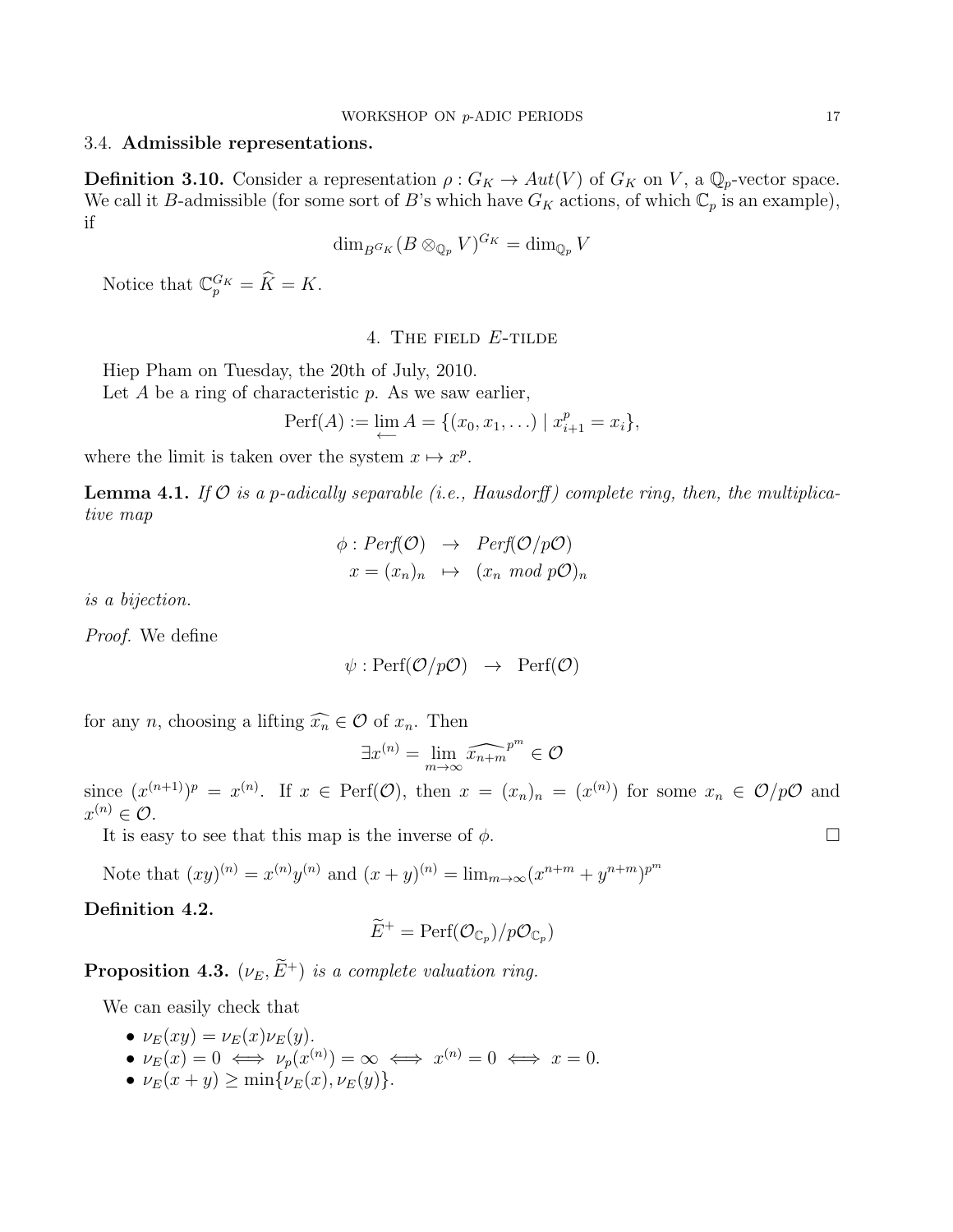Assume  $x, y \neq 0$ . Then  $x^{(n)}, y^{(n)} \neq 0$  and  $\nu_E(x) = \nu_p(x^{(n)}) = p^n \nu_p(x^{(n)})$  for all n. From this it follows that there exists some  $n \gg 0$  such that

$$
\nu_p(x^{(n)}), \nu_p(y^{(n)}) < 1
$$

since  $(x^{(n)} + y)^{(n)} \cong x^{(n)} + y^{(n)} \mod p$ , we have

$$
\nu_p((x+y)^{(n)}) \ge \min{\{\nu_p(x^{(n)}), \nu_p(y^{(n)}), 1\}}
$$

By the previous equation, this means  $\nu_p((x+y)^{(n)}) \ge \min{\{\nu_p(x^{(n)}), \nu_p(y^{(n)})\}}$ .

If  $(x_n)_n$  is a Cauchy sequence in  $\widetilde{E}^+$ , then  $(x_n^{(0)})_n$  is a Cauchy sequency in  $\mathcal{O}_{\mathbb{C}_p}$ . But by completeness, this limit converges to  $x^{(0)} = \lim_{n \to \infty} x_n^{(0)} \in \mathcal{O}_{\mathbb{C}_p}$ . Thus we see

$$
\lim_{n \to \infty} x_n = x = (x^{(0)}, x^{(1)}, \ldots) \in \widetilde{E}^+
$$

so  $(\nu_E, \widetilde{E}^+)$  is complete.

### Definition 4.4.

$$
\widetilde{E} := \operatorname{Frac}(\widetilde{E}^+)
$$

It has a valuation inherited from  $\widetilde{E}^+$ .

Then

$$
\mathcal{O}_{\widetilde{E}} = \{ x \in \widetilde{E} \mid \underset{\sim}{\nu_E(x)} \ge 0 \} = \{ x \in \widetilde{E} \mid x^{(0)} \in \mathcal{O}_{\mathbb{C}_p} = \widetilde{E}^+ \}
$$

The maximal ideal is  $\mathfrak{m}_{\widetilde{E}^+} = \{x \in \widetilde{E} \mid \nu_E(x) > 0\}.$ 

Consider the morphisms

$$
\psi: \widetilde{E}^+ \twoheadrightarrow \mathcal{O}_{\mathbb{C}_p}/p\mathcal{O}_{\mathbb{C}_p} \twoheadrightarrow \widetilde{\mathbb{F}_p}
$$

The first morphism is called  $\theta_0$ , a special case of the family of maps

$$
\theta_n : \widetilde{E}^+ \to \mathcal{O}_{\mathbb{C}_p}/p\mathcal{O}_{\mathbb{C}_p}, \qquad (x_n) \mapsto x_n
$$

The second is called  $\phi$  and is the quotient map, and the composition, as marked, is  $\psi$ .

The kernel of  $\psi$  is  $\mathfrak{m}_{\widetilde{E}^+}$ , and

$$
\widetilde{E}^+/\mathfrak{m}_{\widetilde{E}^+}\cong \widetilde{\mathbb{F}_p}.
$$

$$
\epsilon = (\epsilon^{(n)}) = (1, \zeta_p, \zeta_{p^2}, \dots)
$$
  
Let  $\pi := \epsilon - 1$ . Then  $\pi$  has valuation  $\nu_E(\pi) = \frac{p}{p-1}$  and  $\widetilde{E} = \widetilde{E}^+ \left[ \frac{1}{\pi} \right]$ .

**Theorem 4.5.**  $\widetilde{E}$  is algebraically closed.

*Proof.* It suffices to show that for any  $P(X) \in \widetilde{E}^+[x]$  which is separable and homogeneous, then  $P(x)$  has a root in  $\widetilde{E}^+$ .

Then there exist  $U_0, V_0 \in E[X]$  such that  $U_0 P + V_0 P' = 1$ . Then there exists some m and some  $u \in \widetilde{E}^+$  such that

$$
U = um U0, \qquad V = um V0 \in \widetilde{E}_+[X]
$$

Then  $\nu_E(u) = 1$ , where  $u = (p^{(n)})$  and  $p^{(n)} = p$ .

For fixed *n*, there exists  $x \in E^+$  such that  $\nu(p(x)) \geq p^n \iff \theta_n(P(X)) = 0$ .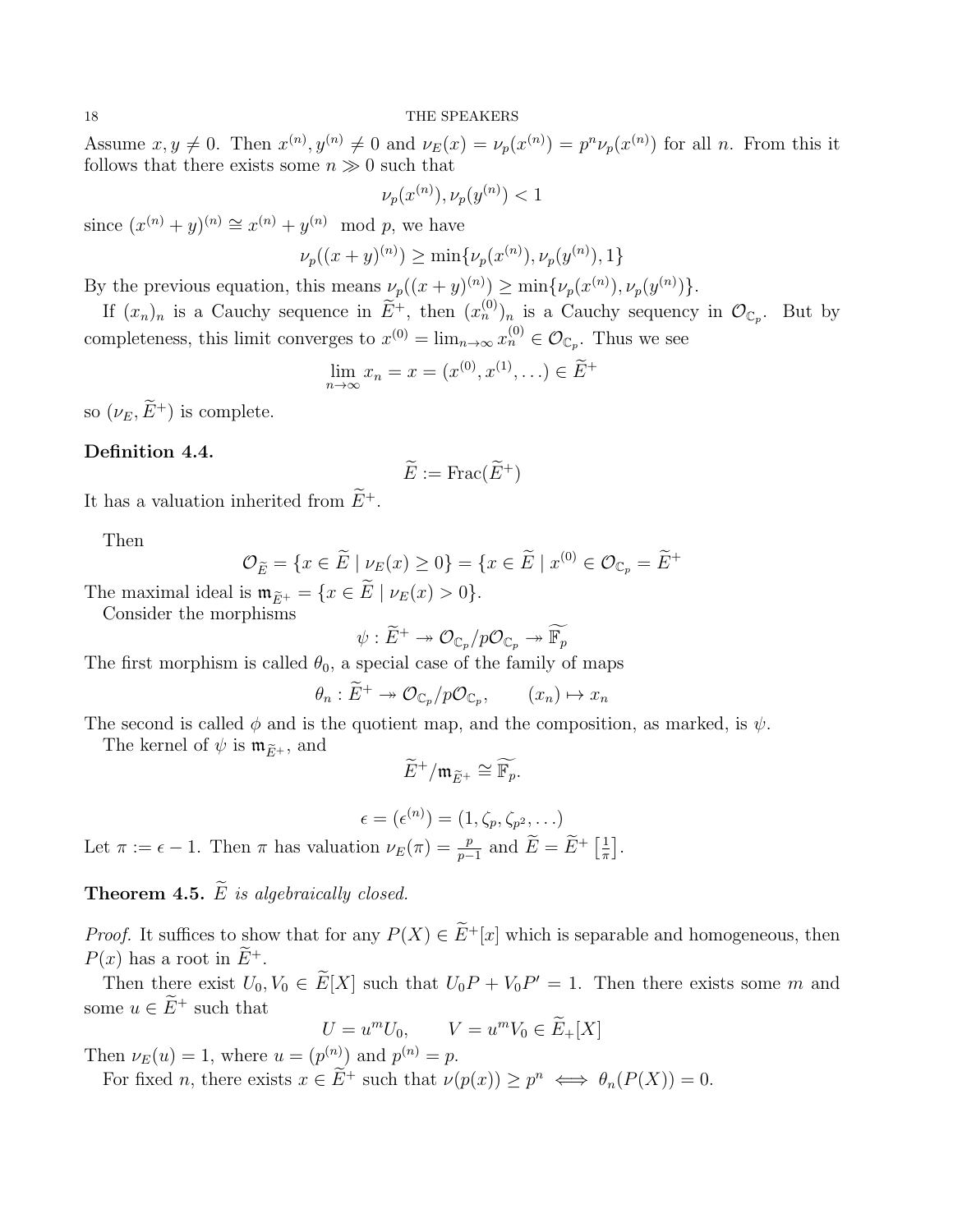Then  $u_0 = 2m + 1$  and  $(x_n) \subset \widetilde{E}^+$  so we can contenct

$$
\nu_E(x_{n+1} - x_n) \ge n - m, \qquad P(x_n) \in u^n \widetilde{E}^+
$$

So we see there exists  $\widetilde{x} = \lim_{n \to \infty} x_n \in \widetilde{E}^+$  which is a root of P.

4.1. The field  $H_L$ . Some more definitions:

- $H_L := \ker(\chi : G_L \to \mathbb{Z}_p^*) = \text{Gal}(\mathbb{Q}_p^{\text{alg}}/L_\infty)$
- $E_L^+ := \{ x \in E^+ \mid x_i \in \mathcal{O}_{L_\infty}/p\mathcal{O}_{L_\infty} \forall i \geq 0 \}.$
- $\bullet$   $\widetilde{E}_L := \widetilde{E}_L^+ \left[ \frac{1}{n} \right]$  $\frac{1}{n}$ .

These satisfy a number of properties:

- $\widetilde{E}_L = \widetilde{E}^{H_L}$ .
- If  $K/\mathbb{Q}_p$  is a finit eextension of fields, then

$$
\overline{\widetilde{E_K}} = \cup_{L/K} \widetilde{E_L}
$$

where the union is over finite extensions.

- $E_K$  is dense in  $\widetilde{E}$ .
- Gal $(\widetilde{E_K}/\widetilde{E_K})=H_K.$
- $E_{\mathbb{Q}_p}^+ = \mathbb{F}_p[[\pi]].$
- $E_{\mathbb{Q}_p} = \mathbb{F}_p((\pi)).$
- $E = E_{\mathbb{Q}_p}^{\text{sep}} \subset \widetilde{E}.$

We conclude with a theorem.

Theorem 4.6. The morphism

$$
H_{\mathbb{Q}_p} \to \text{Gal}(E/E\mathbb{Q}_p)
$$

<span id="page-18-0"></span>is an isomorphism.

## 5. SOME  $A$ 's and  $B$ 's and motivation

Thomas Preu on Tuesday, the 20th of July, 2010.

5.1. **Motivation.** Classical Hodge theory is the following situation. Let X be a projective  $\mathbb C$ manifold. Then

$$
\oplus_{p+q=i} H_{\mathrm{Sh}}^q(X, \Omega^p) \cong H_{\mathrm{dR}}^i(X) \cong \mathbb{C} \otimes_{\mathbb{Z}} H_{\mathrm{sing}}^i(X, \mathbb{Z})
$$

If X is a smooth projective variety over  $L$ , a finite extension of  $\mathbb{Q}$ , then

$$
\mathbb{C} \otimes_L \oplus_{p+q=i} H_{\mathrm{Sh}}^q(X, \Omega^p) \cong \mathbb{C} \otimes_L H_{dR}^i \cong \mathbb{C} \otimes_{\mathbb{Z}} H_{\mathrm{Sing}}^i(X_{\mathrm{an}}, \mathbb{Z})
$$

This can be generalized from projective to proper varieties, and Deligne generalized it even more over fields of characteristic 0 using mixed Hodge structures.

The interprestation is C is a field of periods linking algebra with topology and geometry.

The questions is, can we replace the  $X_a$  by a non-archimedian (*p*-adic) analogue? If so, we'll need another ring of periods. Here are some theorems along those lines. If  $L/\mathbb{Q}_p$  is finite, then

**Theorem 5.1** (Tate, Faltings). For X a smooth proper variety over a finite extension  $L/\mathbb{Q}_p$ :

$$
B_{HT}\otimes_L gr H^*_{dR}(X/L)\cong B_{HT}\otimes_{\mathbb{Q}_p} H^*_{\acute{e}t}(X\times_L \overline{L}, \mathbb{Q}_p)
$$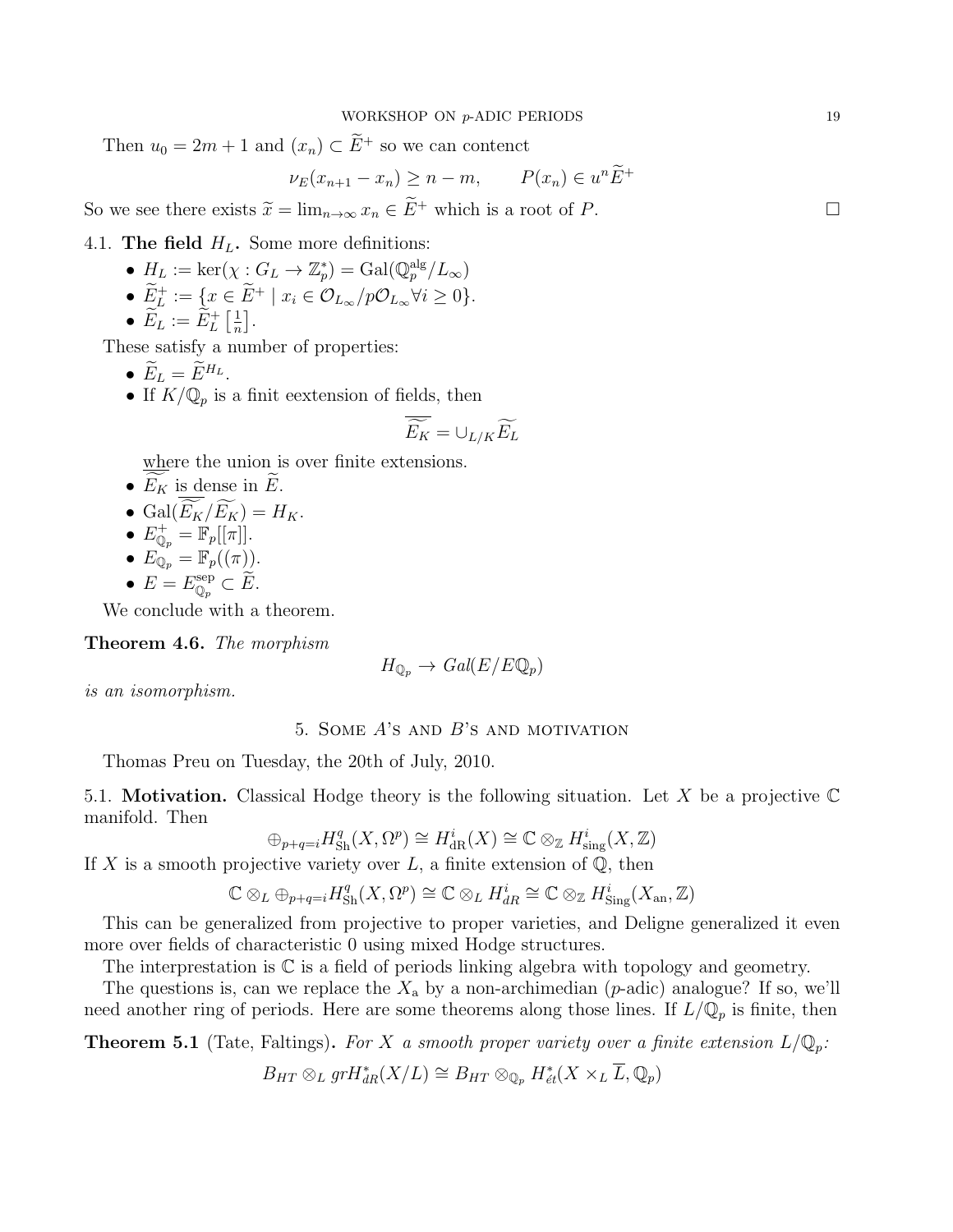**Theorem 5.2** (Fontaine, Faltings). For X a smooth proper variety over a finite extension  $L/\mathbb{Q}_p$ :

$$
B_{dR} \otimes_L H^*_{dR}(X/L) \cong B_{dR} \otimes_{\mathbb{Q}_p} H^*_{\acute{e}t}(X \times_L \overline{L}, \mathbb{Q}_p)
$$

**Theorem 5.3** (Fontaine, Jansen, Faltings). For  $X$  a smooth proper variety over a finite extension  $L/\mathbb{Q}_p$  of semistable reduction:

$$
B_{st} \otimes_L H^*_{dR}(X/L) \cong B_{st} \otimes_{\mathbb{Q}_p} H^*_{\acute{e}t}(X \times_L \overline{L}, \mathbb{Q}_p)
$$

**Theorem 5.4** (Fontaine, Faltings). For X a smooth proper variety over a finite extension  $L/\mathbb{Q}_p$ of good reduction:

$$
B_{cris} \otimes_L H_{dR}^*(X/L) \cong B_{cris} \otimes_{\mathbb{Q}_p} H_{\acute{e}t}^*(X \times_L \overline{L}, \mathbb{Q}_p)
$$

We saw yesterday that things were trivialized by the action of  $\mathbb{C}_p$  on the cohomology, so we need to move to other rings to catch all the geometric information.

He presented a dictionary.

5.2. Definitions. We want to have rings to compute cohomology. The rings we saw last lecture were of characteristic p, but we'd like to tensor with fields of characteristic 0. Thanks to Claudia, we have the Witt vector construction which makes a ring of characteristic 0 out of a ring of characteristic p.

Since  $\widetilde{E}^+$  is a perfect ring of characteristic  $p > 0$ , we may use the Witt vector construction to make the following definitions.

Definition 5.5. We define four new rings.

- $\widetilde{A}^+ := W(\widetilde{E}^+) \subset \widetilde{B}^+ := \widetilde{A}^+[1/p].$
- $\widetilde{A} := W(\widetilde{E}) \subset \widetilde{B} := \widetilde{A}[1/p].$

One would like to have an un-tilde, un-plus version. What one would wish to do is like this:  $A := W(E) \subset B := A[1/p],$  but it doesn't work since E is no longer perfect. Of course, we may lift the Frobenius morphism  $\phi$  to the Witt vectors  $W(\phi)$ . Also, we may lift Galois actions by g acts by  $W(g)$  for  $g \in \text{Gal}_{\mathbb{Q}_p}$ . So the action onn  $A^+$  and A lifts by functoriality to  $B^+$  and B.

We have  $\theta: E^+ \to \mathcal{O}_{\mathbb{C}_p}/p\mathcal{O}_{\mathbb{C}_p}$ . Sine  $\mathcal{O}_{\mathbb{C}_p}/p\mathcal{O}_{\mathbb{C}_p}$  is complete, the Witt vector construction gives

$$
\Theta : \widetilde{A}^+ = W(\widetilde{E}^+) \twoheadrightarrow \mathcal{O}_{\mathbb{C}_p}
$$

which is surjective because the Frobenius morphism is surjective. This localizes to  $\Theta : \widetilde{B}^+ \twoheadrightarrow \mathbb{C}_n$ . Definition 5.6. Define

 $\pi := [\epsilon] - 1 \in \widetilde{A}^+, \quad \operatorname{res}(\pi) = \epsilon - 1$ 

Definition 5.7. Define

$$
A_{\mathbb{Q}_p} := \widehat{Z_p((\pi))} \subset \widetilde{A}, \qquad B_{\mathbb{Q}_p} := A_{\mathbb{Q}_p}[1/p]
$$

also

$$
B := B^{\text{unr}}_{\mathbb{Q}_p}, \qquad A := B \cap \widetilde{A}
$$

There is a morphism

$$
\Theta: L\otimes_{L_0} \widetilde{B}^+\quad \twoheadrightarrow L\otimes_{L_0} \mathbb{C}_p \rightarrow \quad \mathbb{C}_p\\\sum_{i\geq k}\pi_L^i[x_i]\qquad \ \ \mapsto \qquad \sum_{i\geq k}\pi_L^i x_i^{(0)}
$$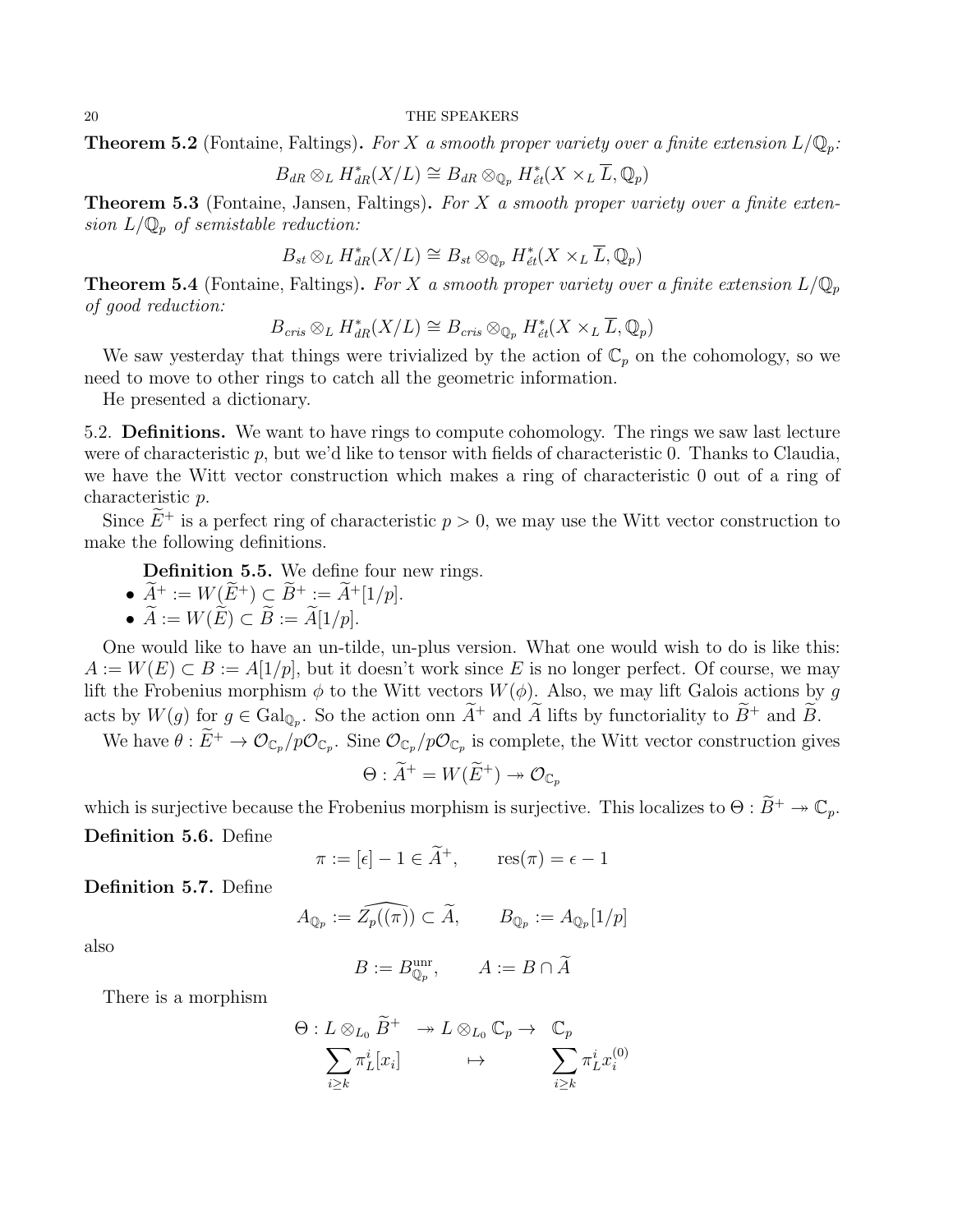<span id="page-20-0"></span>where  $\pi_L$  is a uniformizer for L.

#### 6. Galois invariant decomposition of B-dr

Aleksander Momot on Tuesday, the 20th of July, 2010.

**Definition 6.1.** Define  $B_{dR}^+$  to be the formal completion of  $B^+$  with respect to ker  $\theta$ .

The object of the talk is the following theorem.

**Theorem 6.2.** Let  $B_{dR} = Frac(B_{dR}^+)$ . Then there is a "nice" element  $\epsilon$  such that

$$
B_{dR} = B_{dR}^+[1/t] = \bigoplus_{n \geq 0} t^{-n} B_{dR}^+
$$

gives a Galois invariant decomposition in the following sense: if  $K/\mathbb{Q}_p$  is a finite extension,  $g(t) = \chi(g) \cdot t$  for all  $g \in G_K$ , and there is a common diagram.

$$
\widetilde{B}^{+} = \widetilde{A}^{+} \left[ \frac{1}{p} \right] \xrightarrow{\widetilde{\theta}} \mathcal{O}_{\mathbb{C}_{p}} \left[ \frac{1}{p} \right] = \mathbb{C}_{p} .
$$
\n
$$
\uparrow
$$
\n
$$
x, y \in \widetilde{A}^{+} = W(\widetilde{E}^{+}) \xrightarrow{\theta \in \mathbb{C}_{p}} \mathcal{O}_{\mathbb{C}_{p}}
$$
\n
$$
\uparrow
$$
\n
$$
\overline{x}, \overline{y} \in \widetilde{E}^{+} = Perf(R) \longrightarrow \mathcal{O}_{\mathbb{C}_{p}}/(p) = R
$$

(Note that  $Perf(R) \cong \lim_{\leftarrow} R$  where the limit is taken over  $x \mapsto x^p$ .) We call the morphism from  $E^+ = Perf(R)$  to  $\mathcal{O}_{\mathbb{C}_p}$  by the name f.

**Lemma 6.3.** Let  $x \in \widetilde{A}^+$  such that  $\nu_E(\overline{x}) = 1$ . Then

$$
\ker \theta = x\widetilde{A}^+, \quad \theta(x) = 0.
$$

*Proof.* Let  $y \in \ker \theta$ . Then by the diagram,  $\nu_E(\overline{y}) \ge 1$  .  $\overline{y}/\overline{x} \in \widetilde{E}^+$ , so

$$
\ker \theta \cong x\widetilde{A}^+ \mod p
$$

Then

$$
\Theta_n x \tilde{A}^+ + p^k \ker \theta = \ker \theta
$$

We'll show this by induction. For  $n = 1$ , it's true. Let  $n > 1$ . p-adic completeness yields the claim.  $\Box$ 

The conclusion of this discussion is  $(B^+, \ker \Theta)$  is a DVR, hence  $(B^+_{dR}, \ker \Theta)$  is a DVR.

We move on to an oberservation.  $(\widetilde{B}^+, \ker \widetilde{\Theta})$  admits discrete valuation  $\nu$  such that

$$
\nu(t) = 1 \iff (t) = \ker \widetilde{\Theta}
$$

Then  $[\epsilon] - 1$  is a generator of ker  $\Theta$  in  $B_{\text{dR}}^+$ . Construct t as follows. We'd like that " $t = \log([\epsilon])''$ 

where  $\epsilon = (\zeta_0, \zeta_1, \zeta_2, \ldots)$ . We have

$$
\nu_E([\epsilon]-1) = \frac{p}{p-1}
$$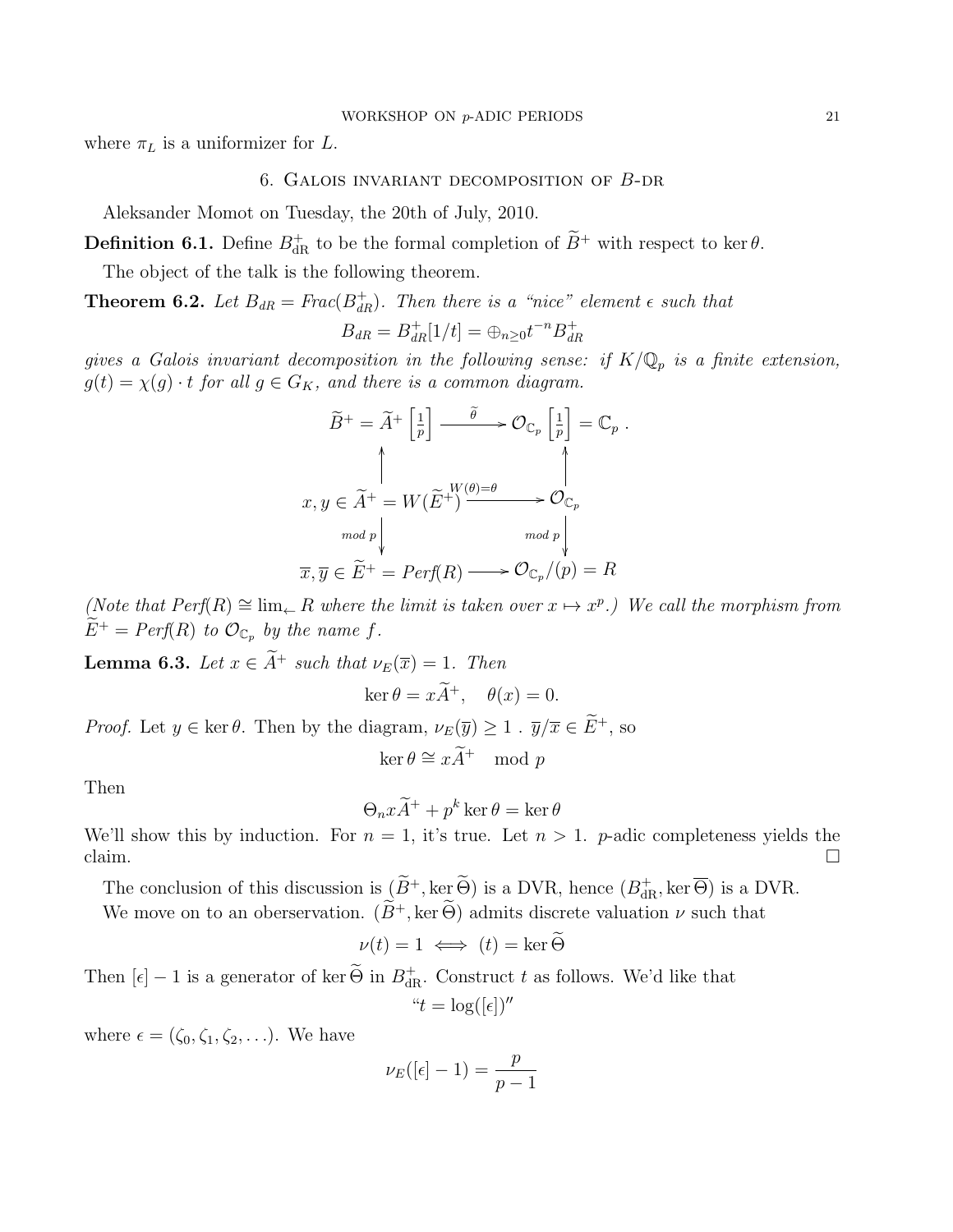**Definition 6.4.** Define exponentiation by  $a \in \mathbb{Z}_p$  by

$$
[\epsilon] := (1 + ([\epsilon] - 1))^a = \sum_{k \ge 0} {a \choose k} ([\epsilon] - 1)^k
$$

where  $\binom{a}{k}$  $\binom{a}{k} = \frac{a(a-1)\cdots(a-k+1)}{k!}$  $\frac{d(n-k+1)}{k!}$  this will live in  $B_{\text{dR}}^+$ .

Definition 6.5. Define the logarithm by

$$
\log(x+1) := \sum_{k \ge 1} (-1)^{k-1} \frac{x^k}{k} \in \mathbb{Q}_p^{\text{alg}}[[x]]
$$

It converges iff each term go to zero, i.e., arbitrarily high powers of  $[\epsilon]$  divide it. Evaluated at  $[\epsilon] - 1$ , this gives

$$
\log(([\epsilon]-1)+1) = \sum_{k\geq 1} (-1)^{k-1} \frac{([\epsilon]-1)^k}{k} \in B_{\mathrm{dR}}^+.
$$

Let  $g \in G_K$ . Then  $g([\epsilon]) = [\epsilon]^{x(g)}$ . Why? Whenever  $\chi(g) \in \mathbb{Z}$  we know. Then extend the result by continuity to all  $g \in G_K$ .

Define  $t = \log((\lbrack \epsilon \rbrack - 1) + 1)$  and

$$
g(t) = \log(([\epsilon]^{p^n} - 1)^{\chi(g)} + 1) = \log([\epsilon]^{x(g)}) = \chi(g) \cdot \log(([\epsilon] - 1) = 1).
$$

Now we have our decomposition, and

$$
B_{\mathrm{dR}} = \cup_{n \ge 0} t^{-n} B_{\mathrm{dR}}^+
$$

is a  $G_K$ -invariant filtration.

Theorem 6.6. Then

$$
y \in \frac{1}{t^n} B_{dR}^+ \setminus B_{dR}
$$

Proof. There is an exact sequence

$$
0 \to t B_{\mathrm{dR}}^+ \to B_{\mathrm{dR}}^+ \to \mathbb{C}_p \to 0.
$$

Tensor with " $t^n \in \mathbb{Q}_p$ ".

$$
0 \to t^{n+1} B_{\mathrm{dR}}^+ \hookrightarrow t^n B_{\mathrm{dR}}^+ \to \mathbb{C}_p(\chi^n) \to 0
$$

Case  $n > 0$ : Then

$$
H^0(G_K, \mathbb{C}_p(\chi^n)) = 0.
$$

Also,

$$
(t^{n+1}B_{\mathrm{dR}}^+)^{G_K} = (t^nB_{\mathrm{dR}}^+)^{G_K}.
$$

By induction,

$$
(tB_{\mathrm{dR}}^+)^{G_K} \subset \cap_{n\geq 1} t^n B_{\mathrm{dR}}^+ = 0
$$

Case  $n < 0$ : It is essentially the same argument.

Case  $n = 0$ : There is a left exact sequence

$$
0 \to (t B_{\mathrm{dR}}^+)^{G_K} \to (B_{\mathrm{dR}}^+)^{G_K} \to (\mathbb{C}_p(\chi^n))^{G_K}
$$

We know the first term is 0. We conclude  $\mathbb{C}_p^{G_K} = K$ .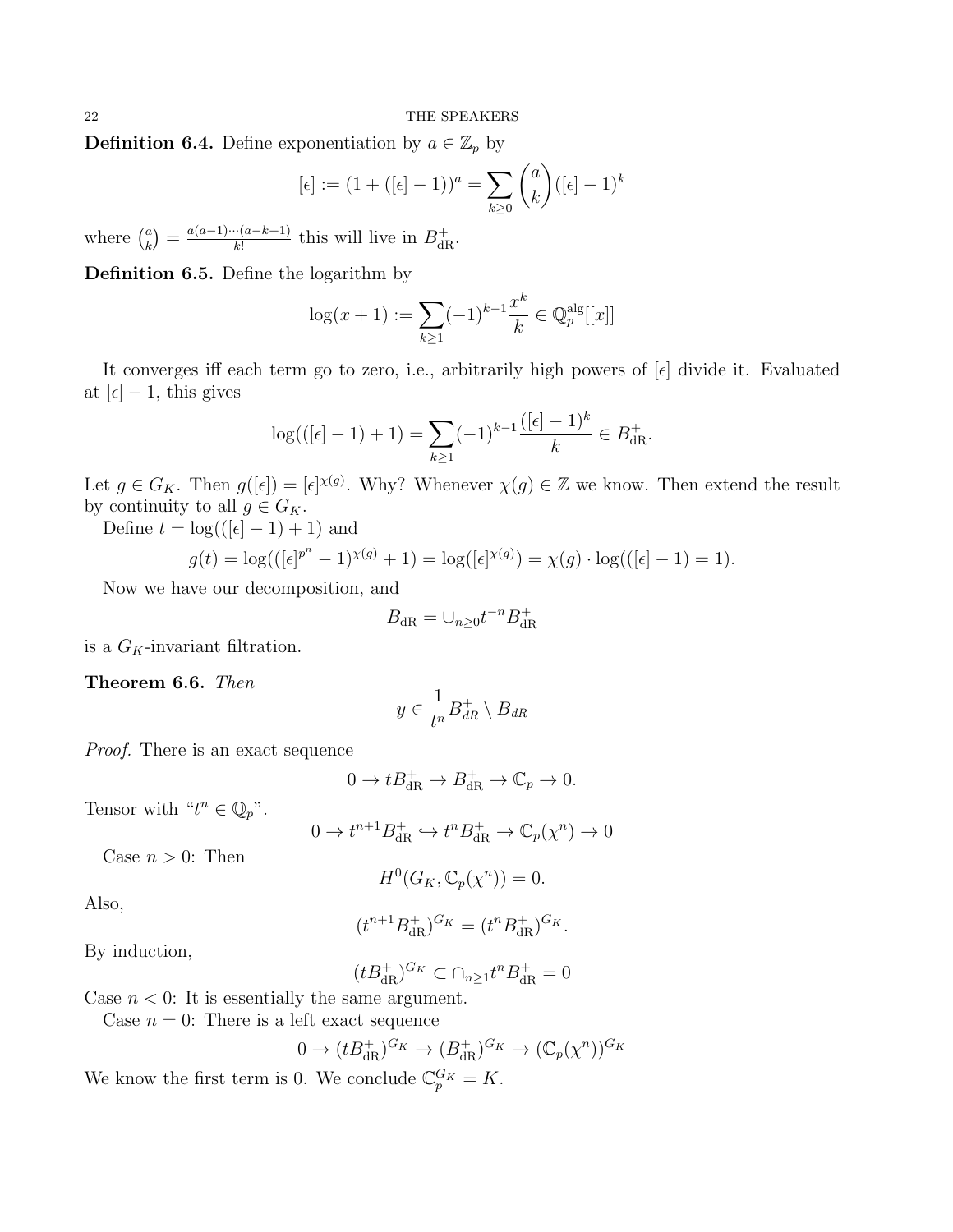If you accept that

$$
K\subset B_{\mathrm{dR}}^+.
$$

is a G-equivariant way. Then the last arrow

$$
(B_{\mathrm{dR}}^+)^{G_K} \to \mathbb{C}_p^{G_K}
$$

is an isomorphism.

<span id="page-22-0"></span>Writing  $\mathbb{Q}_p^{\text{alg}}$  as a union of finite extensions, we arrive at the previously mentioned diagram.  $\Box$ 

### 7. de Rham representations

Jun Yu on Tuesday, the 20th of July, 2010.

We're in the following setting:  $B_{\rm dR} \supset K \supset \mathbb{Q}_p$  and  $B_{\rm dR} \supset Q_p$ . Then  $G_K$  acts on  $B_{\rm dR}$  with  $B_{\text{dR}}^{G_K} = K.$ 

For a *p*-adic representation V of  $G_K$ , let

$$
D_{dR}(V)=(B_{\mathrm{dR}}\otimes_{\mathbb{Q}_p}V)^{G_K}
$$

which is a  $B_{\text{dR}}^{G_K} = K$  vector space. There is an injective morphism

$$
\alpha_{dR}(V) : B_{dR} \otimes_K D_{dR}(V) \to B_{dR} \otimes_{\mathbb{Q}_p} V.
$$

Now we're ready for a definition.

**Definition 7.1.** A *p*-adic representation V of  $G_K$  is called de Rham if

$$
\dim_K B_{\mathrm{dR}}(V) = \dim_{\mathbb{Q}_p} V
$$

Equivalently, it is a  $B_{\text{dR}}$ -admissible representation, or again, a representation such that  $\alpha_{dR}(V)$ is an isomorphism.

We then define the category of de Rham representations  $\operatorname{Rep}_{\mathbb{Q}_p}^{\text{dR}}(G_K)$ . We'll also define Filt<sub>dR</sub> as the category of finite dimensional C-vector spaces equipped with an action of...didn't get it.

Index of Z with

- (1)  $\text{Fil}^{i+1}D \subset \text{Fil}^iD$
- (2) Fil<sup>i</sup> $D = 0$  for  $i \gg 0$  and Fil<sup>i</sup> $D = D$  for  $i \ll 0$ .

The filtration category  $\text{Fil}_K$  is a tensor category.

$$
\textnormal{Fil}^i(D_1\otimes D_2)=\sum_{i_1+i_2=i}\textnormal{Fil}^{i_1}D_i\otimes \textnormal{Fil}^{i_2}D_i
$$

In teh case  $D = K$ ,

$$
\text{Fil}^i = K, i \le 0, 0, i > 0
$$

Let V be a p-adic representation of  $G_K$ , and  $D_{dR}(V)$  is a filtered K-vector space. Then

$$
\text{Fil}^i D_{\text{dR}}(V) = \text{Fil}^i B_{\text{dR}} \otimes_{\mathbb{Q}_p} V)^{G_K}
$$
  

$$
\text{Fil}^i B_{\text{dR}} = t^i B_{\text{dR}}^+
$$

Theorem 7.2. The functor

$$
D_{dR}:Rep_{\mathbb{Q}_p}^{dR} \to Fil_K
$$

is an exact, faithful and tensorial functor.

*Proof.* Later if we have time.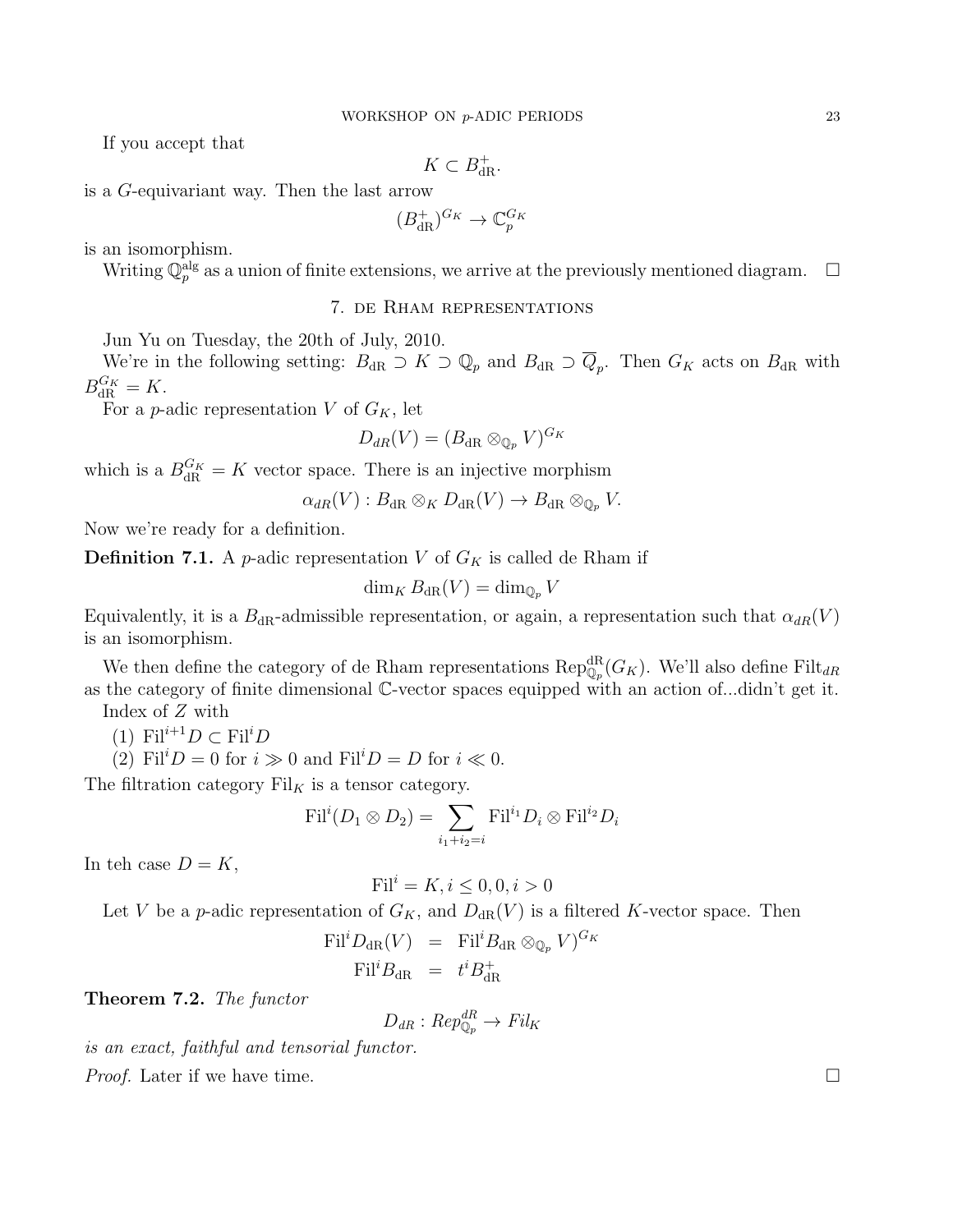7.1. **Hodge-Tate representation.**  $B_{HT} = \bigoplus_{i \in \mathbb{Z}} \mathbb{C}_p(i)$  where  $\mathbb{C}_p(i) := C_p$ ?? Then

$$
g \cdot (\chi \cdot t^i) = \chi^q(g)g(\chi)t^i
$$

where  $\chi^q$  is the cyclotomic chracter.  $\chi \cdot t^i y cdot t^j = x \cdot y t^{i+j}$ .

Proposition 7.3. de Rham-admissible implies something else is Hodge-Tate-admissible, and

$$
\dim_K D_{dR}(V) = \sum_{i \in \mathbb{Z}} \dim_K gr^i D_{dR}(V)
$$

where  $gr^iD_{dR}(V) = t^iB_{dR}^+/t^{i+1}B_{dR}^+)^{G_K}$ . Then

$$
\sum_{i\in\mathbb{Z}}t^iB^+_{dR}/t^{i+1}B_{dR}=B_{HT}
$$

where the terms are equal to  $\mathbb{C}_p(i)$ .

If char  $E = 0$  and  $X/E$  is a projective smooth algebraic variety with de Rham complex

$$
\Omega_{X/E} : \mathcal{O}_{X/E} \to \Omega^1_{X/E} \to \cdots
$$

Then define the de Rham cohomology group by

$$
H_{dR}^{n}(X/E) := H^{m}(\Omega_{X/E}), m \in \mathbb{N}
$$

where the second term is hypercohomology.

**Theorem 7.4** (Falting-Tsuj). Let  $E = K/\mathbb{Q}_p$  and  $V = H_{\acute{e}t}^m(X_{\overline{k}}, \mathbb{Q}_p)$  is a de Rham representation and there is a canonical isomorphism of filtered K-vector spaces

$$
D_{dR}(H_{\acute{e}t}^{m}(X_{\overline{K}},\mathbb{Q}_{p}) \xrightarrow{\sim} H_{dR}^{m}(X/K)
$$

Theorem 7.5. Also

$$
B_{dR} \otimes_{\mathbb{Q}_p} H^{m}_{\acute{e}t}(X_{\overline{K}}, \mathbb{Q}_p) \longrightarrow B_{dR} \otimes_K H^{m}_{dR}(X/K)
$$

gives rise to the notion of p-adic Hodge structure.

Conjecture 7.6 (Fontaine-Muiur). Geometric representations are exactly the representations coming from algebraic geometry by the above construction.

**Definition 7.7.** Given V, if  $G_{\mathbb{Q}}$  is geometric.

- (1) It is unramified away from finitely many  $p$ .
- <span id="page-23-0"></span>(2) It is de Rham at  $p = t$  for all primes p.

### 8. Bmax inside BdR

Joseph Ayoub on Tuesday, the 20th of July, 2010.

# 8.1. Setting.

- $\widetilde{E}^+$  = Perf $(G_{\mathbb{C}_p}/p)$ .
- $\theta: A^+ = W(E^+) \to G_{\mathbb{C}_p}$ . The kernel is  $\ker(\theta) = (\xi)$  where  $\xi = [\tilde{p}] p$  for  $\tilde{p} \in E^+$  such that  $\widetilde{p}^{(0)} = p$ .<br>  $\widetilde{p}^+$   $\widetilde{q}^+$   $\widetilde{q}^+$
- $\widetilde{B}^+ = \widetilde{A}^+ [1/p].$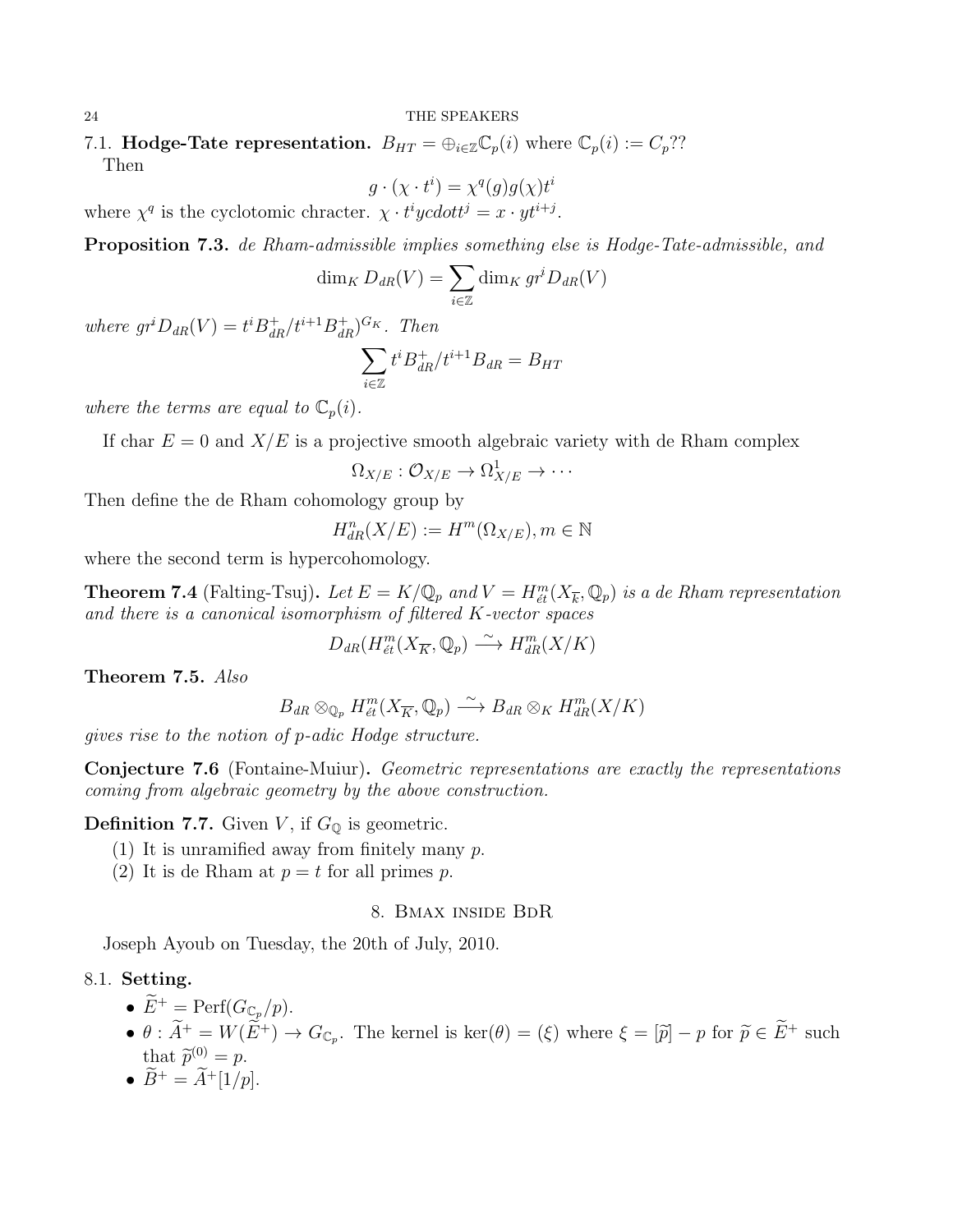In some sense, the goal of this ring  $B_{\text{max}}$  is to distinguish  $\mathbb{Q}_p$  Galois representations coming from smooth, projective varieties over  $\mathbb{Q}_p$  with good reduction. Also  $B_{\text{cris}}$  seems to do the same thing, but  $B_{\text{max}}$  is better behaved. Things converge better in  $B_{\text{max}}$ .

Then

$$
B_{\text{dR}} = \widetilde{B}^+ // (\xi) \supset B_{\text{max}}
$$
  
**Definition 8.1.** We have  $P = \{ \sum_{i=0}^t (\xi)^i / p^i \text{ and } (\xi) \subset \widetilde{A}^+.$  Then define  
 $A_{\text{max}}^+ = P // (p)$   
 $B_{\text{max}}^+ = A_{\text{max}}^+ [1/p]$ 

Definition 8.2. Let

$$
t = \log[\epsilon] = \sum_{i \ge 0} \frac{(-1)^i (1 - [\epsilon])^i}{i} \in A_{\text{max}}^+
$$

then

$$
B_{\max} = B_{\max}^+[1/t]
$$

There is a second defintion of  $B_{\text{max}}$ . We introduce a valuation on  $\widetilde{B}^+$  as follows:

$$
\nu(f = \sum_{n > -\infty} p^n[x_n]) := \inf \{ \nu_{\tilde{E}^+}(x_n) + n \mid n \}
$$

Lemma 8.3. This is indeed a valuation.

**Definition 8.4.** Let  $B_{\text{max}}^+$  be the completion of  $B^+$  with respect to this valuation.

Proposition 8.5. These two constructions give the same object, i.e., P is the valuation ring of ν and

$$
P//p \cong (completion of the valuation ring of \nu).
$$

Proof. We have

$$
\left\langle \left(\frac{\xi}{p}\right)^i \right\rangle_{i \ge 1} = P
$$

as  $\widetilde{A}^+$ -modules.

Consider  $p^{-i} \cdot [x_i]$  and  $\nu_{\tilde{f}}(x_i) = x_i = \tilde{p}_{\tilde{p}^i} \cdot u$  where  $u \in E^+$ . Then  $p^{-i} \cdot [x_i] = [u] \cdot [\tilde{p}]^i / p^i$  $\Box$ 

#### 8.2. Properties.

- There is a  $\phi$  (Frobenius morphism?) on  $B_{\text{max}}$  (not on  $B_{\text{dR}}$ ).
- From the construction with also have a Galois action of  $G_{\mathbb{Q}_p}$  on  $B_{\text{max}}$ .

 $K/\mathbb{Q}_p$  a finite extension with  $K_0$  the maximal unramified extension. Then consider  $B_{\text{max}}^{G_K} \subset K$ . There is a Frobenius on  $B_{\text{max}}$ , and we can use it to show that the fixed field of  $G_K$  is unramified. The fixed points of the action on

Proposition 8.6. There is a morphism,

$$
K \otimes_{K_0} B_{max} \to B_{dR},
$$

and it is injective.

The proof is rather involved.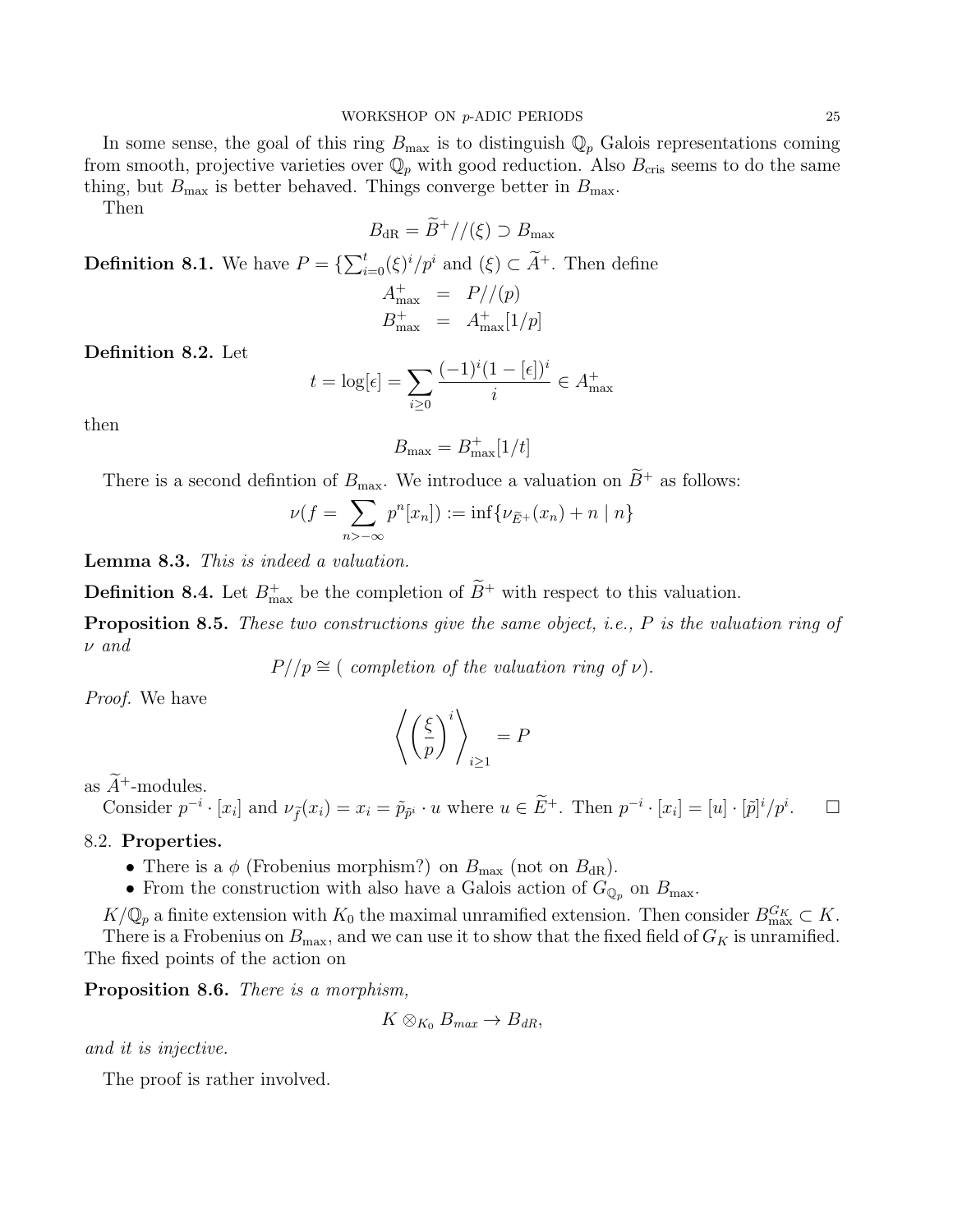### 9. More on Bmax

<span id="page-25-0"></span>Daniel Haase on Tuesday, the 20th of July, 2010.

I will continue to examine the properties of  $B_{\text{max}}$ . On the ring  $B_{\text{dR}}$ , we have a filtration given by

$$
\mathrm{Fil}^n B_{\mathrm{dR}} = t^n \cdot B_{\mathrm{dR}}^+
$$

This will be used in the classification of the de Rham representations. There is a counterpart of this for  $B_{\text{max}}$ . We can define

$$
B^{\phi=\lambda} = \{ x \in B \mid \phi(x) = \lambda \cdot x \}
$$

We'll find out in a bit what's allowed to play the role of the  $\lambda$ . Let's consider intersections:

$$
B_{\text{max}}^{\phi=\lambda} \cap \text{Fil}^n B_{\text{dR}} = ?
$$

This will be either 0 or  $\mathbb{Q}_p$  for the appropriate filtration.

## 9.1. Intermediate results.

**Proposition 9.1** (14.1.2 in Berger). For  $A^{+}_{max}$ 

$$
\sum_{i=0}^{\infty} \sigma_j \left(\frac{[\tilde{p}]}{p}\right)^j
$$

Lemma 9.2. Then

$$
\widetilde{B}^+_{rig} = \cap_{n \ge 1} \phi^n(B^+_{max})
$$

**Proposition 9.3** (14.1.3 in Berger). For all  $n \geq 1$ ,

$$
(\widetilde{B}_{rig}^+)^{\phi=1} = \mathbb{Q}_p, \qquad (\widetilde{B}_{rig}^+)^{\phi=p^{-n}} = \{0\}.
$$

**Proposition 9.4** (19.2.7 in Berger). Let  $M \in (B_{max}^+)^{m\nmid n}, X \in (B_{rig}^+)^{m\nmid n}, Y \in (B_{rig}^+)^{m\nmid n}$ . Then  $M = X \cdot \phi(M) \cdot Y$ 

Computes of M in  $\widetilde{B}^+_{rig}$ .

**Proposition 9.5** (16.1.2 in Berger). If  $Y \in \tilde{B}^+_{rig}, \phi^n(y) \in t \cdot B^+_{dR}$  for all  $n \in \mathbb{Z}$  then  $y \in t \cdot B^+_{dR}$ .

**Proposition 9.6** (6.2.7 in Berger). The map  $(1 - \phi) : V \rightarrow V$  is surjective, so for all  $\lambda_0 \in V$ , there exists a  $\mu \in V$  such that  $\lambda_0 = n/\phi(\mu)$ .

### 9.2. A proposition with proof.

Proposition 9.7 (14.1.3 in Berger).

$$
(\widetilde{B}^+_{rig})^{\phi=1} = \mathbb{Q}_p, \qquad (\widetilde{B}^+_{rig})^{\phi=p^{-m}} = \{0\}
$$

*Proof.* It suffices to show that  $A_{\text{max}}^{\phi=1} = \mathbb{Z}_p$  acts by p-th poewrs on  $(B_{\text{max}}^+)^{\phi=1} = \mathbb{Q}_p = (B_{\text{rig}}^+)^{\phi=1}$ . Let  $y \in A_{\text{max}}^+$  be a fixed point of  $\phi$ . Where

$$
y = \sum_{j=0}^{\infty} u_j \left(\frac{[\tilde{p}]}{p}\right)^j
$$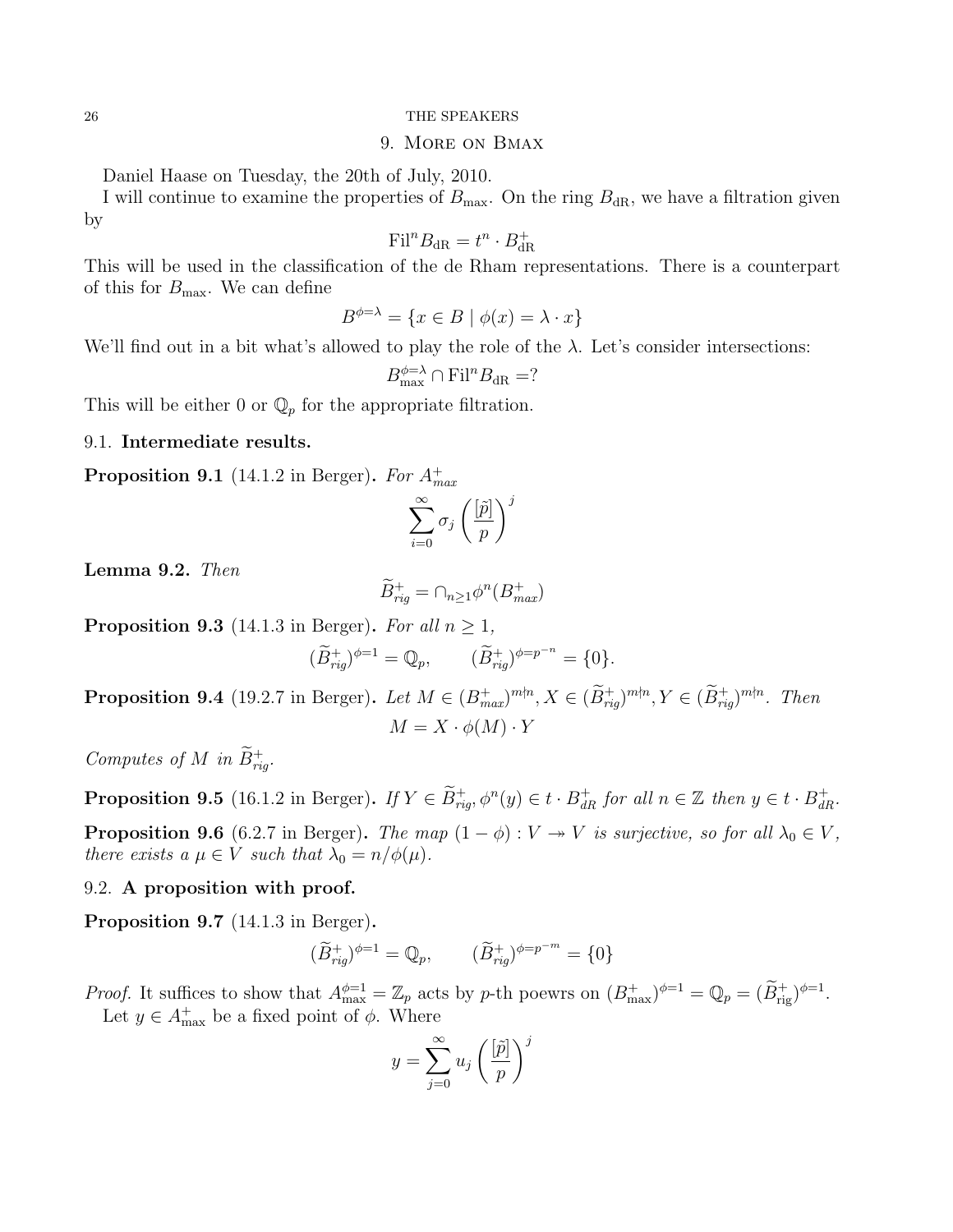for some  $u_j \in \widetilde{E}^+$ . Then

$$
y = \phi^*(y) = \sum_{j=0}^{\infty} \phi^*(u_j) \left(\frac{[\tilde{p}^{p^n}]}{p}\right)^j = \sum_{j=0}^{\infty} \phi(u_j) p^{\frac{m}{j(p^n-1)}} \cdot \left(\frac{[\tilde{p}]}{p}\right)^{jp^n}
$$

So

 $y \in \widetilde{A}^+ + p^m A_{\text{max}}^+$ 

for all  $m \gg 0$ . Note that  $A^+$  is closed. So  $y = ? + p^n b_n$  where  $? \rightarrow y$  and  $p^n b_n \rightarrow 0$ . Thus  $y \in \tilde{A}^+$ . Also,  $(\tilde{A}^+)^{\phi=1} = \mathbb{Z}_p$ . We conclude the first part of the result.

We have integers coming out  $(A^+)^{\phi=1} = \mathbb{Z}_p$  so we cannot have negative powers of p and we conclude the second part of the result.

### 9.3. Filtration property.

Proposition 9.8. We have

$$
B_{max}^{\phi=1} \cap Fil^0B_{dR} = \mathbb{Q}_p
$$
  

$$
B_{max}^{\phi=1} \cap Fil^1B_{dR} = \{0\}
$$

*Proof.* Let  $y \in B_{\max} = B_{\max}^+[1/t]$ , so  $y = \sum_{k=0}^m y_k \cdot t^{-k}$  for  $y_k \in B_{\max}^+$ . From the definition of the logarithm series,  $\phi(t^n) = p \cdot t^{-n}$ . Then

$$
\phi(y) = \sum_{k=0}^{m} \phi(y_k) \cdot p^k \cdot t^{-k}
$$

Write

$$
\begin{pmatrix} y_0 \\ \vdots \\ y_n \end{pmatrix} = X \cdot \begin{pmatrix} \phi(y_0) \\ \vdots \\ \phi(y_n) \end{pmatrix} = X \cdot \phi(n)
$$

for some matrix X. Thus  $y_k \in \tilde{B}^+_{\text{rig}}$ . Now let  $y \in \tilde{B}^+_{\text{rig}}[1/t]$ , so  $y \in t^{-m} \tilde{B}^+_{\text{rig}}$ . Then

$$
\phi(t^m \cdot y) = p^m \cdot t^m \cdot y \in t \cdot \widetilde{B}_{\mathrm{rig}}^+
$$

Since we know that y is in the Richard ring  $\tilde{B}^+_{\text{rig}}$ , using the proposition 16.1.2, we conclude (there's a little to be clarified) that  $y \in \tilde{B}^+_{\text{rig}}$ .  $r$ ing.

9.4. **Final result.** Let  $\lambda \in W(\overline{\mathbb{F}_p})$  and  $n := \nu_p(\lambda)$ . Then

$$
B_{\max}^{\phi=\lambda} \cap \text{Fil}^{n+1}B_{\text{dR}} = \{0\}, \qquad B_{\max}^{\phi=\lambda} \cap \text{Fil}^{n}B_{\text{dR}} = t^{n} \cdot \mu \cdot \mathbb{Q}_{p}
$$

Multiplication with  $\mu$  maps  $B_{\text{max}}^{\phi=\lambda}$  to  $B_{\text{max}}^{phi=p^n}$  compatible with "Fil". Then  $\mu : \lambda = \frac{p^n \cdot \mu}{\phi(\mu)}$  $\frac{p^{\alpha}\cdot\mu}{\phi(\mu)}$ , and  $\lambda_0 = \lambda/p^n \in W(\overline{\mathbb{F}_p})^K$ .

### 10. Formal groups

<span id="page-26-0"></span>Mingxi Wang on Wednesday, 21st of July, 2010.

We restrict ourselves to formal gropus of dimension 1.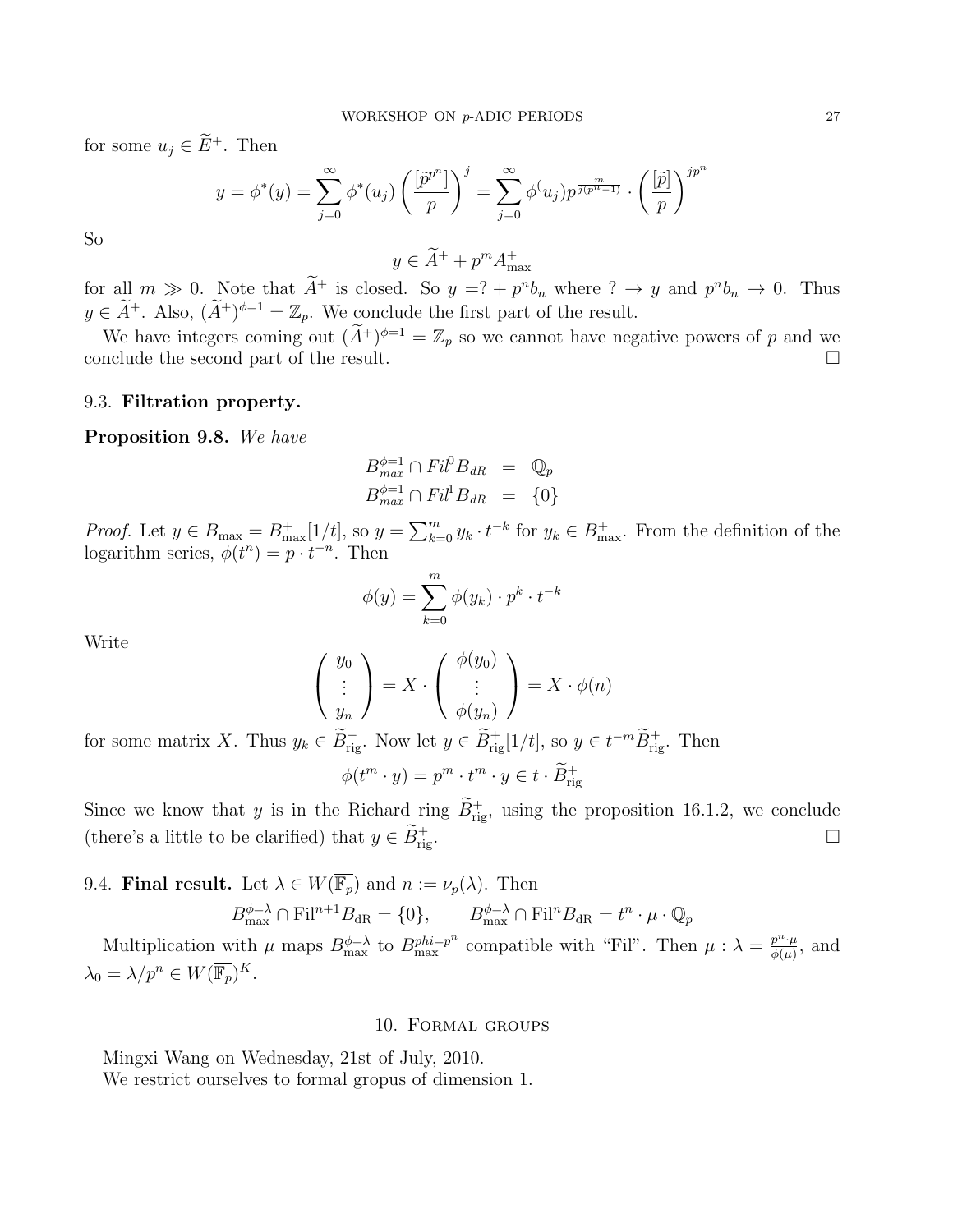**Definition 10.1.** A commutative formal group F defined over  $\mathcal{O}$  is represented by  $F(X, Y) \in$  $\mathcal{O}[[X, Y]]$  such that

- (1)  $F(x, y) \equiv x + y \pmod{\text{degree 2 terms}}$
- (2)  $F(x, y) = F(y, x)$

$$
(3) F(x, F(y, z)) = F(F(x, y), z)
$$

Formal group laws have the following properties:

- There exists a unique  $i(x) \in \mathcal{O}[[x]]$  such that  $F(x, i(x)) = 0$  for all x.
- $F(x, 0) = x$  and  $F(0, y) = y$ .

Define  $\mathbb{G}_a$  by  $G_a(x, y) = x + y$ , and  $\mathbb{G}_m$  by  $\mathbb{G}_m(x, y) = x + y + xy$ .

**Definition 10.2.** If F and G are formal groups over  $\mathcal{O}$ , then a homomorphisms  $f : F \to G$ from  $F$  to  $G$  is

 $f(x) \in \mathcal{O}[[x]]$ , with no constant term such that  $G(f(x), f(y)) = f(F(x, y)).$ 

For example, given F over  $\mathcal O$  a formal gropu, then for all  $m \in \mathbb Z$ , we define:

- $\widehat{0}(x) = 0.$
- $(\widehat{m+1})(x) = F(\widehat{m}(x), x).$
- $(m 1)(x) = F(\hat{m}(x), i(x)).$

In this case,  $\hat{m} \in \text{End}(F)$  and  $\hat{m}(x) \equiv mx$  modulo degree two terms.

**Definition 10.3.** Give formal groups F and G over  $\mathcal{O}$  and a homomorphism  $f : F \to G$ , we say f is an isomorphism if there is another homomorphism  $q: G \to F$  such that

$$
g \circ f(x) = f \circ g(x) = x.
$$

**Lemma 10.4.** Let F and G be (one-dimensional) formal groups over  $\mathcal{O}$  and  $f : F \to G$ . Then if  $f'(0) \in \mathcal{O}^*$ , f is an isomorphism.

**Definition 10.5.** A formal  $\mathcal{O}\text{-module}$  is a formal group F over  $\mathcal{O}$  with a morphism

$$
\mathcal{O} \rightarrow \text{End}(F)
$$
  

$$
a \mapsto \hat{a}(x) \in \mathcal{O}[[x]]
$$
 such that  $\hat{a}x \equiv ax \mod \deg 2$ .

For example,  $\mathbb{G}_m$  is a formal  $\mathbb{Z}_p$ -module by the morphism

$$
\mathbb{Z}_p \rightarrow \text{End}(\mathbb{G}_m)
$$
  

$$
a \rightarrow \widehat{a}(x) = (1+x)^a - 1 = \sum_{i=1}^{\infty} {a \choose i} x^i
$$

10.1. Differentials.

**Definition 10.6.** A differential over  $\mathcal{O}$  is a w such that

$$
w = f(t)dt, \qquad f(t) \in \mathcal{O}[[t]].
$$

We call it an invariant differential of  $F$  over  $\mathcal O$  if

$$
w(x) = w \circ F(x, y),
$$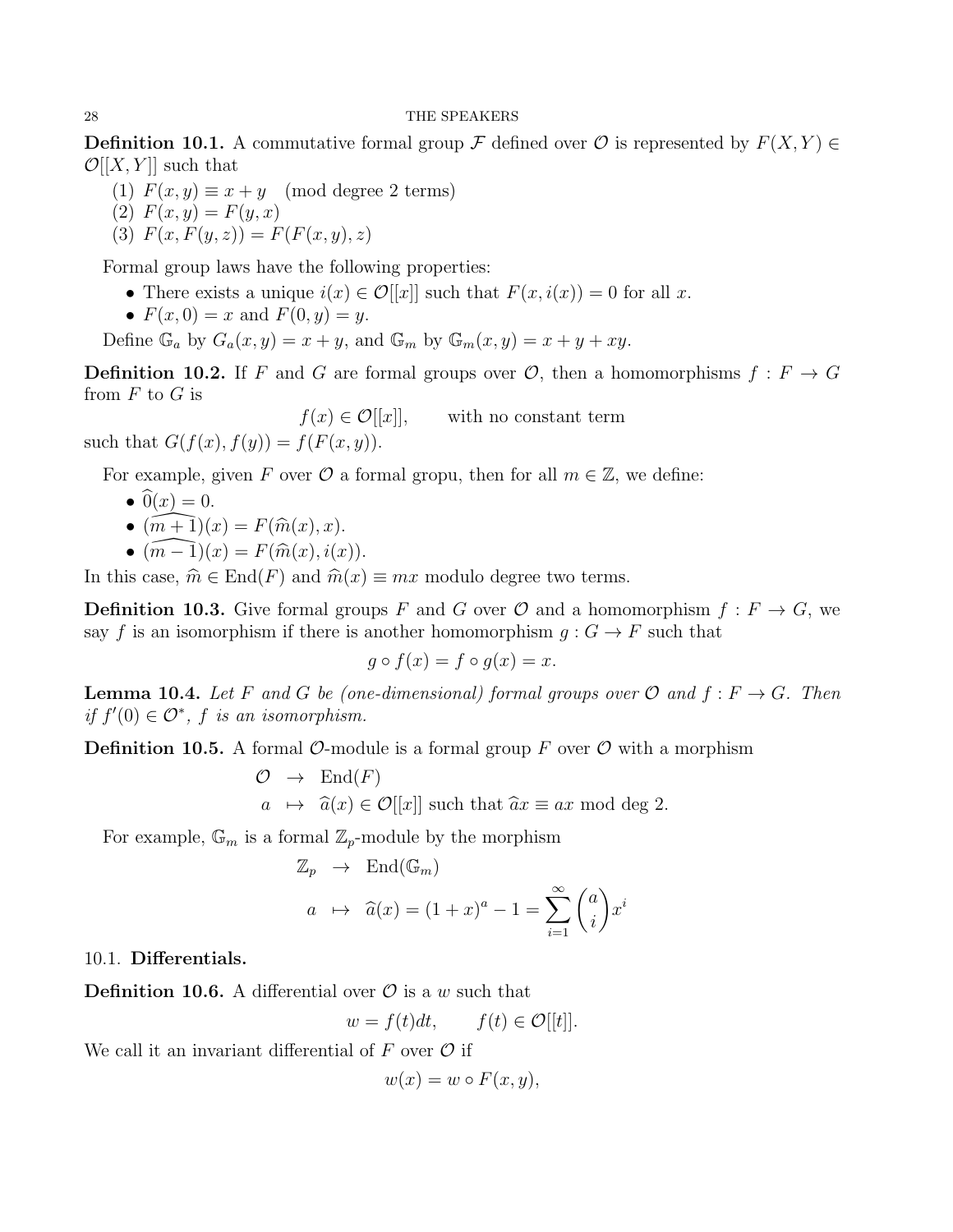which could also be written  $f(F(x, y))F_x(x, y) = f(x)$ . We call w a normalized invariant different if it is invariant and the constant term of  $f$  is 1.

**Proposition 10.7.** For a formal group F over  $\mathcal{O}$ , there exists a unique normalized invariant differential. We'll denote it  $w_F$ .

*Proof.* There is a  $w = f(t)dt$  such that  $f(F(x, y))F_x(x, y) = f(x)$ . Let  $x = 0$ . This becomes  $f(x)F_x(0, y) = 1$ 

But  $F_x(0, y) \equiv 1 \mod y$  so  $f(y) = 1/F_x(0, y)$ . Conversely, if  $w(t) = dt/F_x(0, t)$ , then reading the argument backwards gives the result.

For example  $w_{\mathbb{G}_a} = dt$  is the normalized invariant differential of  $\mathbb{G}_a(x, y) = x + y$ . Also,

$$
w_{\mathbb{G}_m}(t) = \frac{dt}{1+t} = (1 - t + t^2 - + \cdots)dt
$$

is the normalized invariant differential of  $\mathbb{G}_m(x, y) = x + y + xy$ .

**Corollary 10.8.** Given a morphism  $f : F \to G$  of formal groups over  $\mathcal{O}$ , we have  $w_G(f) =$  $f'(0)w_F$ .

*Proof.* Easy exercise.  $\Box$ 

**Corollary 10.9.** Given a formal group  $F$  over  $\mathcal{O}$  and

$$
\widehat{p}(x) = ph(x) = g(x^p)
$$

for some  $h, g \in \mathcal{O}[[x]]$ .

*Proof.* First note that  $\hat{p}'(0) = p$ . Note  $w_F = (1 + b_1t + \cdots)dt = (1 + b_1\hat{p}(t) + \cdots)d\hat{p}(t)$ . By the previous corollary,  $(1 + \lambda^2(t), t)$   $(2(t), t)$ 

$$
(1 + a_1t + \cdots)\widehat{p}(t)dt = w_F(\widehat{p}(t)) = pw_F(t).
$$

Thus  $\hat{p}'(t) \equiv 0 \mod p$ .

## 10.2. Logarithms.

**Definition 10.10.** Given a formal group law F over  $\mathcal{O}$  with char  $\mathcal{O} = 0$ , then a logarithm over  $\mathcal O$  is any morphism

 $f: F \to \mathbb{G}_a/\mathcal{O}$ 

We'll assume  $f \neq 0$ . We say f is nondegenerate if  $f \equiv x \pmod{deg 2}$ .

**Proposition 10.11.** A logarithm  $f : F \to \mathbb{G}_a/\mathcal{O} \otimes \mathbb{Q}$  always exists.

*Proof.* We want to get  $\log_F : F \to \mathbb{G}_a$  such that  $\log_F(x) + \log_F(y) = \log_F(F(x, y))$ . Derivate this equation to get

$$
\log_F'(x) = \log_F'(F(x, y)) F_x(x, y).
$$

Letting  $x = 0$  gives  $1 = \log_F'(y) F_X(0, y)$ . Thus

$$
\log_F'(y) = \frac{1}{F_X(0, y)} = \frac{w_F(y)}{dt}
$$

So  $\log_f(y) = \int$  $w_f(y)$ .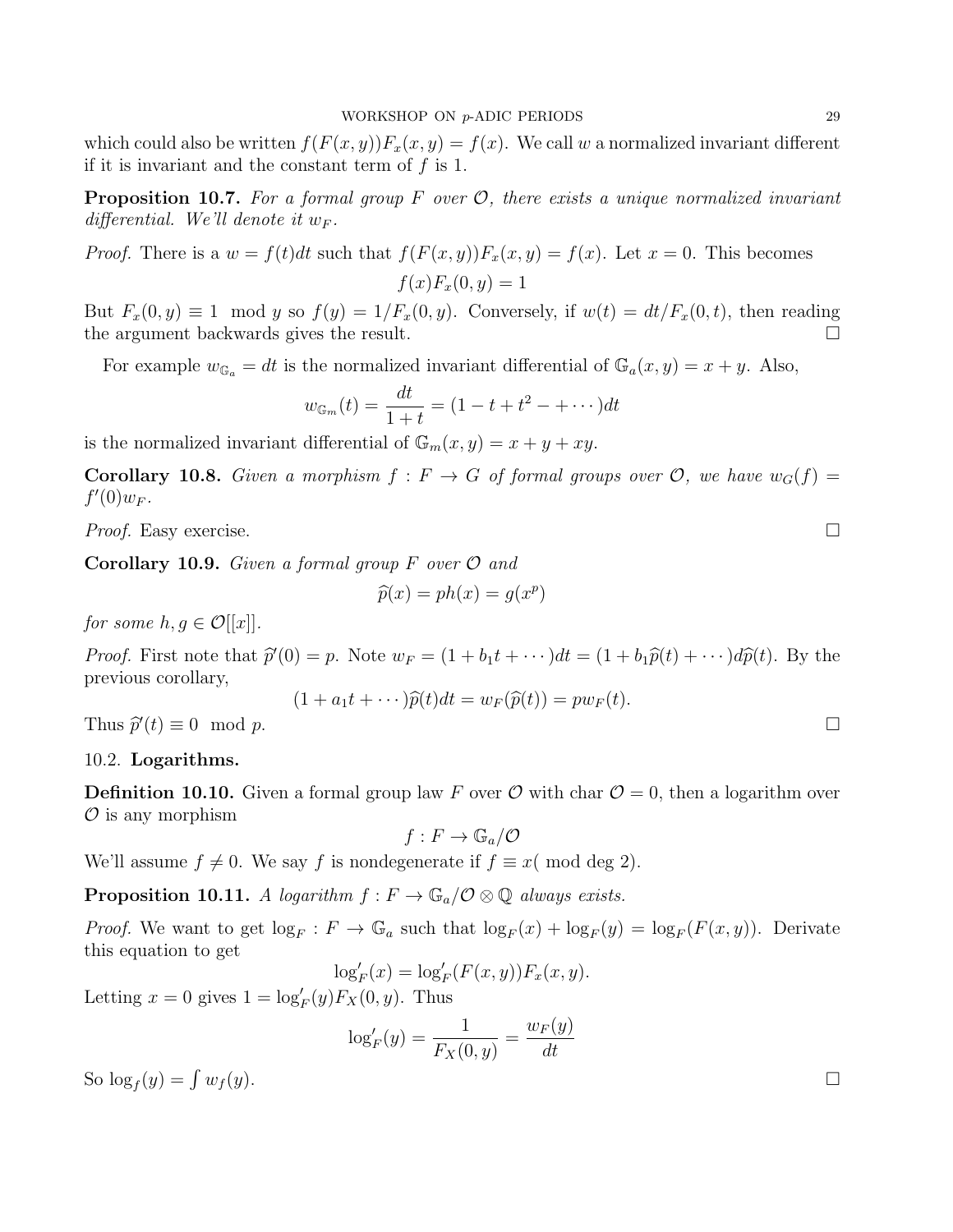Now for an example. Take  $\mathbb{G}_m$  over  $\mathbb{Q}$ . Then

$$
w_{\mathbb{G}_m} = \frac{dt}{1+t}
$$
  

$$
\log_{\mathbb{G}_m}(t) = \int \frac{dt}{1+t} = t - \frac{t^2}{2} + \frac{t^3}{3} - \cdots
$$

10.3. de Rham cohomology. We'll define the de Rham cohomology of formal groups (of dimension one) over  $\mathcal{O}_K$  where K is a finite, unramified extension of  $\mathbb{Q}_p$ .

**Definition 10.12.** Let F be a formal group over  $\mathcal{O}$  of characteristic p. We define the height of F,  $h(F)$ , to be the largest  $h \in \mathbb{N}$  such that

$$
\widehat{p}(x) = f(x^{p^h})
$$

for some  $f \in \mathcal{O}[[x]]$ . More generally, if  $char(\mathcal{O}/\mathfrak{m}) = p$ , then define

$$
h(F/O) := h(\overline{F}/(\mathcal{O}/\mathfrak{m})).
$$

Note: These equations should be interprested in the residue field  $\overline{K}$ . For all  $w \in \mathcal{O}_K[[t]]dt$ , let

$$
I(w) = \int w \in K[[t]].
$$

**Definition 10.13.** A  $w$  is exact if

$$
I(w) \in K \otimes_{\mathcal{O}_k} \mathcal{O}_K[[t]]
$$

w is of the second kind if

$$
I(w)(F(x,y)) - I(w)(x) - I(w)(y) \in K \otimes_{\mathcal{O}_k} \mathcal{O}_K[[x,y]].
$$

Define the first de Rham cohomology of F over  $\mathcal{O}_K$  by

$$
H_{\text{dR}}^1(F/\mathcal{O}_K) = \frac{\text{second kind}}{\text{exact}}
$$

**Theorem 10.14.** The cohomology  $H^1_{dR}(F/\mathcal{O}_K)$  is a K-vector space of dimension  $h(F)$ .

<span id="page-29-0"></span>We show a correspondence between the first de Rham cohomology and the Tate module of the formal group.

### 11. Lubin-Tate modules and local class field theory

Philipp Habegger on Wednesday, the 21st of July, 2010.

The setting is K a local field,  $\mathcal{O}_K$  is its ring of integers with uniformizer  $\pi \in \mathcal{O}_K$  generating the unique prime ideal  $\mathfrak{m}_K$ .  $\nu : K^* \to \mathbb{Z}$  is its (normalized, i.e., with range  $\mathbb{Z}$ ) valuation. We'll fix an algebraic closure  $\overline{K} \supset K$ . We'll denote the absolute Galois group  $G_K := \text{Gal}(K^{\text{sep}}/K)$ . Finally, let  $q = |\mathcal{O}_K/\mathfrak{m}_K|$ .

**Definition 11.1.** A Lubin-Tate series with respect to  $\pi$  is an  $f \in \mathcal{O}_K[[X]]$  such that

$$
f = \pi X \mod X^2 \mod \deg 2
$$
  
\n
$$
f = X^q \mod \pi
$$
  
\n
$$
f_{\pi} := \{\text{Lubin-Tate series w.r.t. } \pi\}
$$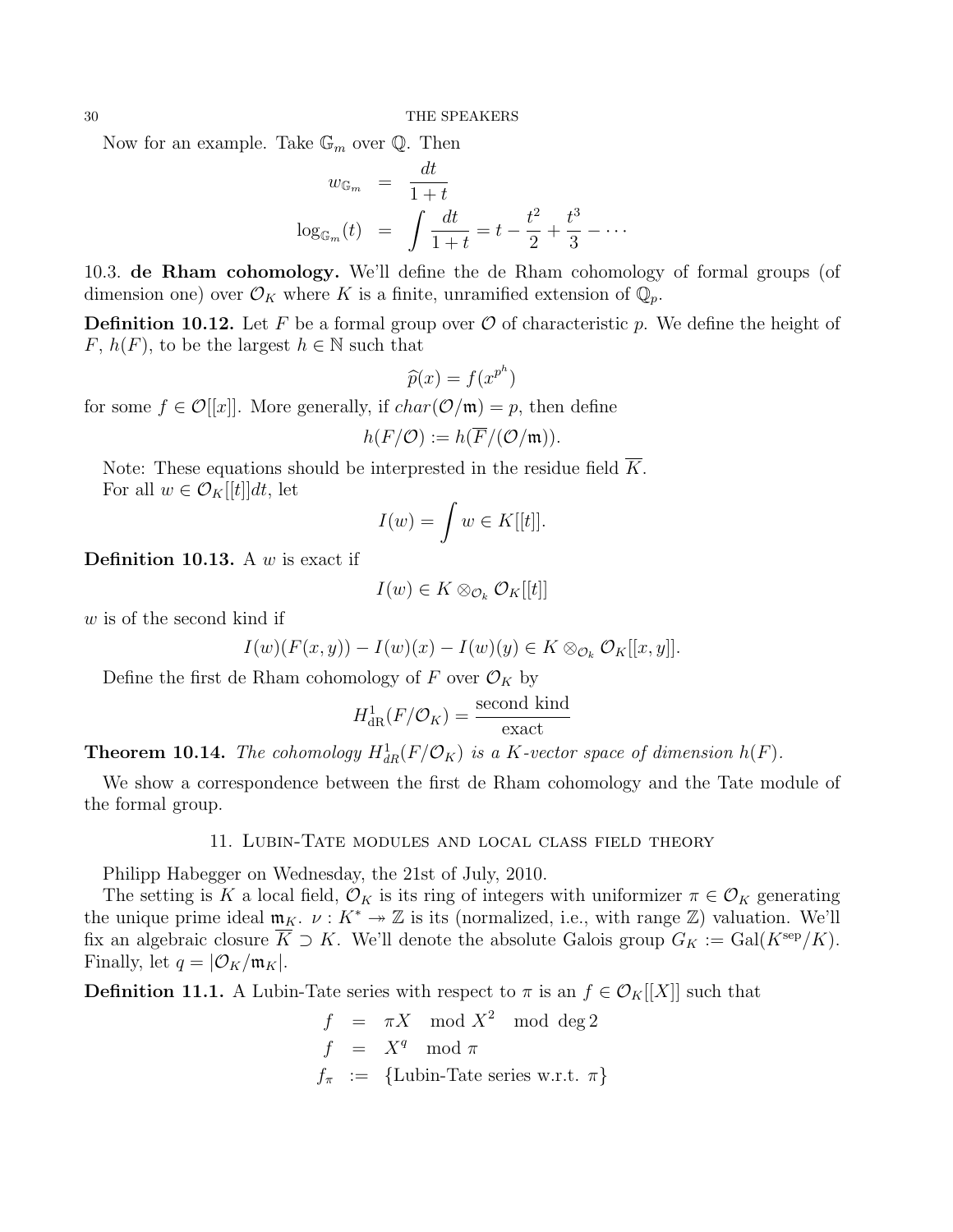For example

(1)  $f = \pi X + X^q$  for any K. (2)  $K = \mathbb{Q}_p$ ,  $f = (x+1)^p - 1 = pX + \cdots X^p$ , for  $\pi = p$ .

**Definition 11.2.** A Lubin-Tate module with respect to  $\pi$  is a formal  $\mathcal{O}_K$ -module  $(F, \hat{\cdot})$  such that  $\widehat{\pi} \in \mathcal{F}_{\pi}$ .

For example,  $\mathbb{G}_m$  over  $\mathbb{Z}_p$  is a Lubin-Tate module with  $F := XY + X + Y$ ,  $\pi = p$  and  $\widehat{p} = (x + 1)^p - 1 \in \mathcal{F}_p.$ 

**Lemma 11.3.** Let  $f, g \in \mathcal{F}_{\pi}$ , and let  $L \in \mathcal{O}_K[X_0, \ldots, X_n]$  be a linear form. Then there exists a unique  $F \in K[[X_1,\ldots,X_n]]$  such that

- (1)  $F \equiv L \mod \deg 2$ .
- (2)  $f(F(X_1, ..., X_n)) = F(g(X_1), ..., g(X_n)).$ (3)  $F \in \mathcal{O}_K[[X_1, \ldots, X_n]].$

*Proof.* By induction on r, where we'll construct a power series for each r,  $F_r \in K[X_1, \ldots, X_n]$ such that deg  $F_r \leq r$  and

$$
f(F_r(X_1,\ldots,X_n)) \equiv F(g(X_1),\ldots,g(X_n)) \mod \deg r + 1
$$

Define them as follows:

$$
F_1 = L
$$
  

$$
F_{r+1} = F_r + \Delta_r
$$

where  $\Delta_r \in \mathcal{O}_K[[X_1,\ldots,X_n]]$  and  $\Delta_r = 0 \mod \deg r + 1$ . Define  $\Delta_r$  by

$$
\Delta_r = \frac{f(F_r(X_1, ..., X_n)) - F_r(g(X_1), ..., g(X_n))}{\pi(\pi^{r-1} - 1)}
$$

We need to check that  $\Delta_r \in \mathcal{O}_K[[X_1,\ldots,X_n]].$  But  $\pi^{r-1} - 1 \in \mathcal{O}_K^*$ , so

 $f(F_r(X_1, ..., X_n)) - F_r(g(X_1), ..., g(X_n)) = F_r(X_1, ..., X_n)^q - F_r(X_1^q)$  $X_1^q, \ldots, X_n^q$  $\mod \pi$ and we have what we want.  $\square$ 

**Definition 11.4.** Let  $f \in \mathcal{F}_{\pi}$ . If  $f = g$  and  $L = X + Y$ , then the previous lemma gives us a formal power series which we will write as  $F_f \in \mathcal{O}_K[[X, Y]]$ . If  $f, g \in \mathcal{F}_{\pi}$  and  $a \in \mathcal{O}_K$  and  $L = a \cdot X$ , then the lemma gives us a power series denoted by  $\hat{a}^{f,g} \in \mathcal{O}_K[[X]]$ . If  $f = g$ , the f, g in the notation will often be surpressed.

**Lemma 11.5.** (1)  $f \in \mathcal{F}_{\pi}$  implies  $(F_f, \hat{\cdot})$  is a Lubin-Tate module with respect to  $\pi$ .

(2) If  $f, g \in \mathcal{F}_{\pi}$ , then  $\hat{\mathbf{I}}^{f,g}$  is an isomorphism  $(F_f, \hat{\mathcal{F}}') \stackrel{\sim}{\longrightarrow} (F_g, \hat{\mathcal{F}}')$ .

In particular, up to isomorphism, there's only one Lubin-Tate module for a fixed  $\pi$ . See note below for clarification.

*Proof.* Does  $F_f(F_f(X, Y), Z) = F_f(X, F_f(Y, Z))$ ? Look at the linear term  $(X + Y) + Z =$  $X + (Y + Z)$ . Then the uniqueness in the first lemma says the equality is true.

Note that going from a Lubin-Tate module  $(F,\widehat{\cdot})$  with respect  $\pi$ , going to the power series  $f = \hat{\pi} \in \mathcal{F}_{\pi}$  and then through the construction back to a Lubin-Tate module  $(F_f, \hat{\cdot}^f)$  gives the original module (i.e.,  $F_f = F$ ).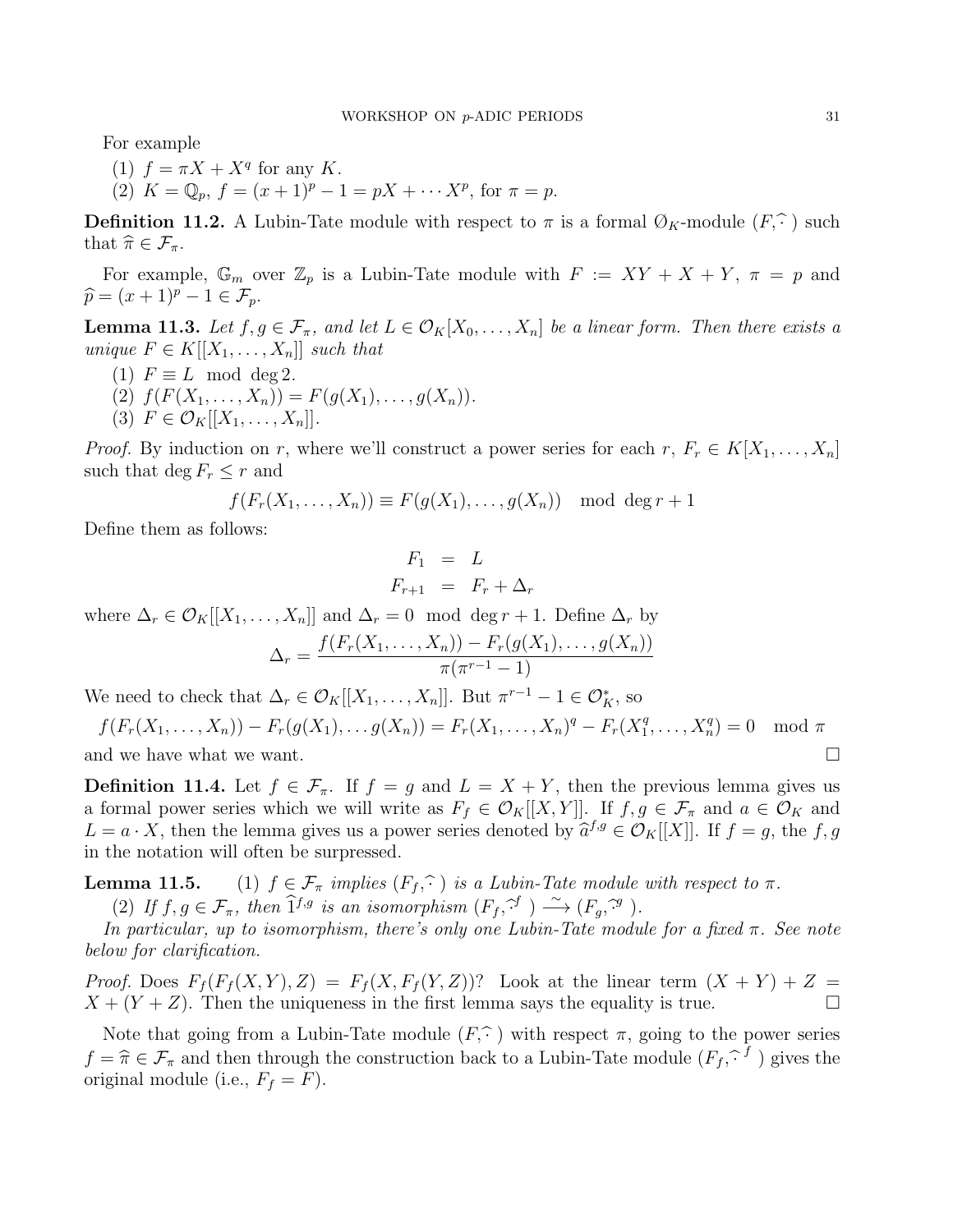**Corollary 11.6.** Any Lubin-Tate module with respect to  $\pi$  is isomorphic to  $(F_f, \hat{f})$  where  $f =$  $\pi X + X^q$ .

Beginning with an  $\mathcal{O}_K$ -module  $(F, \hat{\cdot})$ ,  $L/K$  a finite extension, then if  $x, y \in \mathfrak{m}_L$ , since the coefficients of F are integers,  $F(x, y)$  converges. Thus  $\hat{a}(x)$  converges for each  $a \in \mathcal{O}_K$ .

$$
(X,Y) \mapsto F(X,Y) = X +_F Y
$$
  

$$
(a,X) \mapsto \hat{a}(X) = a_F \cdot X
$$

determines an  $\mathcal{O}_K$ -module structure on  $\mathfrak{m}_{\overline{K}}$ .

Now for some new notation:

**Definition 11.7.** Let  $f \in \mathcal{F}_{\pi}$ ,  $g = f$  and  $L = X + Y$ . Then the first lemma gives a power series denoted

$$
F_f \in \mathcal{O}_K[[X, Y]]
$$

Let  $f, g \in \mathcal{F}_{\pi}, a \in \mathcal{O}_K$  and  $L = a \cdot X$ . Then the lemma gives a power series denoted

$$
\widehat{a}^{f,g}\in \mathcal{O}_K[[X]]
$$

If  $f = g$ , the f, g will often be surpressed in the notation.

**Lemma 11.8.** Let  $f \in \mathcal{F}_{\pi}$  and  $n \in \mathbb{N}$ . Then

- (1)  $F_f[\pi^n]$  is a free  $\mathcal{O}_K/\mathfrak{m}_K^n$ -module of rank 1.
- (2)  $F_f[\pi^n] \subset K^{sep}$  and  $G_K$  acts on  $F_f[\pi^n]$ .
- (3)  $L_n := L_{\pi,n} := K(F_f[\pi^n])$ , is independent of f. It's an finite, abelian and totally ramified extension of K and there is an isomorphism

$$
Gal(L_n/K) \xrightarrow{\sim} Aut_{\mathcal{O}_K/\mathfrak{m}_K^n}(F_f[\pi^n]) \cong (\mathcal{O}_K/\mathfrak{m}_K^n)^*
$$

(4)  $\pi \in N_{L_n/K}(L_n^*)$ .

*Proof.* WLOG, assume  $f = \pi X + X^q$  by Lemma 2, and  $\lambda \in F_f[\pi^n]$ , and  $f^{\circ n}(\lambda) = 0$ . Then

$$
\frac{f^{\circ n}}{f^{\circ(n-1)}}=(f^{\circ(n-1)})^{q-1}+\pi
$$

where the superscripts with the  $\circ n$  denote composition with itself n times.

$$
q^n \ge |F_f[\pi^n]| \Rightarrow \mathcal{O}_K/(F_f \mathfrak{m}_K^n) \cdot \lambda = F_f[\pi^n]
$$
  

$$
\Rightarrow f^{\circ n} \text{ is separable } \Rightarrow \lambda \in K^{\text{sep}}
$$

Then

$$
\mathrm{Gal}(K^{\mathrm{sep}}/K) \to \mathrm{Aut}_{\mathcal{O}/\mathfrak{m}_K^n} I_f[\pi^n]
$$

where the automorphisms are a commutative group. Then  $N_{K_n/K}(\lambda) = \pi$  since  $f^{(n)}(\lambda) = 0$ . Thus

$$
\nu(\pi) = [L_n : K] \cdot \nu(\lambda)
$$

and we see  $L_n/K$  is totally ramified.

**Definition 11.9.** If  $f \in \mathcal{F}_{\pi}$ , then we define

$$
T_{\pi}(F_f) := \lim_{n \to \infty} F_f[\pi^n]
$$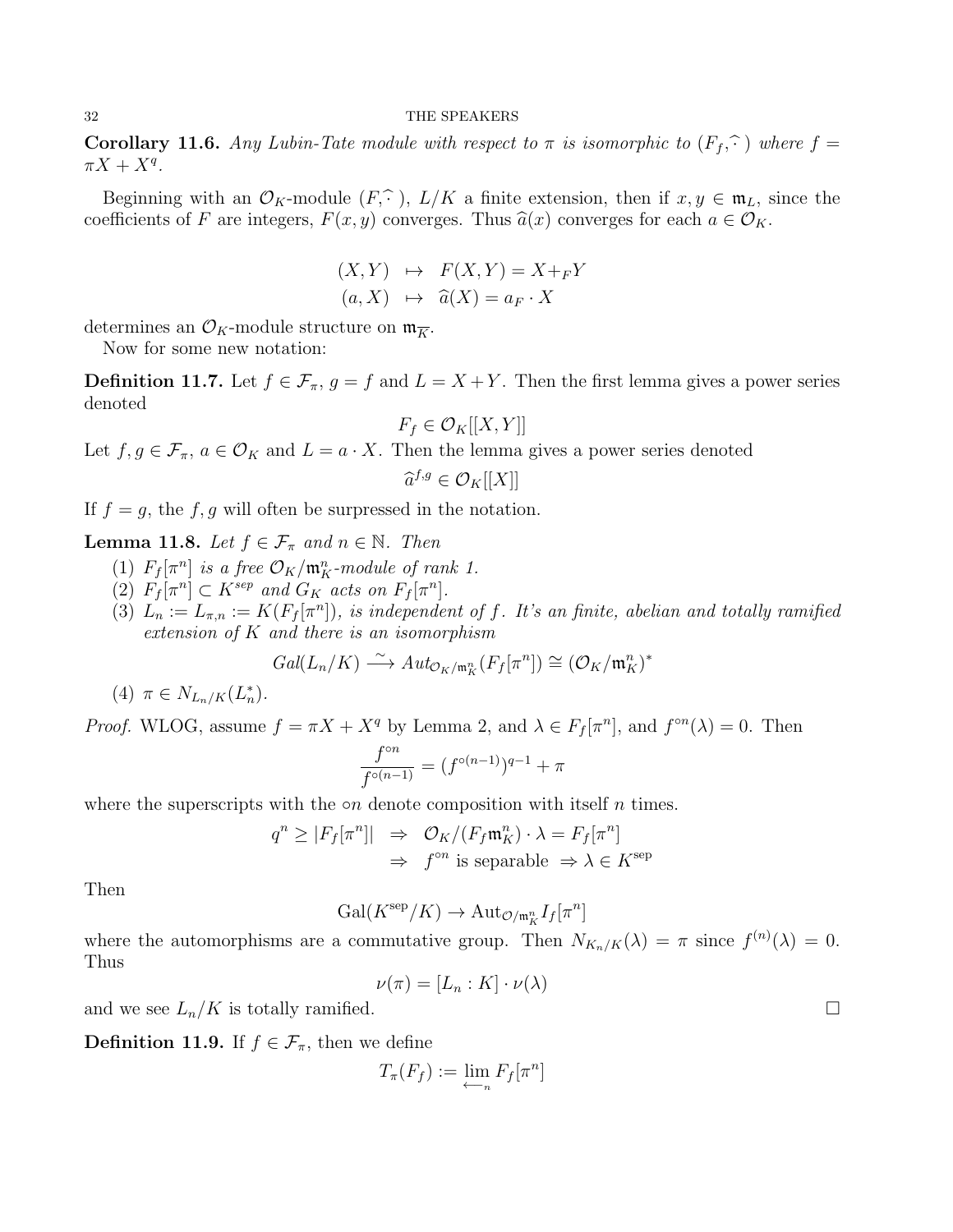There are morphisms

$$
\Pi_{F_f}: F_f[\pi^{n+1}] \to F_f[\pi^n]
$$

free lim ←  $\mathcal{O}_K/\mathfrak{m}_K^n$ -module of rank 1.

For example, 
$$
K = \mathbb{Q}_p
$$
,  $\pi = q = p$ ,  $\hat{p} = (1 + x)^p - 1$ . Then  

$$
F[p^n] = {\zeta - 1 | \zeta^{p^n} = 1}
$$

## 11.1. LCFT.

**Theorem 11.10.** Let  $L/K$  be a finite abelian extension. Then there exists a natural isomorphism

$$
r_{L/K}: Gal(L/K) \to K^*/N_{L/K}(L^*)
$$

(1) The map  $L \mapsto N_{L/K}(L^*)$  is a bijection.

{finite abelian extensions of  $K$ }  $\rightarrow$  {subgroups of  $K^*$  which are open and finite index}

(2)  $L/K$  is a finite, abelian, unramified extension iff  $N_{L/K}(L^*) \supset \mathcal{O}_K^*$ .

First, we define

$$
K^* \twoheadrightarrow K^* / N_{L/K}(L^*) \to \text{Gal}(L/K)
$$

The first map is called  $\beta$  and the second map is called  $r_{L/K}^{-1}$ . The composition of these two maps is written

$$
\left(\frac{\cdot}{L/K}\right)
$$

and called the norm residue symbol.

**Theorem 11.11** (Lubin-Tate). Let  $L/K$  and  $\lambda \in F_f[\pi^n], u \in \mathcal{O}_K^*$  a unit. Then

$$
\left(\frac{u}{L_{\pi,n}/K}\right)\lambda = \widehat{u^{-1}}(\lambda)
$$

For example,  $K = \mathbb{Q}_p$  and  $f = (1+x)^p - 1$ . Then

$$
L_{\pi,n} = \mathcal{O}_p(\zeta | \zeta^{p^n} = 1)
$$

Also

$$
\left(\frac{u}{L_{\pi,n}/K}\right)(\zeta - 1) = \zeta^{u^{-1}} - 1 = \widehat{u^{-1}}(\zeta - 1)
$$

Dwosk showed that

$$
\left(\frac{u}{L_{\pi,n}/K}\right)\zeta = \zeta^{u^{-1}}
$$

Corollary 11.12. Let K be a local field,  $K^{ab}$  be the maximal abelian extension of K,  $K^{unr}$  the maximal unramified extension of K. Then

$$
K^{ab} = K^{unr} \cdot \cup_{n \gg 1} L_{\pi, n}.
$$

*Proof.* Uses local class field theory and the Lubin-Tate construction.  $\Box$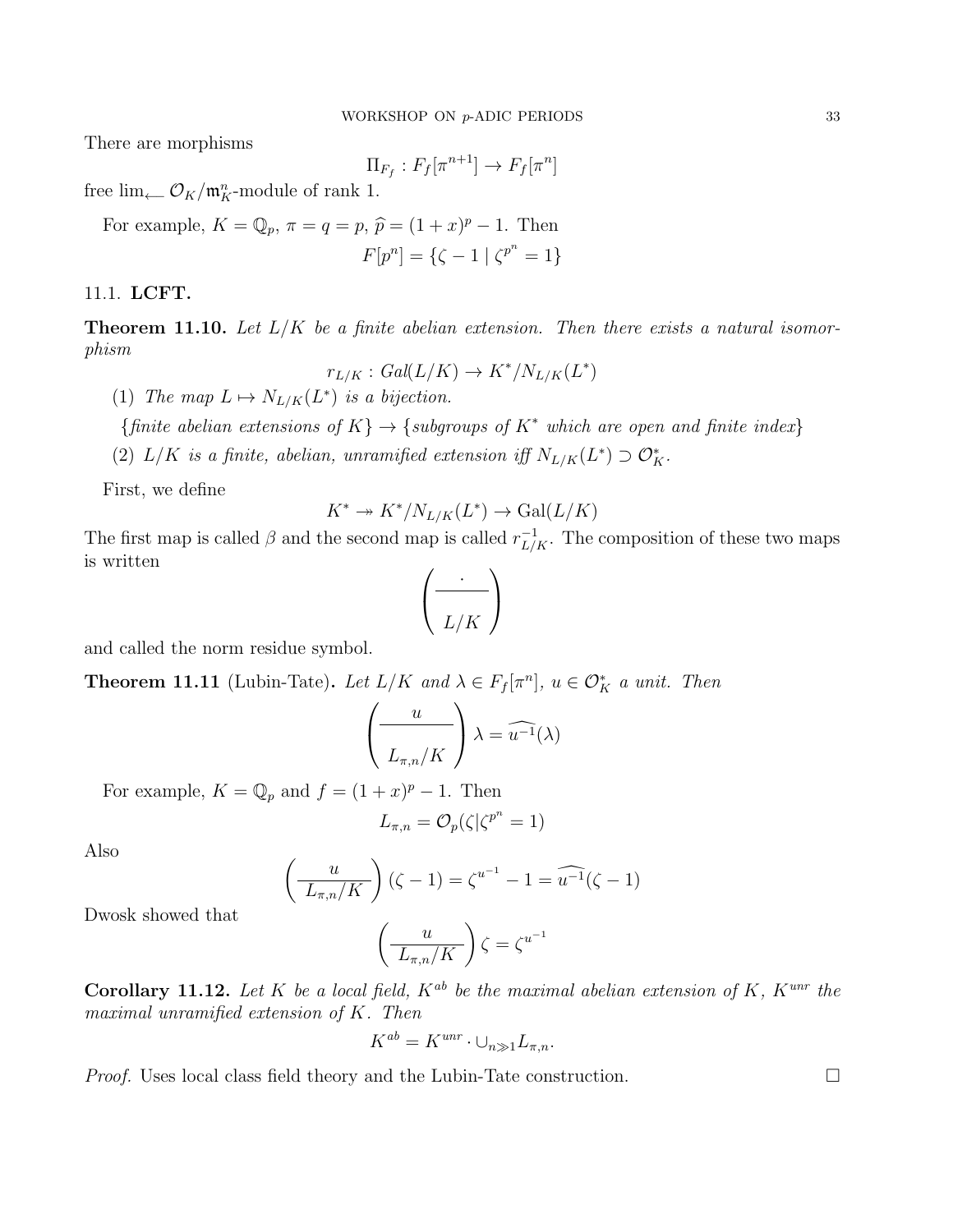### 12. Semi-stable representations

<span id="page-33-0"></span>Giovanni di Matteo on Thursday, the 22nd of July, 2010.

12.1. Review. We've defined a lot of things so far:

- $B_{\text{max}}$  which has an action by the Galois group  $G_{\mathbb{Q}_p}$  and a morphism  $\phi : B_{\text{max}} \to B_{\text{max}}$ .
- If  $K/\mathbb{Q}_p$  is a finite extension,  $B_{\text{max}}^{G_K} = K_0 = K \cap \mathbb{Q}_p^{n,r}$ . There is an injection  $K \otimes_{K_0} B_{\text{max}} \hookrightarrow$  $B_{\text{dR}}$ , and a filtration Fil $B_{\text{dR}} \cap B_{\text{max}}^{\phi=\lambda}$ .
- $B_{\rm st} = B_{\rm max}[Y]$  and has an action of the Galois group  $G_{\mathbb{Q}_p}$  by

$$
\sigma: Y \mapsto Y + c(\sigma)t
$$

thus  $\sigma(p^{1/p^n}) = p^{1/p^n} (\epsilon^{(n)})^{c(\sigma)}$ . Also

- $\bullet$   $\phi(Y) = pY$ .
- $N = -\frac{\partial}{\partial Y}$ .
- $B_{\text{st}}^{G_K} = K_0$  and  $K \otimes_{K_0} B_{\text{st}} \to B_{\text{dR}}$  by

$$
Y \mapsto \text{``log}(\widehat{p})\text{''} := -\sum_{n} \frac{(1 - \frac{\widehat{p}}{p})^{n-1}}{n}
$$

Note  $\bar{\sigma}$  is the absolute Frobenius morphism.

### 12.2. Introduction.

**Definition 12.1.** Let V be a p-adic representation  $G_K$  is semi-stable if

$$
B_{\rm st} \otimes V \cong B^d_{\rm st}
$$

by a  $G_K$ -equivariant isomorphism.

**Proposition 12.2.** Let V be a p-adic representation  $G_K$ . Then the morphism

$$
B_{st}\otimes_p(B_{st}\otimes V)^{G_K}\hookrightarrow B_{st}\otimes_{\mathbb{Q}_p}V
$$

Is injective and respects the additional structure. We define

$$
D_{st}(V) := (B_{st} \otimes V)^{G_K}
$$

Also,

$$
\dim_{K_0} D_{st}(V) \le \dim_{\mathbb{Q}_p} V
$$

Then the following are equivalent:

- $(1)$  V is semi-stable.
- (2) The above morphism is an isomorphism.
- (3)  $\dim_{K_0} D_{st}(V) = \dim_{\mathbb{Q}_p} V$

Let V be a p-adic representation. Then  $D_{st}(V)$  and  $K_0$  are finite dimensional vector spaces. The morphism  $\phi$  is additive and injective with

$$
\phi(\lambda x) = \overline{\sigma}(\lambda) \cdot \phi(x), \qquad \lambda \in K_0
$$

for  $\overline{\sigma}: K_0 \to K_0$ .

Also,  $N: D_{st}(V) \to D_{st}(V)$  is  $K_0$ -linear and nilpotent satisfying,

$$
N\phi = p\phi N
$$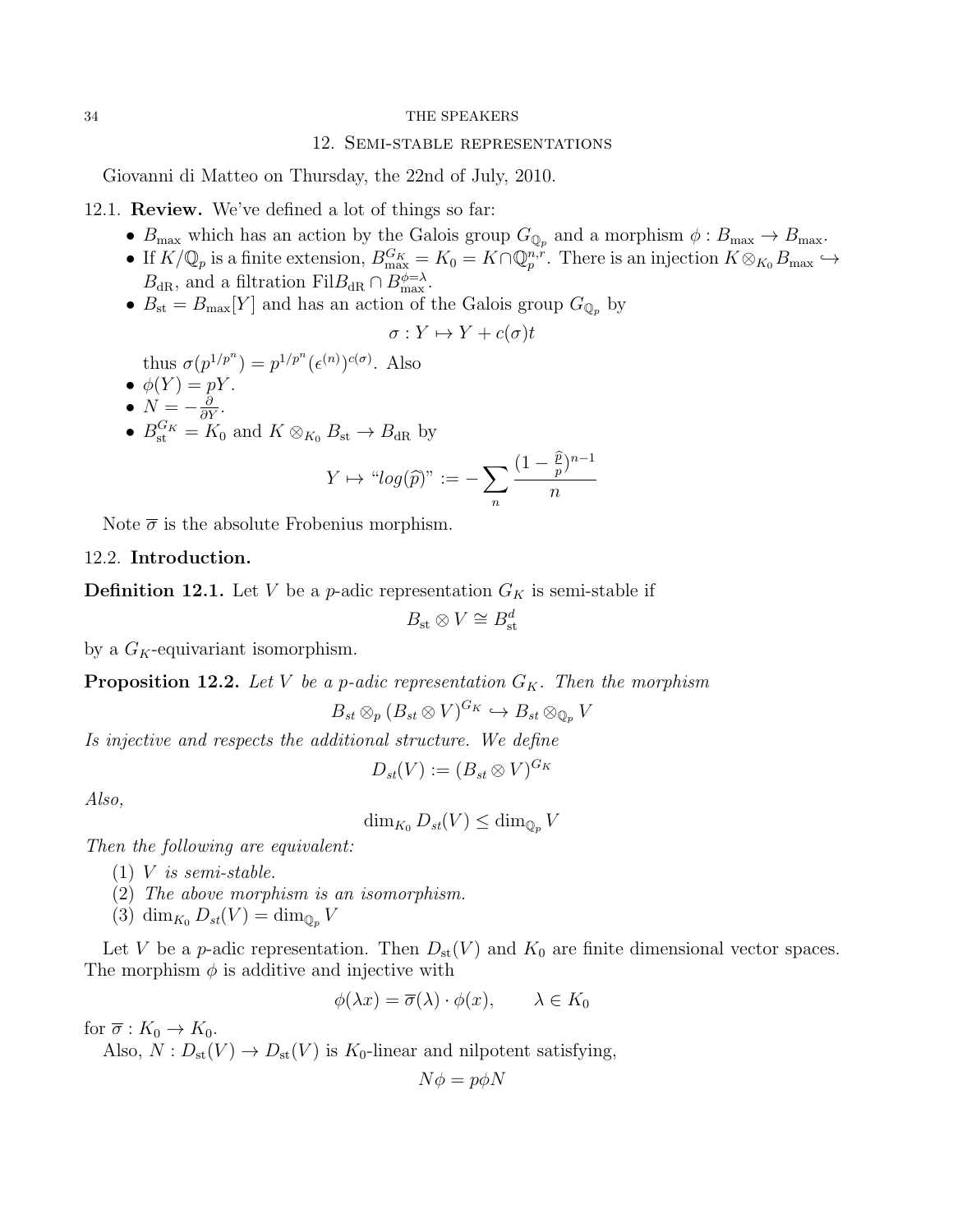There is a filtration  $K \otimes_{K_0} D_{\text{st}}(V) \hookrightarrow D_{\text{dr}}(V) = (bdr \otimes V)^{G_K} \supset (t^k B_{\text{dR}} \otimes V)^{G_K}.$ 

**Definition 12.3.** We say a *p*-adic vector space V is crystalline if

$$
B_{\max}\otimes V\cong B_{\max}^d
$$

In that case, we define,

$$
D_{\text{cris}}(V) = (B_{\text{max}} \otimes V)^{G_K}
$$
  

$$
D_{\text{cris}}(V) = D_{\text{st}}(V)^{N=0}
$$

Note that  $D_{\text{cris}}(V)$  is  $\phi$ -stable and there is an inclusion  $K \otimes_{K_0} D_{\text{cris}}(V) \hookrightarrow D_{\text{dR}}(V)$ .

**Proposition 12.4.** If  $V$  is crystalline, then  $V$  is semi-stable.

$$
\dim_{Q_p} V = \dim_{K_0} D_{\mathrm{cris}}(V) \le \dim_K D_{\mathrm{st}}(V) \le \dim_{Q_p} V
$$

**Proposition 12.5.** Let  $V = \mathbb{Q}_p(\eta)$  for some character eta :  $G_K \to \mathbb{Z}_p^*$  mapping  $\sigma \mapsto \eta_{\sigma}$ . Then  $\dim D_{st}(V) \leq 1$  implies  $N = 0$ . Also,  $D_{cris}(V) = D_{st}(V)$ .

So in dimension 1, being crystalline is equivalent to being semi-stable.

**Proposition 12.6.**  $V = \mathbb{Q}_p(\eta)$  is crystalline iff  $\eta = \chi^h \cdot \mu$  for some  $\mu$  non-ramified,  $h \in \mathbb{Z}$ .

*Proof.* There exists  $b \in B_{\text{max}}$  such that  $\eta_{\sigma} \cdot \sigma(b) = b$  for all  $\sigma \in G = G_{\mathbb{Q}_p}$ . Then  $B_{\text{max}} \hookrightarrow B_{\text{dR}}$  so we may view b as an element of  $B_{\rm dR}$ .

 $b = t^{-h} \cdot b_0$  for some  $h \in \mathbb{Z}$  and  $b_0 \in B_{\text{dR}}^+ - tB_{\text{dR}}^+$ . Then

$$
\eta_{\sigma} = \frac{b}{\sigma(b)} = \frac{t^{-h} \cdot b_0}{\sigma(t^{-h} \cdot b_0)} = \frac{t^{-h}b_0}{\chi(\alpha)^{-h}t^{-h}\sigma(b_0)} = \chi^h(\sigma) \cdot \frac{b_0}{\sigma(b_0)}
$$

Define  $\eta' : \sigma \mapsto b_0/\sigma(b_0)$ . Then  $\eta'$  is crystalline. The situation is as follow.

$$
\eta': G_{\mathbb{Q}_p} \rightarrow \mathbb{Z}_p^*
$$
  
\n
$$
G_{\mathbb{Q}_p} \rightarrow G_{Q_p}^{ab}
$$
  
\n
$$
\eta': G_{Q_p}^{ab} \rightarrow \mathbb{Z}_p^*
$$

By the local Weber? theorem we know that ever finite abelian extension is contained in a cyclotomic one. If we look at those roots which are relatively prime to p, they are unramified, and those divisible by  $p$  are totally ramified.

$$
G_{Q_p}^{\text{ab}} \cong \text{Gal}(\mathbb{Q}_p^{\text{ab}}/\mathbb{Q}_p) \cong \text{Gal}(\mathbb{Q}_p^{\text{nr}}/\mathbb{Q}_p) \times \text{Gal}(\mathbb{Q}_{p??}/\mathbb{Q}_p) \cong \Gamma
$$

Then  $\eta' = \mu \cdot \tau$  with  $\mu$  non-ramified and  $\tau$  in  $\Gamma$ . Case  $\tau = 1$ :  $\tau = \eta' \cdot \mu^{-1}$ .

**Lemma 12.7.**  $\mu^{-1}$  is non-ramified then there exists  $z \in \mathbb{Q}_p^{nr}$  such that

$$
\mu^{-1}(\sigma) = \frac{z}{\sigma(z)}, \qquad \forall \sigma
$$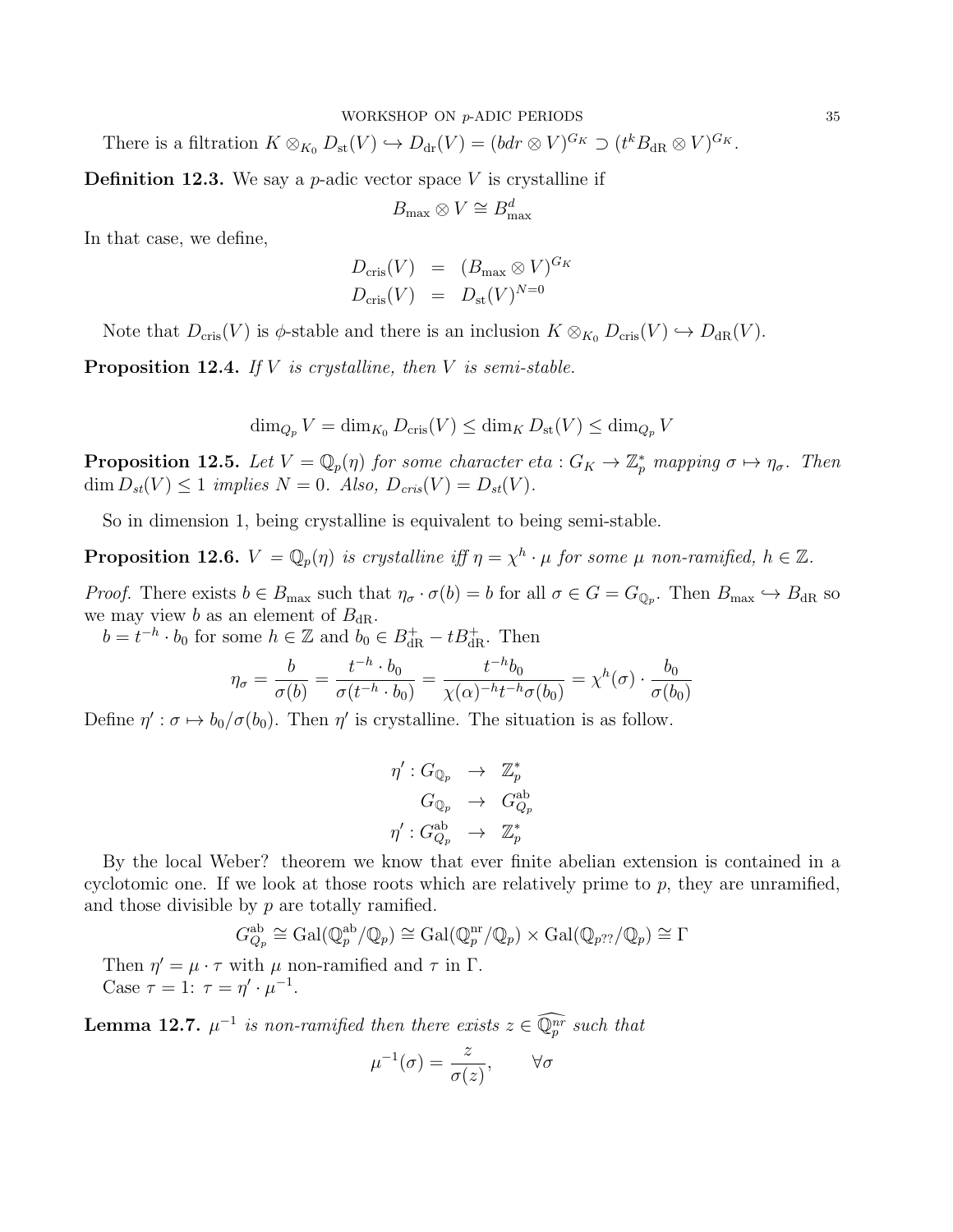Thus  $Z(\sigma) = \frac{b_0}{\sigma(b_0)} \cdot \frac{z}{\sigma(z)}$  $\frac{z}{\sigma(z)}$  for  $b_0z \in B_{\text{max}}$  but  $b_0z \notin tB_{\text{dR}}^+$ . Apply

 $\theta: B_{\text{dR}}^+ \to \mathbb{C}_p$ 

To get  $\theta(b_0z) \in \mathbb{C}_p(\tau)^{G_{\mathbb{Q}_p}}$ , which is nonzero. Since  $\tau$  is of finite order, the Ax-Sen-Tate theorem gives that  $\tau|_{G_{F_n}}$ . So the totally ramified extension  $F_n/\mathbb{Q}_p$  is trivial.

Now  $b_0 z \in (B_{\text{max}})^{G_{F_n}} = \mathbb{Q}_p$ . So by the lemma,  $\eta = \chi^h$  $\cdot \mu$ .

Proposition 12.8. The category of crystalline (rep. st) is stable by under the operations of taking subobject, quotient object, direct sum sum and tensor (alo duals?). Furthermore  $D_{cris}$ (resp.  $D_{st}$ ) respects these operations.

12.3. Filtered  $(\phi, N)$ -modules.

**Definition 12.9.** Let  $K/\mathbb{Q}_p$  be finite. Then a filtered  $(\phi, N)$ -module over K is

- D a  $K_0$ -vector space
- $\phi: D \to D$  an additive, injective map with  $\phi(\lambda x) = \overline{\sigma}(\lambda)\phi(x)$ .
- $N: D \to D$  such that  $N\phi = p\phi N$ .

**Definition 12.10.** A filtration on  $D_K := K \otimes_{K_0} D$  is a choice for all  $i \in \mathbb{Z}$  of K-subspaces

$$
\mathrm{Fil}^i D_K \le D_K
$$

such that  $\text{Fil}^{i+1}D_K \leq \text{Fil}^iD_K$  and  $\cup_{i\in\sigma} \text{Fil}^iD_K = D_K$  and  $\cap_i \text{Fil}^iD_K = 0$ .

**Definition 12.11.** A morphism  $T: D \to D'$  of  $(\phi, N)$ -modules is a  $K_0$ -linear map such that

- $NT = TN$
- $T\phi = \phi T$
- $T(\mathrm{Fil}^i D_K) \subset \mathrm{Fil}^i D'_K$

Then  $D \otimes D'$  is a  $K_0$ -vector space and  $D \otimes D'$  and  $\phi \otimes \phi'$  and  $N \otimes 1 + 1 \otimes N'$ . Then

$$
\mathrm{Fil}^i D_K \otimes D'_K = \sum_{u+v=i} \mathrm{Fil}^u D_u \otimes \mathrm{Fil}^v D_K.
$$

Note that if D is finite dimensional and  $E = (e_1, \ldots, e_d)$  is a  $K_0$ -basis of D,  $A = (a_i j)$ , and  $\phi(e_j) = \sum i = 1^d a_{ij} e_i$ . Also  $E' = (e'_1, \ldots, e'_d)$ ,  $Mat(\phi | E') := A' = (a'_{ij})$  Then

 $M: E \to E'$ 

Then  $G = \sum_{i=1}^{d} m_{ij} e'_i$  and  $MA = A'\overline{\sigma}(M)$ .

Proposition 12.12. If D is finite dimensional, then it is nilpotent.

*Proof sketch.* If we assume N is not nilpotent, since D is Aritnian as a K-algebra, there exists a  $k > 0$  such that  $N^k(D) = N^{k+1}(D) = N^{k+2}(D) = \cdots \neq 0$ . Define  $D' := N^k(D)$ , which is stabler by  $N$ ,  $N$  surjective.

Also stable by  $\phi : \chi = N^K(y)$  so  $\phi(x) = \phi(x) = \phi N^k(g) = p^{-k} N^k(\phi(g))$  where  $N^k(\phi(g)) \in D'$ . So  $N\phi = p\phi N$  gives  $NA = pA\overline{\sigma}(N)$ . Then  $\phi(\det(\cdot))$ , and thus  $0 = 1$ , a contradiction!

Proposition 12.13. The functor

 $D_{st}$ : {semi-stable p-adic repn of  $G_K$ }  $\rightarrow$  {Filtered ( $\phi$ , N)-modules}

is fully faithful.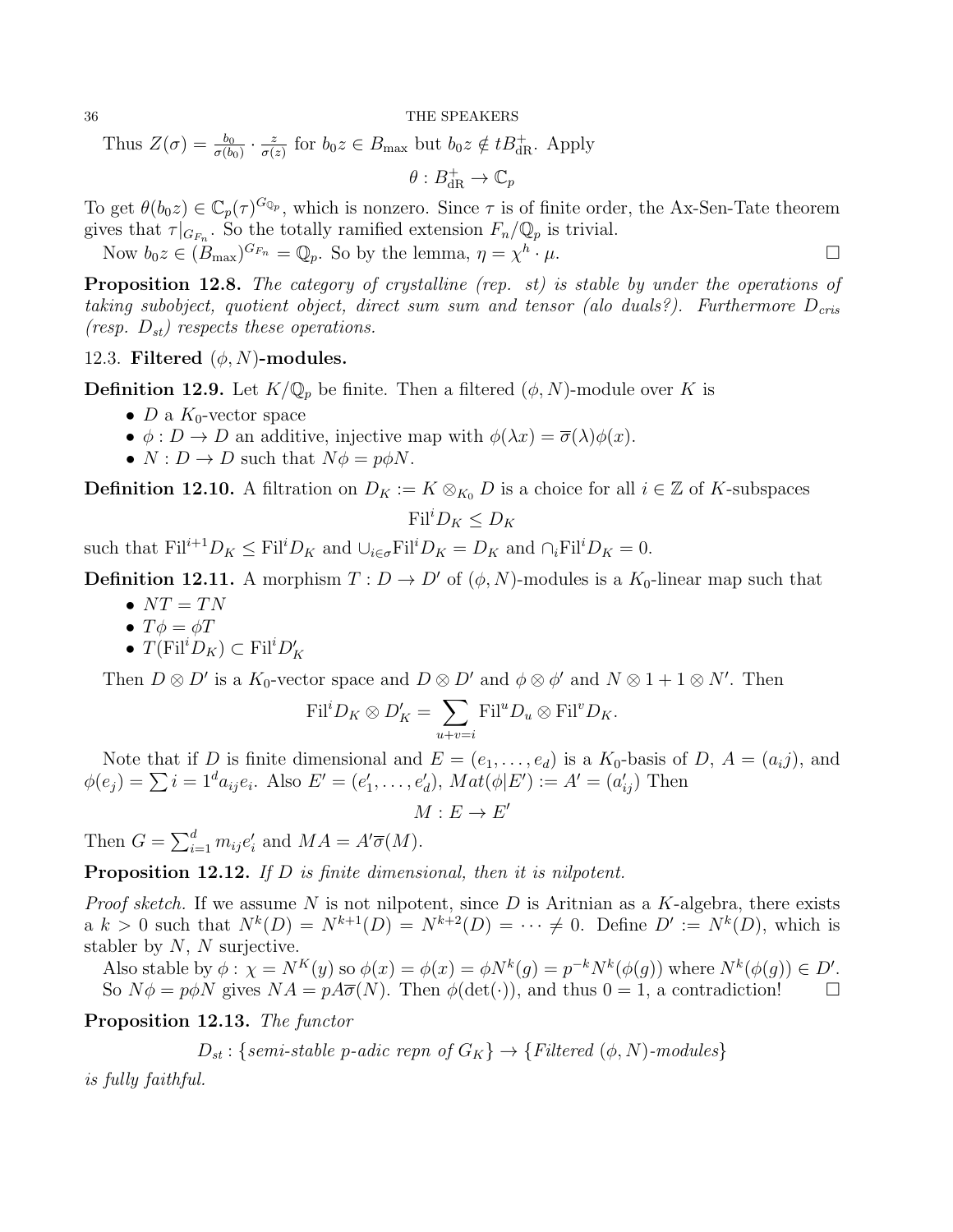Proof. Let V be semistable. Then

$$
B_{\rm st} \otimes_{K_0} D_{\rm st}(V) \stackrel{\sim}{\longrightarrow} B_{\rm st} \otimes_{\mathbb{Q}_p} V.
$$

So

$$
N = 0: B_{\text{st}} \otimes_{K_0} D_{\text{st}}(V) \longrightarrow B_{\text{st}} \otimes_{\mathbb{Q}_p} V
$$
  
\n
$$
\text{Fil}^0: B_{\text{st}} \otimes_{K_0} D_{\text{st}}(V) \longrightarrow \text{Fil}^0(B_{\text{max}}) \otimes_{\mathbb{Q}_p} V
$$
  
\n
$$
\phi = 1: B_{\text{st}} \otimes_{K_0} D_{\text{st}}(V) \longrightarrow \text{Fil}^0(B_{\text{max}})^{\phi=1} \otimes_{\mathbb{Q}_p} V
$$

But  $\mathrm{Fil}^0(B_{\max})^{\phi=1}=\mathbb{Q}_p.$ 

Then  $D = D_{\text{st}}(V) \mapsto (B_{\text{st}} \otimes D)^{N=0,\text{Fil}^0,\phi=1}$  gives the quasi-inverse.

Proposition 12.14. Similarly, the functor

$$
D_{cris}: \{crystal line \; repns\} \hookrightarrow \{Filtered \; (\phi, N)\text{-modules with } N = 0\}
$$

is fully faithful.

Let D be a filtered  $(\phi, N)$ -module. Then define  $t_H(D) \in \mathbb{Z}$  to be its Hodge number and  $t_N(D) \in \mathbb{Z}$  to be its Newton number. This will characterize the image  $D_{\rm st}(\cdot)$ .

Given a filtered  $\phi$ -module of finite dimension, Fil<sup>i</sup> $D_K \leq D_K$  and

$$
0 = \mathrm{Fil}^{i_1} D_K \le \dots \le \mathrm{Fil}^{i_j} D_K \le \ne \mathrm{Fil}^i D_k = D_K
$$

Let  $d_j := \dim_K gr^{i_j} D_K$ . The picture is as follows: We see

$$
t_H(\eta) = \sum_{j=1}^n i_j \dim \mathrm{gr}^{ij} D_K
$$

Note that if D is of dimension 1, then  $t_H(D)$  is the ????  $h \in \mathbb{Z}$  such that  $gr^hD_K \neq 0$ . One can show if  $D$  of  $d$ 

$$
t_H(\wedge^d D) = t_H(D)
$$

where dim  $\wedge^d D = 1$ .

Now  $\phi$  has a the slope decomposition over  $K_0^{\text{nr}}$  which then determines the Newton polygon and  $t_N(D)$ . If  $d = \dim D$ , then

$$
t_N(D) = t_N(\wedge^d D)
$$

If  $D = K_0 \cdot e$  is of dimension 1, then  $t_N(D) = \nu_p(\lambda)$  where  $\phi(e) = \lambda(e)$ .

**Definition 12.15.** A filtered  $(\phi, N)$ -module D is weakly admissible if

- $(1)$   $t_H(D) = t_N(D)$
- (2) for all  $D' \leq D$ ,  $t_H(D') < t_N(D')$ . Or less than equal??

**Proposition 12.16.** If V is semi-stable, then  $D = D_{st}(V)$  is weakly admissible.

*Proof.* First, " $t_H(D) = t_N(D)$ ". If V is semi-stable, then D is of dimension  $d = \dim_{\mathbb{Q}_p} V$ .

Since the category of semi-stable representations is closed under products and quotients,  $\wedge^d V$ is semistable. Then

$$
\wedge^d V = \chi^h \cdot \mu, \qquad \mu \text{ non-ramified}, h \in \mathbb{Z}
$$

Let  $t^{-h}b_0$  be a period. Since  $b_0 \in \mathbb{Q}_p^{\text{nr}}$ , the produc with  $t^{-h}$  is in  $t^{-h}B_{\text{dR}}$ . We have  $t_H = -h$ .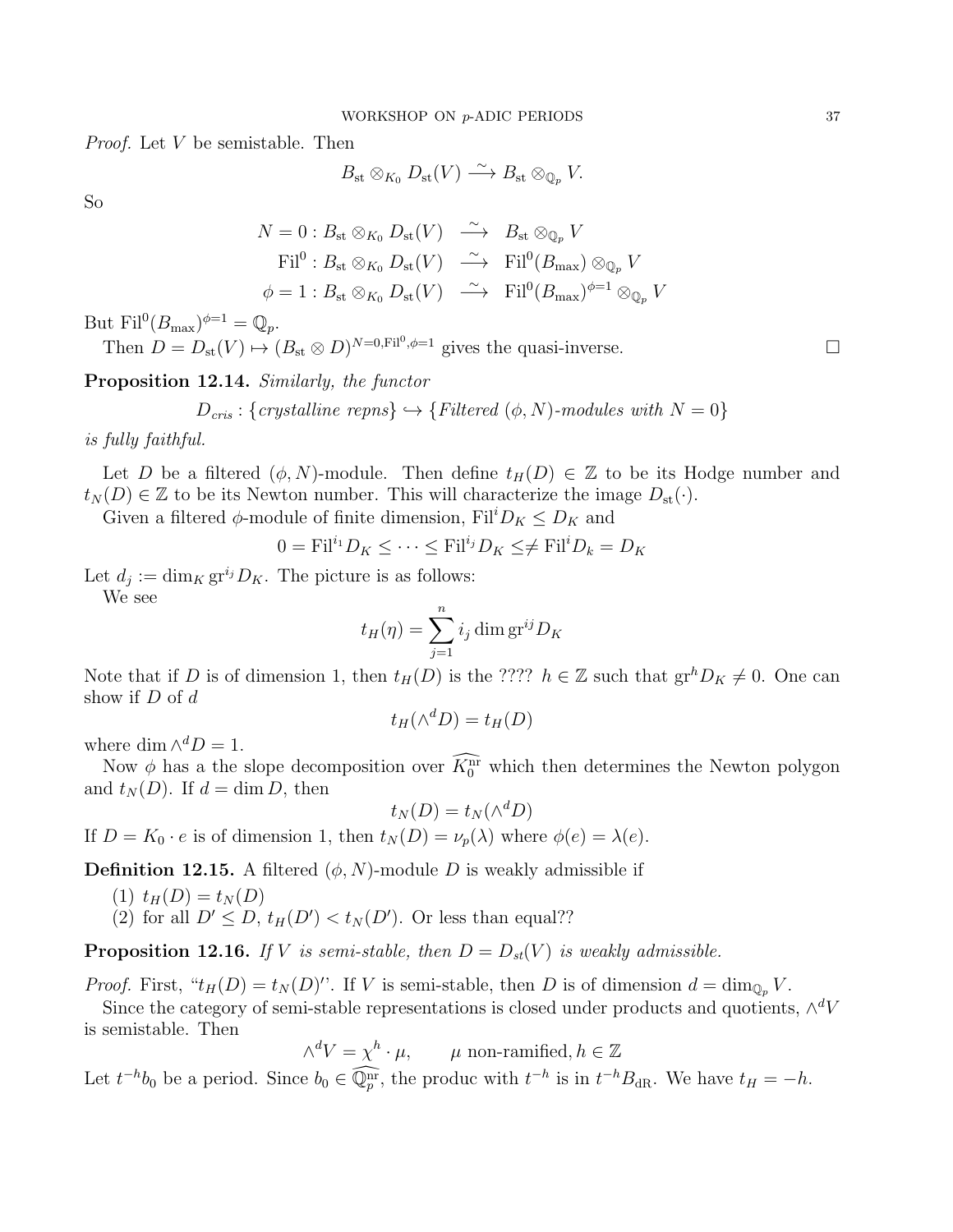In dimension one, the Newton number was defined by how the Frobenius acts on a basis.

$$
\phi(t^{-h}b_0) = p^{-h}t^{-h}\frac{\overline{\sigma}(b_0)}{b_0}b_0
$$

so  $d = p^{-h} \frac{\overline{\sigma}(b_0)}{b_0}$  $\frac{\omega_{00}}{b_0}$ . Also  $\nu_p(\lambda) = -h$ .

Second, If  $D' < D$  is a submodule of dimension  $r < d$ .

$$
\wedge^r D'<\wedge^r D
$$

Reset  $D' < D$  where dim  $D' = 1$ . N is nilpotent so  $N = 0$ 

Now remember,  $D' \subset D_{st}(V)^N = D_{cris}(V) \subset B_{st} \otimes V$  and  $D' \subset (B_{\max} \otimes V)^{\phi=\lambda}$ . At this point we just recall that if  $n = \nu_p(\lambda)$ , then  $B_{\text{max}}^{\phi=\lambda} \cap \text{Fil}^{n+1}B_{\text{dR}} = \{0\}$ . Necessarily,  $h = t_H(D') \le t_N(D')$  otherwise the intersection would be 0.

So we've identified the essential image of the functor.  $\Box$ 

Theorem 12.17 (Colmez, Fontaine). There is a functor

 $D_{st}$ : {semi-stable p-adic representations of  $G_K$ }  $\stackrel{\sim}{\longrightarrow}$  {weakly admissible filtered ( $\phi$ , N)-modules} which is an equivalence with sub-equivalence

{crystalline representations}  $\stackrel{\sim}{\longrightarrow}$  {N = 0}

### 13. Summary of (much of) the things covered this week

<span id="page-37-0"></span>Sergey Gorchinskiy on Thursday, the 22th of July, 2010.

<http://www.umpa.ens-lyon.fr/~lberger/barcelone/BergerBarcelone.pdf>

Give a non-trivial example of a high-dimensional crystalline representation. Where should we look for an example. Perhaps look at the Tate module of an elliptic curve. But we won't do that. Yesterday, we saw Lubin-Tate modules, and that's the representation we want to discuss.

13.1. Notation. Let's fix some notation:

- $K/\mathbb{Q}_p$  a local field.
- $d := [K : \mathbb{Q}_p]$  and the residue field of  $\mathcal{O}_K$  is  $\mathbb{F}_{p^f}$ .
- $G_K := \text{Gal}(K^{\text{alg}}/K)$  and  $\pi \in K$  unramified.
- $\widetilde{A}_K^+ := \mathcal{O}_K \otimes_{\mathcal{O}_{K_0}} \widetilde{A}^+$  and  $\widetilde{B}_K^+ := K \otimes_{K_0} \widetilde{B}^+.$
- An element of  $\widetilde{B}_K^+$  is a Laurent series  $\sum_{i\geq -\infty} [x_i] \pi^i$  for some  $x_i \in \widetilde{E}^+$ .
- There is a morphism  $\widetilde{A}^+_K \to \widetilde{E}^+$  given by reducing modulo  $\pi$ .
- $\theta_K : \widetilde{B}_K^+ \to \mathbb{C}_p$  is  $\theta_K := (K \hookrightarrow \mathbb{C}_p) \otimes \theta$ .
- $G_K$  acts on  $\widetilde{B}_K^+$  and  $\phi_K := id \otimes \phi^f$ .
- $\widetilde{A}^+_{\max,K} := \mathcal{O}_K \otimes_{\mathcal{O}_{K_0}} A^+_{\max}$  and  $\widetilde{B}^+_{\max,K} = K \otimes_{K_0} B^+_{\max}$ .
- $\widetilde{B}^+_{\text{max},K}$  is a V-completion of  $\widetilde{B}^+_{K}$ .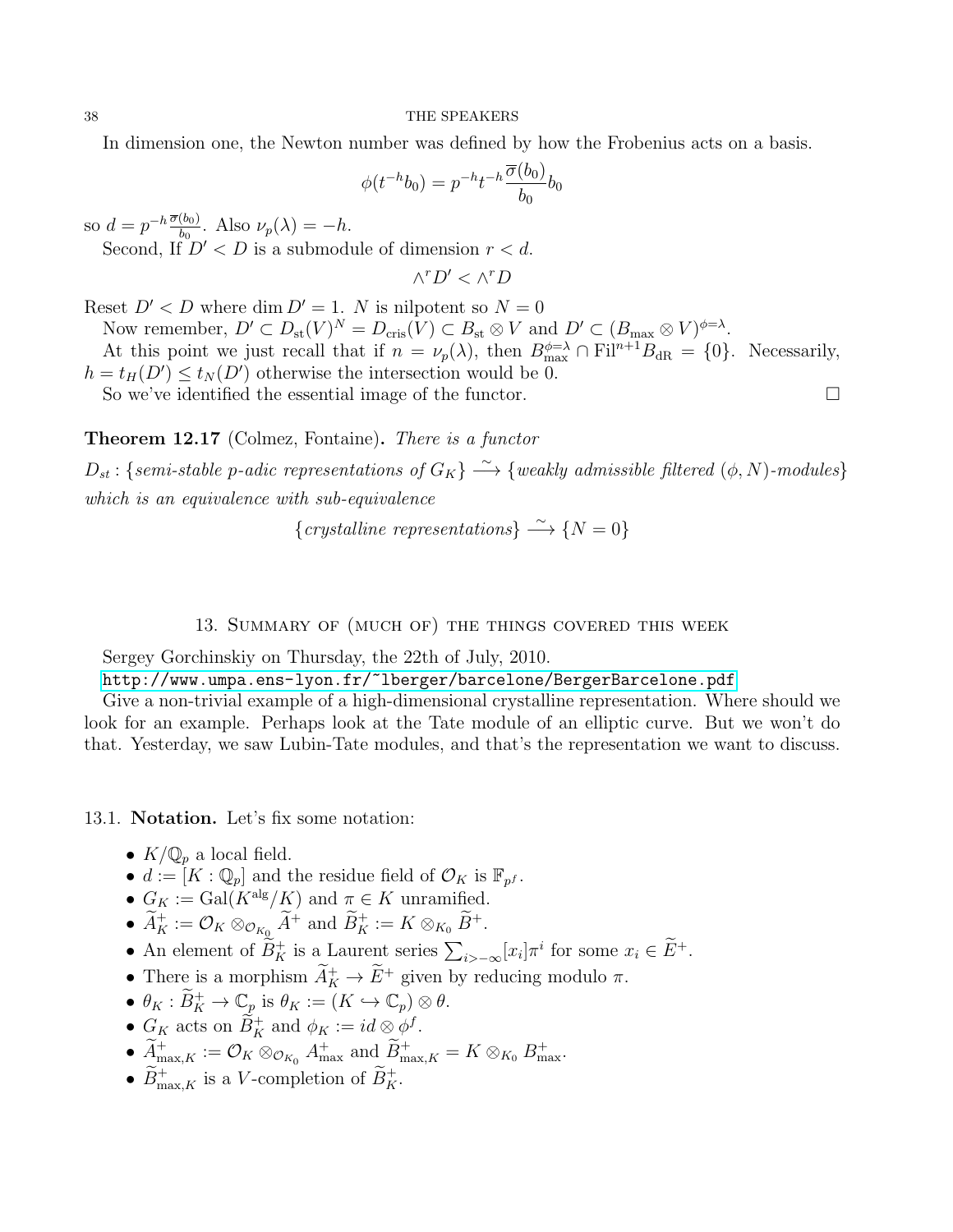Local class field theory gives

$$
1 \longrightarrow \mathcal{O}_K^*
$$
\n
$$
\downarrow^{\cong}
$$
\n
$$
1 \longrightarrow H \longrightarrow G_K^{\text{ab}} := G_K / \overline{[G_K : G_K]} \longrightarrow \widehat{\mathbb{Z}} = \text{Gal}(K^{\text{nr}}/K)
$$

Now consider the composition

$$
G_K \longrightarrow G_K^{\text{ab}} \longrightarrow \mathcal{O}_K \subset GL(K/\mathbb{Q}_p) \cong GL_d(\mathbb{Q}_p) .
$$

**Definition 13.1.** Denote the representation of  $G_K$  on K, given by  $\chi_{\pi}$ , as  $K(1)$ .

Question 13.2. We will answer three questions.

- Is  $K(1)$  B-admissible for some B? (e.g.,  $B_{\text{HT}}, B_{\text{dR}}, B_{\text{st}}, B_{\text{max}}$ )
- If yes, find  $D_B(K)$ .
- If yes, find the transcendence degree of the periods of  $K(1)$  in B (over  $\mathbb{Q}_p^{\text{alg}}$ ).

$$
V \otimes_{\mathbb{Q}_p} B \cong D_B(V) \otimes_{K(K_0)} B
$$

an isomorphism of  $G_K$ -modules.

We will answer these questions using the following strategy.

- (1) We would like to work with  $K(1)$ . Until now,  $K(1)$  is given by some hidden Artin map, see the first diagram. We will give a more explicit interpretation of  $K(1)$  in arithmetic terms, namely, in terms of Lubin-Tate formal group laws.
- (2) Then we will look at  $K = \mathbb{Q}_p$ .  $K(1) = \mathbb{Q}_p(1)$  is cyclic character. Call the period  $t \in B_{\text{max}}$ .
- (3) Then interpret the period  $t$  in terms of Lubin-Tate.
- (4) Do the same for any  $K/\mathbb{Q}_p$  finite extension, getting a period  $t_\pi \in B_{\text{max}}$ .
- (5) Then calculate  $D_{B_{\text{max}}}(K(1))$ . At this point will we have answered first two questions.
- (6) Then we will give a statement about period of  $p$ -adic  $G_K$ -representations. Apply this to our case and get explicitly the transcendence degree of the periods.

13.2. Arithmetic interpretation of  $K(1)$ . Let  $f(X) \in \mathcal{F}_{\pi}$  be a Lubin-Tate series,  $F(X, Y)$ a Lubin-Tate formal group law. Let  $\mathcal{O}_K \hookrightarrow \text{End}(F)$  be the mapping  $a \mapsto \hat{a}$ , and  $T(F) =$  $\lim_{n \to \infty} F[\pi^n]$  where  $F[\pi^n] \subset \mathfrak{m}_{K^{\mathrm{alg}}}.$ 

Local class field theory tells us that ever  $\sigma \in G_K$  acts on  $T(F)$  by  $\widehat{\chi_\pi(G)}$ . Then  $K(1) \cong$  $T(F) \otimes_{\mathcal{O}_K} K$ .

Remark:  $T_p(F) = \lim_{\leftarrow} F[p^n] \cong T(F)$ . The height of the Lubin-Tate group law is  $h(F) = d$ . Then

$$
\pi^{e(K/\mathbb{Q}_p)} = pu, \quad u \in cO_K^*
$$

and

$$
h(F) = h(\widehat{p}) = h(\widehat{\pi}^e) = e \cdot h(\widehat{\pi}) = e \cdot f = d
$$

13.3. The case  $K = \mathbb{Q}_p$ . Let's take  $K = \mathbb{Q}_p$  with uniformizer  $\pi = p$  and  $f = (X + 1)^p - 1$  with formal group law  $F = \mathbb{G}_m = X + Y + XY$ . Then

$$
T(F) = \mathbb{Z}_p(1)
$$

.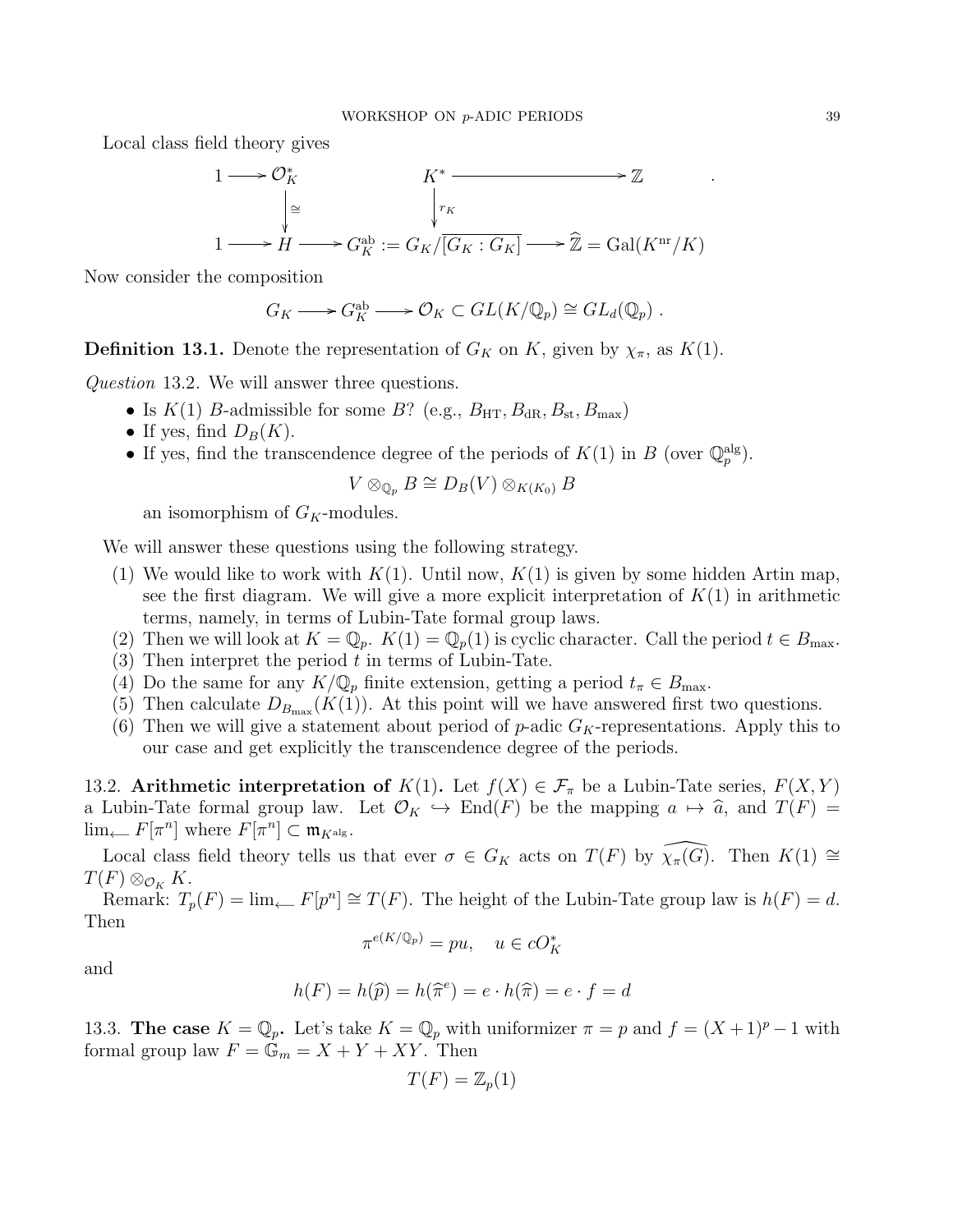the cyclotomic character. Also  $\chi_{\pi} = \chi : G_{\mathbb{Q}_p} \to \mathbb{Z}_p^*$ .

Let's test it for admissibility:

$$
(\mathbb{Q}_p(1) \otimes_{\mathbb{Q}_p} B_{\text{max}})^{G_{\mathbb{Q}_p}} = (\mathbb{Q}_p \cdot t^{-1}) = D_{\text{cris}}(\mathbb{Q}_p(1))
$$

The e be a generator of  $\mathbb{Q}_p(1)$  over  $\mathbb{Q}_p$ . Then for all  $\sigma = G_K$ ,  $\sigma(t) = \chi(\sigma)t$ . Moreover,

- $\bullet\ \epsilon=(1,\zeta_p,\zeta_{p^2},\ldots)\in E^+$
- $[\epsilon] \in \widetilde{A}^+ = W(\widetilde{E}^+)$
- $log[\epsilon] \in A_{\max}^+ \subset B_{\max}^+ \subset B_{\max}$

Now let's give the Lubin-Tate interpretation of each of these items. In the first case, epsilon corresponds to a generator of the Lubin-Tate module because  $\epsilon - 1$  is a generator of  $\mathbb{Z}_p(1)$  over  $\mathbb{Z}_p$ .

In the second,  $\hat{p}(|\epsilon| - 1) = \phi(|\epsilon| - 1)$  where  $\phi$  is the Frobenius morphism. Also

$$
\log([\epsilon]) = \log_{\mathbb{G}_m}([\epsilon] - 1), \qquad \log_{\mathbb{G}_m}(X) : \mathbb{G}_m \xrightarrow{\sim} \mathbb{G}_a/\mathbb{Q}
$$

13.4. Next case. We now assume f is a Lubin-Tate polynomial, e.g.,  $f(x) = \pi X = X^q$ .

**Proposition 13.3** (Colmez). For any  $x \in E^+$  there is a unique  $\{x\} \in \tilde{A}_K^+$  such that

$$
\begin{array}{rcl}\n\{x\} & \equiv & x \mod \pi \\
f(\{x\}) & = & \phi_K(\{x\})\n\end{array}
$$

For example, if  $K = \mathbb{Q}_p$ ,  $\pi = p$ ,  $f(X) = (1 + X)^p - 1$ , then

$$
\{x\} = [x+1] - 1
$$

To check, just remember it's very easy to apply Frobenius to Teichmüller representatives by just taking lifts of p-th powers.

*Proof.* Idea: We want a fixed point of the map  $y \mapsto \phi_K^{-1}(f(y)) =: S(y)$ . Define  $M :=$  $(\text{mod}\pi)^{-1}(x)$  to be the set of all liftings of x. We'd like S to act on M. But if  $\tilde{x} \in M$ , then  $M = \widetilde{x} + \pi \widetilde{A}_K^+$ , so

$$
f(\widetilde{x} + \pi y) = f(\widetilde{x}) = \widetilde{x}^q \mod \pi
$$

Applying the Frobenius morphism gives

$$
\phi_K^{-1} f(\widetilde{x} + \pi y) \equiv \phi_K^{-1}(f(\widetilde{x})) \equiv \phi_K^{-1}(\widetilde{x}^q) \equiv \widetilde{x} \mod \pi
$$

So *S* acts on *M*.

If  $a, b \in A_K^+$  and  $a \equiv b \mod \pi^n$ , then  $a^q \equiv b^q \mod \pi^{n+1}$ . Since  $f(X) \equiv x^q \mod \pi$  we have  $f(a) \equiv f(b) \mod \pi^{r+1}$ . Thus S is a p-adic contraction of the complete space M and the proof is finished.

Note that  $x \mapsto \{x\}$  commutes with  $G_K$  and  $\phi_K$  by unicity of  $\{x\}$ . Note also that if  $\nu_{\widetilde{E}^+}(x) > 0$ , then the valuation introduced in Joseph's talk satisfies

$$
V(\{x\})>0.
$$

and

$$
V(\sum_{i} [x_i] \pi^i := \inf_{i} (i + \nu_{\widetilde{E}^+}(x_i))
$$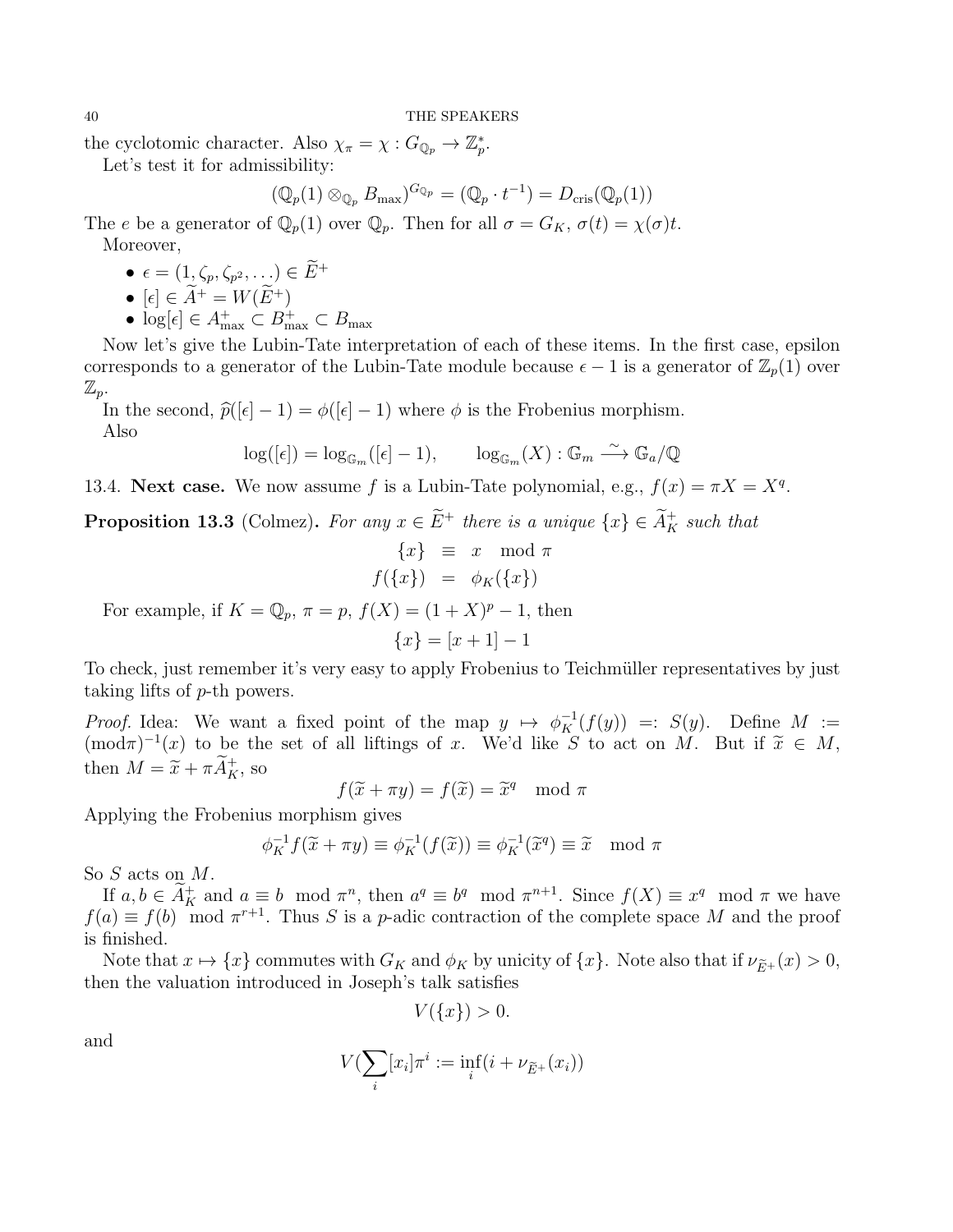**Lemma 13.4.** Let F be a formal group law over  $\mathcal{O}_K$  and  $\log_F : F \longrightarrow \mathbb{G}_a$  over K where  $\log_F(x) = \sum_{i \geq 0} a_i x^i$ , then

$$
\nu_p(a_i) \ge -\nu_p(i)
$$

Proof.

$$
d\log_F = \omega_F = \sum_{i\geq 0} b_i x^i dx, \qquad b_i \in \mathcal{O}_K
$$

where  $b_i = i \cdot a_{i+1}$ . Done.

We would like to have an interpretation of  $\widetilde{E}^+$  in terms of  $\pi$  and not just p.

### Lemma 13.5.

$$
\widetilde{E}^+\cong \lim\limits_{\longleftarrow} \mathcal{O}_{\mathbb{C}_p}/\pi
$$

*Proof.* Easy exercise.  $\Box$ 

13.5. The case of a general K. We construct  $t_{\pi}$ . Fix a Lubin-Tate polynomial f. Take a generator  $(u_i)$  of  $T(F)$  where  $u_i \in \mathfrak{m}_{K^{\text{alg}}} \subset \mathfrak{m}_{\mathcal{O}_{\mathbb{C}_p}} \subset \mathbb{C}_p$  such that  $f(u_{i+1}) = u_i, u_i \neq 0, f(u_1) = 0$ .

Then  $(0, u_1 \text{ (mod } \pi), u_2 \text{ (mod } \pi), \ldots) \in \widetilde{E}^+$  by the second lemma. Then we take  $\{u\} \in \widetilde{A}^+$ . Then  $\log_F({u})$  converges in  $\widetilde{B}^+_{\max,K}$  by the first lemma.

Note that if  $\nu_{\widetilde{E}^+}(x) > 0$ , then for all  $a \in \mathcal{O}_K$ ,

$$
\{\widehat{a}(x)\} = \widehat{a}(\{x\}) \in \widetilde{B}^+_{\max,K}
$$

by the unicity of  $\{x\}$  and  $\hat{\pi} = f$  commutes with  $\hat{a}$ .

**Proposition 13.6.** For all  $b \in G_K$ ,

$$
\sigma(t_{\pi}) = \chi_{\pi}(\sigma) \cdot t_{\pi}, \qquad \chi_{\pi} : G_k \to \mathcal{O}_K^*
$$

and  $\phi_K(t_\pi) = \pi \cdot t_\pi$ .

Proof of the first equality. But first a lemma:

**Lemma 13.7.** If  $F$  is a Lubin-Tate group law, then

$$
\log_F(\widehat{a}(x)) = a \cdot \log_F(x)
$$

The proof is left as an exercise.

Now, for all  $\sigma \in G_K$ , we have

$$
\sigma(t_{\pi}) = \sigma(\log_F(\{u\})) = \log_F(\sigma(\{x\})) = \log_F(\{\sigma u\})
$$
  
= 
$$
\log_f(\{\widehat{\chi_{\pi}(\sigma)}(u)\}) = \log_F(\widehat{\chi_{\pi}(\sigma)}(\{u\}))
$$
  
= 
$$
\chi_{\pi}(\sigma) \cdot \log_F(\{x\})
$$

Done.  $\Box$ 

A harder proposition to show is that

- $t_{\pi} \in \mathrm{Fil}^1 \setminus \mathrm{Fil}^2$
- $\phi^i(t_\pi) \in \text{Fil}^0 \setminus \text{Fil}^2$  for  $0 < i \leq f 1$ .

 $\Box$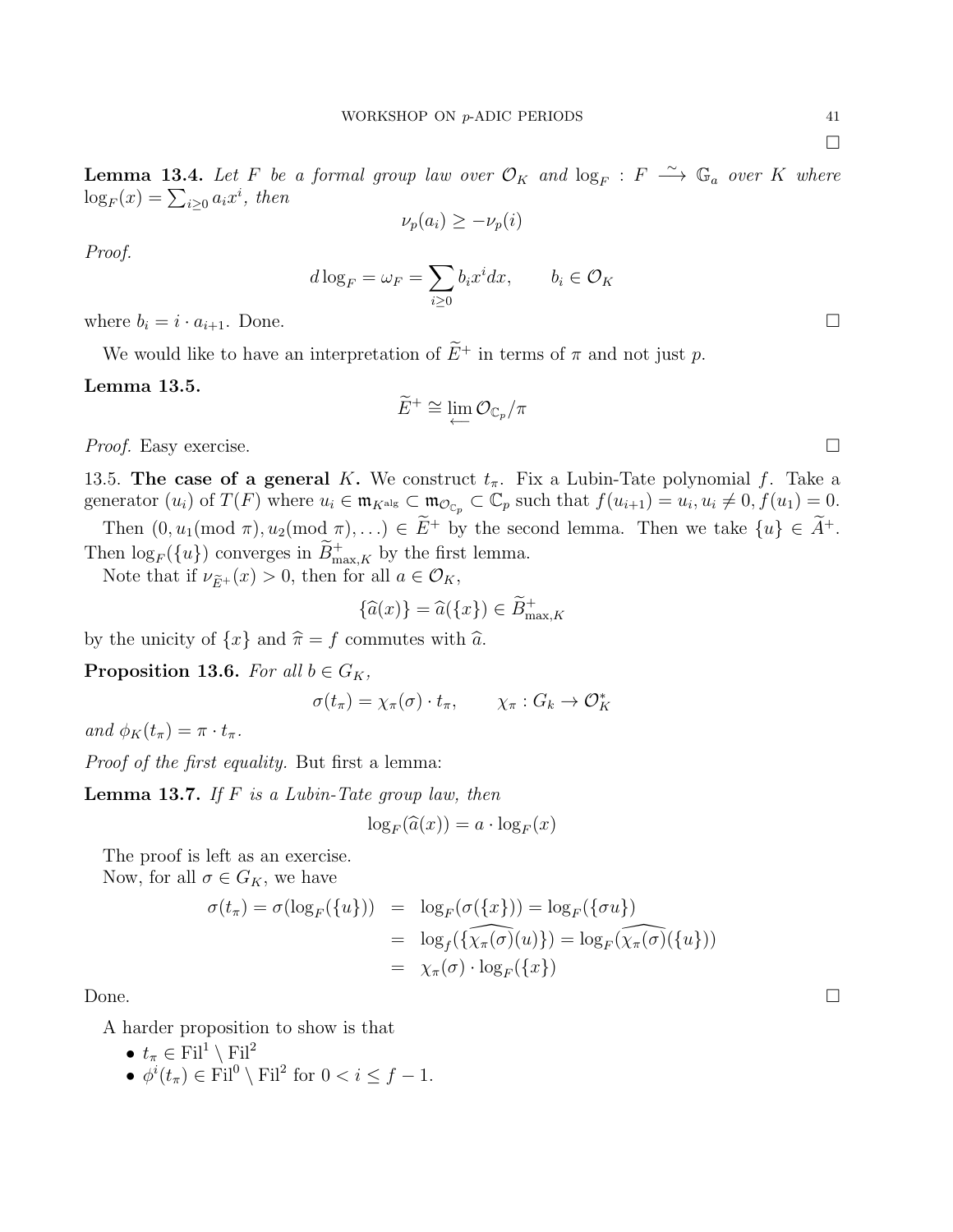13.6.  $D_{\text{cris}}(K(1)).$ 

**Theorem 13.8.**  $K(1)$  is crystalline and  $D_{cris}(K(1))$  is:

 $D := \bigoplus_{i=0}^{f-1} K \cdot \phi^i(v)$ 

for v a formal symbol. It has dimension d over  $K_0$ .  $\phi$  acts K-linearly. It has a  $K_0$ -linear structure by  $a \mapsto (a, \phi(a), \ldots, \phi^{(f-1)}(a)) \in K \oplus \cdots \oplus K$ . It has a filtration

$$
Fil^{-1} := D_K, \quad Fil^1 := 0, \quad Fil^0 := \ker(D \otimes_{K_0} K \to K \cdot v \otimes_{K_0} K \to K)
$$

*Proof hint.* Let e be a generator of  $K(1)$  over K. Then

 $K(1) \otimes_{\mathbb{Q}_p} B_{\text{max}} = K(1) \otimes_{K_0} (K_0 \otimes_{\mathbb{Q}_p} B_{\text{max}}) = K(1) \otimes_{K_0} (\oplus_{i=0}^{f-1} B_{\text{max}}) \supset K(1) \otimes_{K_0} B_{\text{max}} = B_{\text{max},K} \cdot e,$ which contains  $t_{\pi}^{-1}$  $\cdot e$ .

### 13.7. Transcendence degree. The setting is as follows.

- Let V be a p-adic  $G_K$ -representation of dimension d.
- Let  $B/\mathbb{Q}_p$  be a period ring (e.g.,  $B = B_{\text{HT}}, B_{\text{dR}}, B_{\text{st}}, B_{\text{max}}$ ).
- Let  $V$  be  $B$ -admissible.
- Take an e-basis of V over  $\mathbb{Q}_p$  and v-basis of  $D := D_B(V)/B^{G_K}$
- Let  $P \in Mat_{d \times d}(B)$  such that  $e = pv$  via  $V \otimes_{\mathbb{Q}_p} B \cong D \otimes_{B^G K} B$ .
- $P = (p_{ij}), \quad p_{ij} \in B.$
- Let  $L := \mathbb{Q}_p^{\text{alg}}(p_{ij})$  for simplicity, suppose  $\mathbb{Q}_p^{\text{alg}} \subset B$ , e.g., for  $B_{\text{dR}}$ .

Finally, assume

$$
G = \overline{\rho(G_K)}^{\text{Zar}} \subset GL(V) \cong GL_d(\mathbb{Q}_p^{\text{alg}})
$$

Theorem 13.9 (Gronthendieck conjecture in the p-adic case).

$$
tr \deg (L/\mathbb{Q}_p^{alg}) = \dim G
$$

The application to our case is

$$
\rho = \chi_{\pi} : G_K \twoheadrightarrow \mathcal{O}_K^* \subset GL_d(\mathbb{Q}_p)
$$

Proposition 13.10.

$$
\overline{\mathcal{O}_K^*}^{Zar}=R_{K/\mathbb{Q}_p}(\mathbb{G}_m)
$$

By taking p-adic tangent spaces (Lie algebras), and noticing relation of Zariski closure with algebraic closue, we get  $\supset$ . Evidently  $\subset$ , so we're done.

### Corollary 13.11.

tr  $deq(Lubin-Tate~periods) = d$ 

Proof of the Grothendieck conjecture in the p-adic case. What makes this easier than the classical case, is that, in the p-adic case, we have by definition the action of the Galois group on the period.

Consider the algebraic variety  $Mat_{d \times d}(\mathbb{Q}_p^{\text{alg}}) \cong \mathbb{A}^{d^2}$ . Then  $GL_d(\mathbb{Q}_p^{\text{alg}})$  acts on  $\mathbb{A}^{d^2}$ . We also have

$$
\mathrm{Spec} \; L \to \mathbb{A}^{d^2}_{\mathbb{Q}_p^{\mathrm{alg}}}
$$

given by the  $(p_{ij})$  denote its closure by X.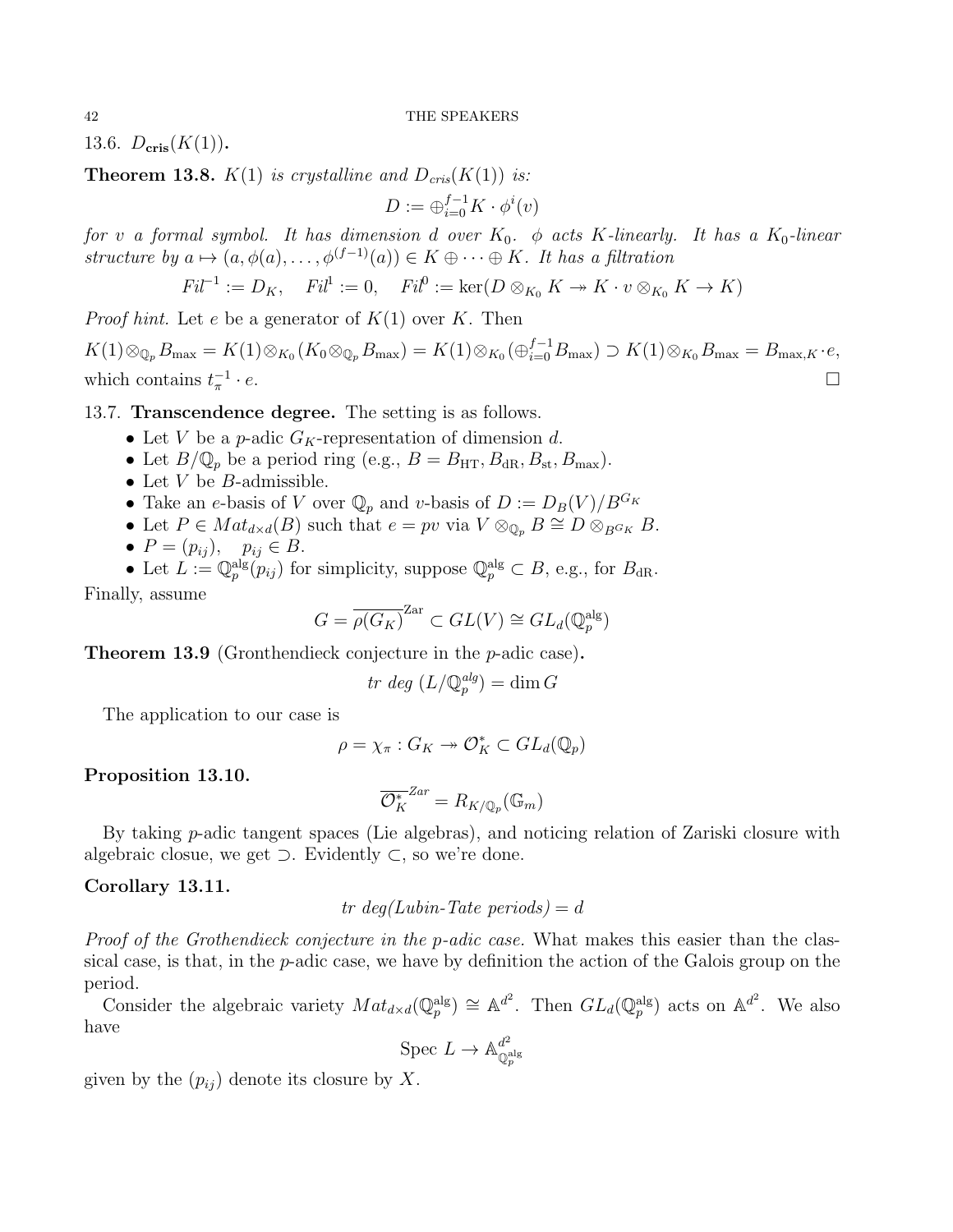We assume the strong statement thattr deg  $L = dim(X)$ .

Consider the Tannakian formalism. For us, it is a black box that implies  $X \subset \{G-\text{torsor}\}\subset$  $\mathbb{A}^{d^2}.$ 

Then X is  $G_0$ -invariant, where  $G_0$  is the connected component of the identity in G.

Suppose that  $f(p_{ij}) = 0$  for  $f \in F[T_{ij}]$  and  $F/K$  is a finite extension. Let  $\sigma \in G_F$ . How does  $\sigma$  act on p? We know  $e = p \cdot v$  so

$$
\rho(\sigma)p \cdot v = \rho(\sigma)e = \sigma(e) = \sigma(p) \cdot \sigma(v) = \sigma(p) \cdot v
$$

Then  $\sigma(f(p_{ij})) = 0$  but also  $\sigma(f(p_{ij})) = f(\rho(\sigma) \cdot p) = f^{\rho(G)}(p_{ij}).$ So  $f^{\overline{G_F}^{\text{Zar}}}$  vanishes on X.

Since  $G_F \subset G_K$  is of finite index,  $\overline{G_F}^{\text{Zar}}$  and  $G = \overline{G_K}^{\text{Zar}}$  have the same connected component of the identity. So  $f^{G_0}$  is zero on X and thus X is  $G_0$ -invariant. Done!

### 14. Why are de Rham representations potentially semi-stable?

<span id="page-42-0"></span>An informal lecture of Laurent Berger on Thursday, the 22nd of July, 2010.

Let  $K/\mathbb{Q}_p$  be a finite extension. Remember we denote p-adic completion by the hat  $\widehat{\cdot}$ . We've already seen that

{*p*-adic representations of 
$$
G_K
$$
}  
\n $\cup$   
\n{de Rham} = {potentially de Rham}  
\n $\cup$   
\n{semi-stable}  $\subset$  { potentially semi-stable}  
\n $\cup$   
\n{crystalline}  $\subset$  {potentially crystalline}

### **Conjecture 14.1** (Fontaine). The inclusion  $(*)$  is an equality.

This is now a theorem of André, Kedlaya, and Mebkhoot (three separate proofs).

The ingredients of the proof are  $(\phi, \Gamma)$ -modules. For simplicity, we'll consider representations of  $G_{\mathbb{Q}_p}$ .

Let  $\rho \in \mathbb{R}_{\leq 1}$ . Then

$$
\mathcal{E}_K^{\dagger,\rho} := \left\{ f(x) = \sum_{i \in \mathbb{Z}} a_i X^i \mid a_i \in K, f(x) \text{ converges and is bounded on } \{x \in \mathbb{C}_p \mid \rho < |X|_p < 1 \} \right\}.
$$

Then

$$
\bigcup_{\rho<1} \mathcal{E}_K^{\dagger,\rho} = \mathcal{E}_K^{\dagger} \supset \mathcal{O}_{\mathcal{E}_K}^{\dagger} = \{f(x) \mid |a_i| \le 1\}
$$

Note that  $\mathcal{E}_K^{\dagger}$  is a field.

Now let  $\phi$  be the Frobenius morphism on  $\mathcal{E}_K^{\dagger}$ , and

$$
(\phi f)(x) = f((1+X)^p - 1)
$$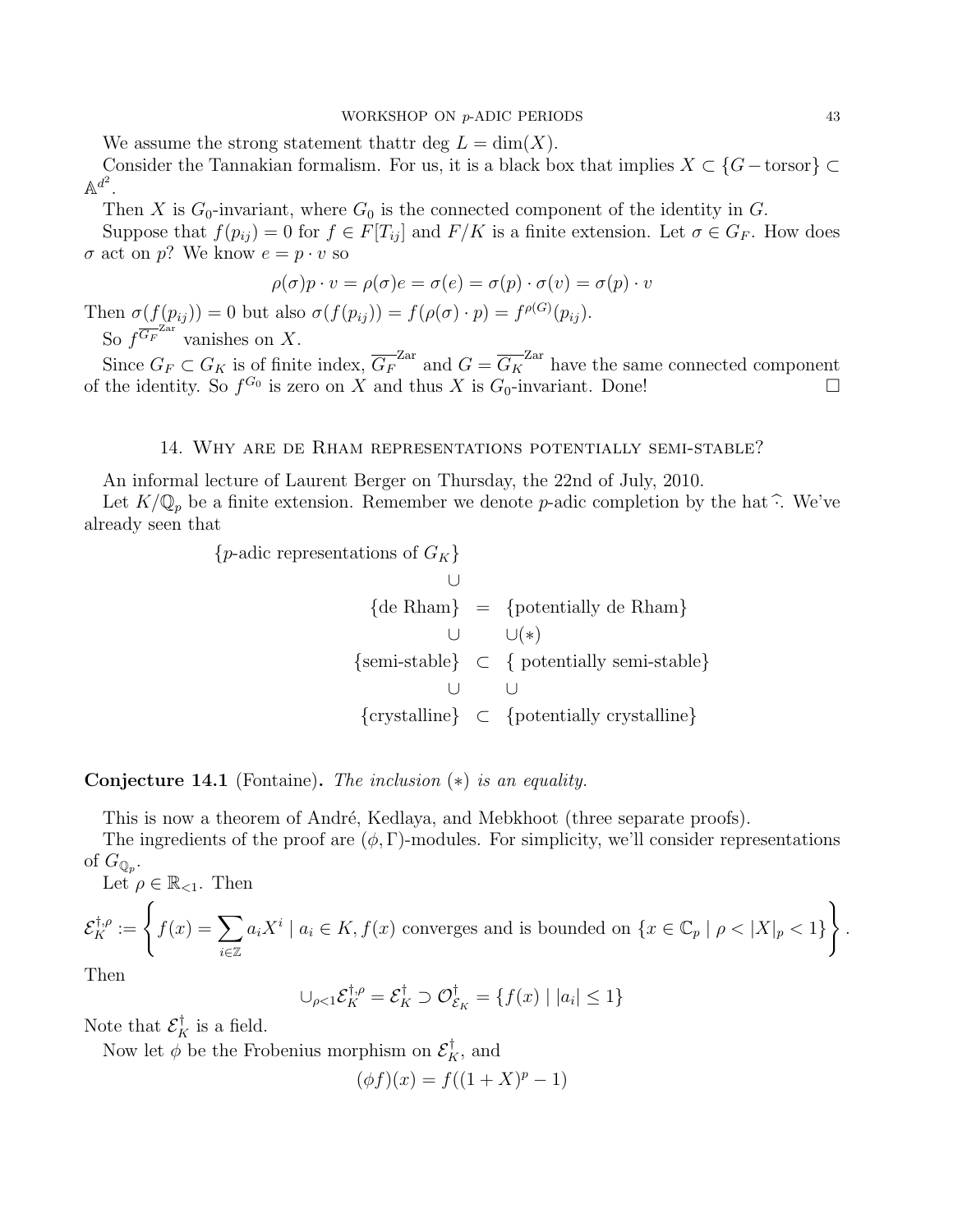Then

$$
\Gamma = \Gamma_K = G_{K^{\mathrm{alg}}}/G_K = \mathrm{Gal}(K_\infty/K) \hookrightarrow \mathbb{Z}_p^*
$$

where the last map is a character  $\chi$ . Then define an action of  $\gamma \in \Gamma_K$  on  $\mathcal{E}_K^{\dagger}$  by

$$
(\gamma f) := f((1+X)^{\chi(\gamma)} - 1)
$$

**Definition 14.2.** A ( $\phi$ , Γ)-module over  $\mathcal{E}_K^{\dagger}$  is a finite dimensional vector space D over  $\mathcal{E}_K^{\dagger}$  such that

- $\phi: D \to D$  a  $\sigma$ -semilinear map with  $Mat(\phi) \in GL_d(\mathcal{E}_K^{\dagger}).$
- Γ acts on D, is  $\sigma$ -semilinear, and commutes with  $\phi$ .

Recall that  $\sigma := W(x \mapsto x^p)$  denotes the absolute Frobenius morphism.

Then there is a functor

 $\{(\phi, \Gamma)$ -modules over  $\mathcal{E}_K^{\dagger}\}\to \{p\text{-adic representations of }G_K\}.$ 

There are inclusions  $\widetilde{E}^+ \hookrightarrow \widetilde{A}^+ \hookrightarrow \widetilde{B}^+ \hookrightarrow \cdots$ . We also have  $\widetilde{A} = W(\widetilde{E})$  and  $\widetilde{B} = \widetilde{A}[1/p]$ . Then  $\hat{B}$  is a field with an aciton of  $G_K$  and a Frobenius morphism  $\phi = W(y \mapsto y^p)$ .

As in previous lectures, let  $\pi = [\epsilon] - 1 \in \widetilde{B}$ . Then  $\mathcal{E}_K^{\dagger} \subset \mathbb{Z}_p[[\pi]] \left[\frac{1}{\pi}\right]$  $\left[\frac{1}{\pi}\right] = B_{\mathbb{Q}_p} \subset \widetilde{B}$ . The inclusion of  $\mathcal{E}_K^{\dagger}$  is given by  $x \mapsto \pi$  and is compatible with both the  $G_K$  action and  $\phi$ .

Also,

$$
\widetilde{B}^{\phi=1} = \mathbb{Q}_p = \left(W(\widetilde{E})\left[\frac{1}{p}\right]\right)^{\phi=1} = W(\mathbb{F}_p)\left[\frac{1}{p}\right]
$$

Then

$$
D \mapsto V(D) = (\widetilde{B} \otimes_{\mathcal{E}_K^{\dagger}} D)^{\phi=1}
$$

is a  $\mathbb{Q}_p$ -vector space with an action of  $G_K$  given by  $g(b \otimes d) = g(b) \otimes \overline{g}(d)$  where  $\overline{g} \in \Gamma_K$ .

**Definition 14.3.** A  $(\phi, \Gamma)$ -module D over  $\mathcal{E}_K^{\dagger}$  is étale if there exists a basis in which  $Mat(\phi) \in$  $GL_d(\mathcal O_{\mathcal E}^\dagger$  $_{\mathcal{E}_K}^{\intercal}).$ 

**Theorem 14.4** (Easy). If D is étale, then  $V(D)$  is a  $\mathbb{Q}_p$ -vector space of dimension  $\dim_{\mathcal{E}_K^{\dagger}} D$ .

A hard theorem is the following.

Theorem 14.5 (Cherboniev, Colmez). The resulting functor,

{étale 
$$
(\phi, \Gamma)
$$
-module}  $\rightarrow$  {*p*-adic representations}  
 $D \rightarrow V(D)$ ,

is an equivalence of categories.

Then  $V \mapsto (B \otimes V)^{H_K}$  is a  $B_K$ -vector space of dimension  $d = \dim V$ . But we have the inclusions

$$
\widetilde{B}_K = \bigcup \widehat{\phi^{-n}(B_K)} \supset B_K \to \mathcal{E}_K^{\dagger}
$$

The proof by Colmez uses

$$
H^1(G_K, GL_d(\mathbb{Q}_p)) \to H^1(G_K, GL_d(\widetilde{B}_K^{\dagger})).
$$

This is technical. For more information, see the notes of Berger.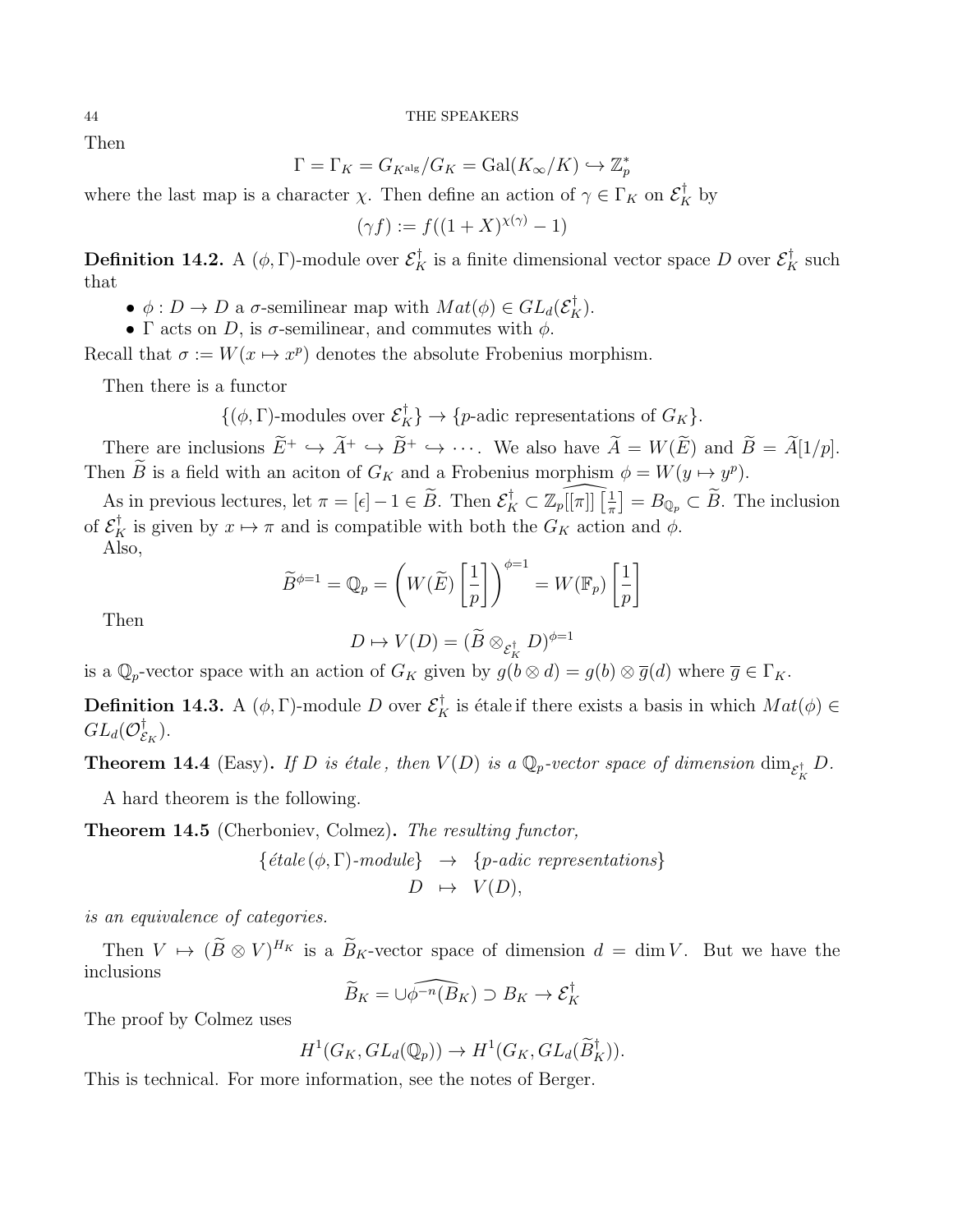The conclusion is  $D(V) \subset \widetilde{B} \otimes_{\mathbb{Q}_p} V \subset \widetilde{B}^{\dagger} \otimes_{\mathbb{Q}_p} V$ .

$$
\widetilde{B}^{\dagger} = \left\{ x = \sum_{n \gg -\infty} p^n [x_n] \in \widetilde{B} \mid x_n \in \widetilde{E}, \exists \sigma = \sigma(x), \nu(x_n) + \sigma \cdot n \to +\infty \right\}
$$

Now we'll define a few other rings. They are almost the same.

**Definition 14.6.** Let  $\rho \in \mathbb{R}_{\leq 1}$ . Then

$$
\mathcal{R}_K^{\dagger,\rho} = \left\{ f(x) = \sum_i a_i X^i \mid f(x) \text{ converges on } \{x \in \mathbb{C}_p \mid \rho < |x|_p < 1 \} \right\}
$$

Note we've dropped the boundedness condition in the definition of  $\mathcal{E}_K^{\dagger,\rho}$ . Also define the "Robba ring" as

$$
\mathcal{R}_K^{\dagger} := \cup_{\rho < 1} \mathcal{R}_K^{\dagger,\rho} \quad (= \mathcal{R}_K).
$$

We will usually denote it by  $\mathcal{R}_K$ , dropping the dagger.

Let  $t = \log(1 + X) \in \mathcal{R}_K^{\dagger,\rho}$ . Then the definitions of  $\phi$ ,  $\Gamma$ , etc. for  $\mathcal{E}_K^{\dagger}$  extend to definitions for  $\mathcal{R}_K$ .

If V is a *p*-adic representation, then  $D(V)$  is a  $(\phi, \Gamma)$ -module over  $\mathcal{E}_K^{\dagger}$ , and

$$
D_{\mathrm{rig}}(V):=\mathcal{R}_K\otimes_{\mathcal{E}_K^{\dagger}}V
$$

is a  $(\phi, \Gamma)$ -module over  $\mathcal{R}_K$ .

**Theorem 14.7.** If V is a representation of  $G_K$ , then

$$
D_{cris}(V) = \left(D_{rig}(V)\left[\frac{1}{t}\right]\right)^{\Gamma_K}
$$

In particular, these are vector spaces of the same dimension, and in fact, are isomorphic as φ-modules. We can define a filtration on the right-hand side using the order of vanishing at  $\zeta_{p^n} - 1$  for  $n \gg 0$ .

Theorem 14.8. Consider

$$
\phi(\log X) = p \log X + \log \frac{X}{X^p} \in D_{rig}(V) \left[ \frac{1}{t}, \log X \right]
$$

and the action of  $\gamma$  by  $\gamma(\log X) = \log X + \log \frac{\gamma(X)}{X}$ . Because we just added a variable to the ring, there is a new operator which is derivation with respect to X. The point is, there is a relation between the X and the N. Then

$$
D_{st}(V) = \left(D_{rig}(V) \left[\frac{1}{t}, \log X\right]\right)^{\Gamma_K}
$$

these are isomorphic as  $\phi$ -modules.

Proof. Recall that in one of the talks, we had

$$
\widetilde{B}^+_{\text{rig}} = \cap_{n \ge 1} \phi^n(B^+_{\text{max}}).
$$

An easy exercise shows that if V is a *p*-adic representation, then  $D_{\text{rig}}(V) = \left(\widetilde{B}^+_{\text{rig}}\left[\frac{1}{t}\right]\right)$  $\left[\frac{1}{t}\right] \otimes V\Big)^{G_K}.$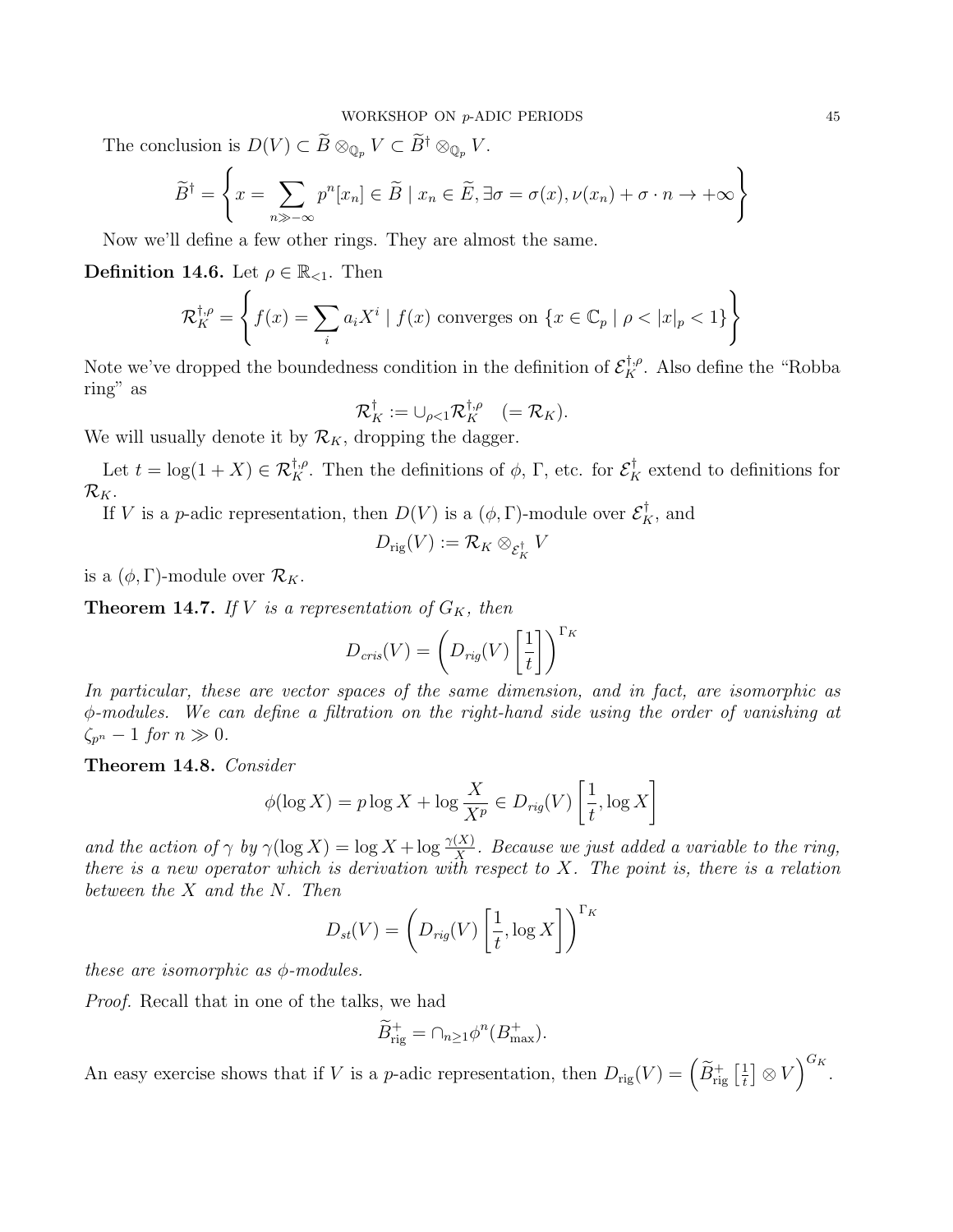Then the main idea of the proof is that one can construct a  $\tilde{B}^{\dagger}_{\text{rig}}$  which has contained most of the rings we've seen:  $\widetilde{B}^+_{\text{rig}}$  and  $\widetilde{B}^{\dagger}$  and  $\mathcal{R}_K$ . Then  $D_{\text{cris}}(V) = (\widetilde{B}^+_{\text{rig}})$  $\left[\frac{1}{t}\right] \otimes V)^{G_K} \supset \widetilde{B}^\dagger_{\mathrm{rig}}\left[\frac{1}{t}\right]$  $\frac{1}{t}$   $\big] \otimes V.$ Then there is a tower of inclusions

$$
\left(D_{\text{rig}}(V)\left[\frac{1}{t}\right]\right)^{\Gamma_K} \subset \mathcal{R}_K \otimes (\widetilde{B}^\dagger \otimes V)\left[\frac{1}{t}\right] \subset \widetilde{B}^\dagger_{\text{rig}}\left[\frac{1}{t}\right] \otimes V.
$$

Define

$$
\widetilde{B}^{\dagger,\sigma} := \{ \sum_{n} p^{n} [x_{n}] \mid \nu_{E}(x_{n} + +\sigma \cdot n \to +\infty \}
$$

and  $V(x, \sigma) := \min_{n \in \mathbb{Z}} (\nu_E(x_n) + n \cdot \sigma)$  and  $V(x, \tau) := \min_{n \in \mathbb{Z}} (\nu_E(x_n) + n \cdot \tau)$  if  $\tau > \sigma$ . Also,  $V(x,[\sigma,\tau]) = \min[V(x,\sigma),V(x,\tau)].$ 

Also define

$$
\widetilde{B}_{\text{rig}}^{\dagger,\sigma} := \text{ completion of } \widetilde{B}^{\dagger,\sigma} \text{ for all } V(\cdot,[\sigma,\tau]), \qquad \tau \ge \sigma
$$

and  $\widetilde{B}_{\text{rig}}^{\dagger} := \cup_{\sigma > 0} \widetilde{B}_{\text{rig}}^{\dagger,\rho}.$ 

If  $\sigma = 1$ , then we can examine  $\widetilde{B}^{\dagger,1}$  and its completion  $\widetilde{B}^{\dagger,1}_{\text{rig}}$ . Then each term of the series in  $\widetilde{B}^{\dagger,\sigma}$  go to zero, so  $\widetilde{B}^{\dagger,1}_{\text{rig}} \hookrightarrow B^+_{\text{dR}}$ .

By this we can tell from  $D_{\text{rig}}(V)$  whether V is de Rham.

$$
D_{\mathrm{rig}}(V) = \mathcal{R}_K \otimes_{\mathcal{R}_K^{\dagger,\rho}} D_{\mathrm{rig}}^{\rho}(V), \qquad \rho < 1
$$

Then exists a basis in which  $Mat(everything) \in M_{d \times d}(\mathcal{R}_K^{\dagger,\rho})$ . Then the morphism

$$
D_{\text{rig}}^{\rho}(V) \rightarrow B_{\text{dR}}^{+} \otimes V
$$

$$
y \mapsto \phi^{-n}(y)
$$

is well-defined for  $n > n(\rho)$ , where  $n(\rho)$  is a lower bound depending on  $\rho$ .

Assume  $n > n(\rho)$ . We can check that the condition  $\rho < |\zeta_p - 1|_p$  is the same as the condition that  $\sum_{n} \exp(\frac{t}{p^n} - 1)$  converges in the local ring  $K_n[[t]]$ , where  $K_n = K(\zeta_{p^n})$  and  $t = \log(1 + X)$ . This requires the map

$$
\eta_n : \mathcal{R}_K^{\dagger,\rho} \to K_n[[t]], \quad f(x) \mapsto f\left(\sum_n \exp(t/p^n) - 1\right)
$$

The morphisms  $\eta_n$  commute with  $G_K$ .

Let  $\rho < 1$  as usual. Examine

$$
V \mapsto D_{\text{rig}}^{\rho}(V)
$$
  
\n
$$
\mapsto K_n[[t]] \otimes_{\mathcal{R}_K^{\dagger,\rho}} D_{\text{rig}}^{\rho}(V)
$$
  
\n
$$
\mapsto a K_n[[t]]
$$
-module and a connection  $\nabla m = \lim_{\gamma \to 1} \frac{(\gamma - 1)m}{\log_p \chi(\gamma)}$ 

The second line is a free  $K_n[[t]]$ -module of rank d with an aciton of  $\Gamma_K$ . The connection in the third line satisfies  $\nabla (f(t) \cdot m) = t \frac{df}{dt} \cdot m + f(t) \nabla m$ .

To finish things off, we'll require the following theorem.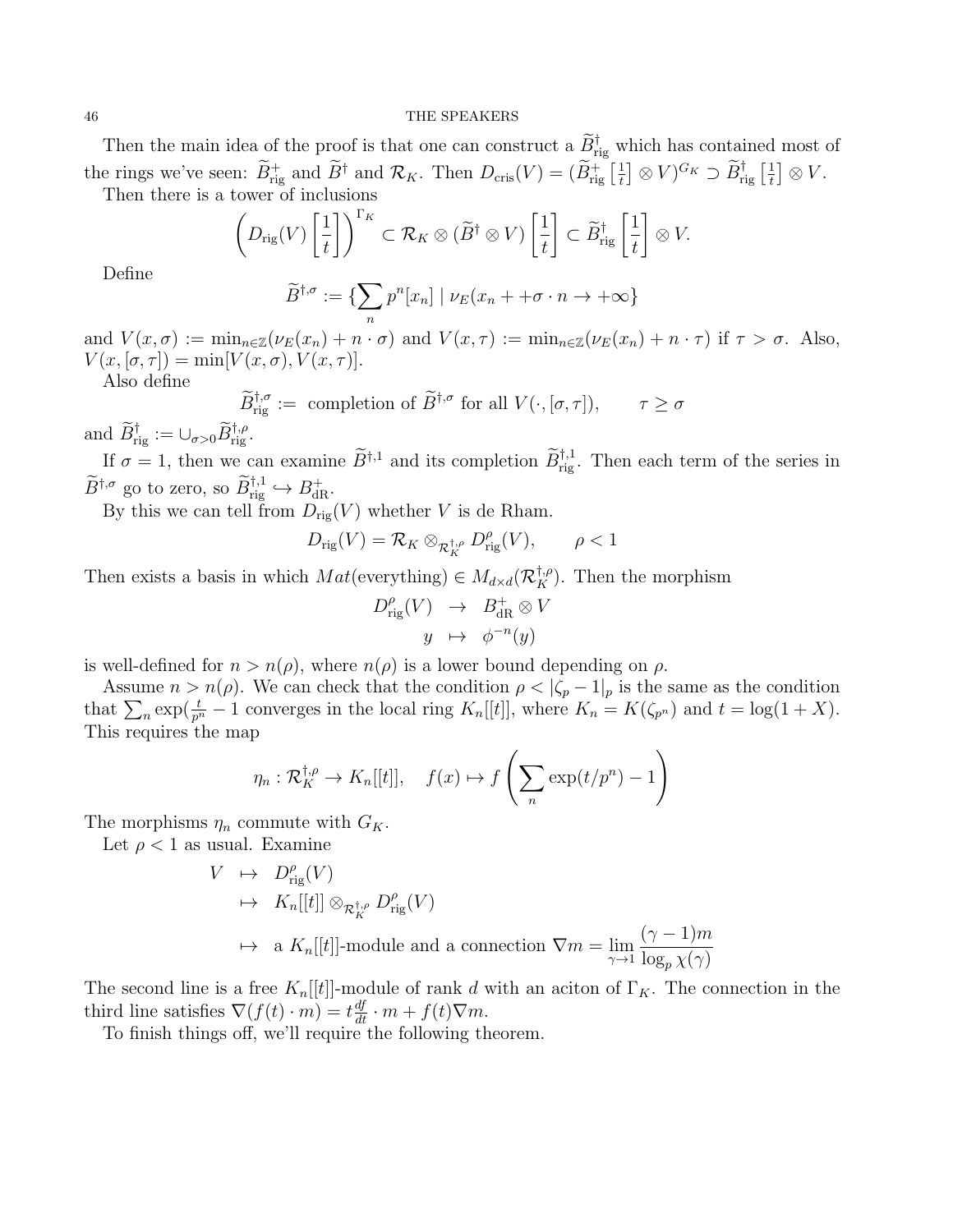**Theorem 14.9** (Fontaine). *V* is de Rham iff  $(K_n[[t]] \otimes D_{rig}^{\rho}(V), \nabla) =: M_n$  is trivial. In this case,  $M_n[1/f]^{V=0} = K_n \otimes_K D_{dR}(V)$ .

We've now found a local condition which tells us whether  $V$  is de Rham. Finally, we want to reduce this case to statements about p-adic differential equation. We will find a local criterion in terms on equations, and then glue them together to get a global criteria.

So we consider  $D_{\text{rig}}^{\rho}(V)$  a  $\mathcal{R}_K^{\dagger,\rho}$ -module with a  $\Gamma_K$ -action. We may, as before, define an action of the Lie algebra by

$$
\nabla_m = \lim_{\gamma \to 0} \frac{(\gamma - 1)m}{\log_p \chi(\sigma)} \in D_{\text{rig}}^{\rho}(V)
$$

and

$$
\nabla(f(x) \cdot m) = (1+X)\log(1+X)\frac{df}{dX}m + f(x)\nabla_m
$$

But  $log(1 + X)$  has infinitely many zeros, so it is not invertible. This is not good, because it shows we can't define a  $p$ -adic differential equation for each representation. But we use Fontaine's theorem and find that  $1/t$  preserves some submodule of  $(K_n[[t]] \otimes D_{\text{rig}}^{\rho}(V), \nabla)$ .

If  $V$  is de Rham, define

$$
N_{\text{dR}}^{\rho} = \{ y \in D_{\text{rig}}^{\rho}(V) \left[ \frac{1}{t} \right] \mid n > n(\rho), \eta_n(y) \in K_n[[t]] \otimes_K D_{\text{dR}}(V) \}
$$

We're almost done. We just need to finish reducing to p-adic differential equations. Consider the following results toward that end.

**Theorem 14.10.** If V is a de Rham representation, then

- $N_{dR}^{\rho}$  is a free  $\mathcal{R}_K^{\dagger,\rho}$ -module of rank d
- $\bullet$   $N_{dR}^{\mu}$   $\left[\frac{1}{t}\right]$  $\left[\frac{1}{t}\right] = D_{rig}^{\rho}(\hat{V})$   $\left[\frac{1}{t}\right]$  $\frac{1}{t}$
- $\bullet \ \nabla(N_{dR}^{\rho}(V)) \subset t \cdot N_{dR}^{\rho}$ dR

**Corollary 14.11.** If we set  $\partial = \frac{1}{t} \nabla$  and  $N_{dR}(V) = \mathcal{R}_K \otimes_{cR_{K}^{\dagger,\rho}} N_{dR}^{\rho}(V)$ , then  $(N_{dR}(V), \partial)$  is a p-adic differential equation over  $\mathcal{R}_K$  with

$$
\partial(f(x)m) = (1+X)\frac{df}{dX}m + f(X)\partial m
$$

**Theorem 14.12** (André, Kedlaya, Mebkhout). This is a former conjecture of Crew and Tsuzuki. If  $(M, \partial)$  is a p-adic differential equation over  $cR_K$ , then there exists a finite extension  $L/K$ such that

$$
\mathcal{R}_L[\log X]\otimes_{\mathcal{R}_K}M)^{\partial=0}
$$

is a  $\mathcal{R}_L^{\partial=0}$ -vector space of dimension of the same rank as M if

- M has a Frobenius phi which is semilinear and  $\partial \phi = p\phi \partial$ .
- or some other conditions

Now we've finished the proof. Let's close with a summary. Given  $V$  a de Rham representation, we associate a p-adic differential equation  $(N_{\rm dR}, \partial)$ . Then there exists a finite extension  $L/K$ such that  $(\mathcal{R}_L[\log X] \otimes_{\mathcal{R}_K} N_{\mathrm{dR}})^{\partial=0}$  is of dimension d. Thus  $(D_{\mathrm{rig}}(V_{|L_n})\left[\frac{1}{t}\right])$  $\left[\frac{1}{t}, \log X\right]$ <sup> $\left[\begin{array}{cc} L_n \\ h \end{array}\right]$  is of</sup> dimension d. Thus we conclude that  $V_{L_n}$  is semi-stable. is semi-stable.  $\Box$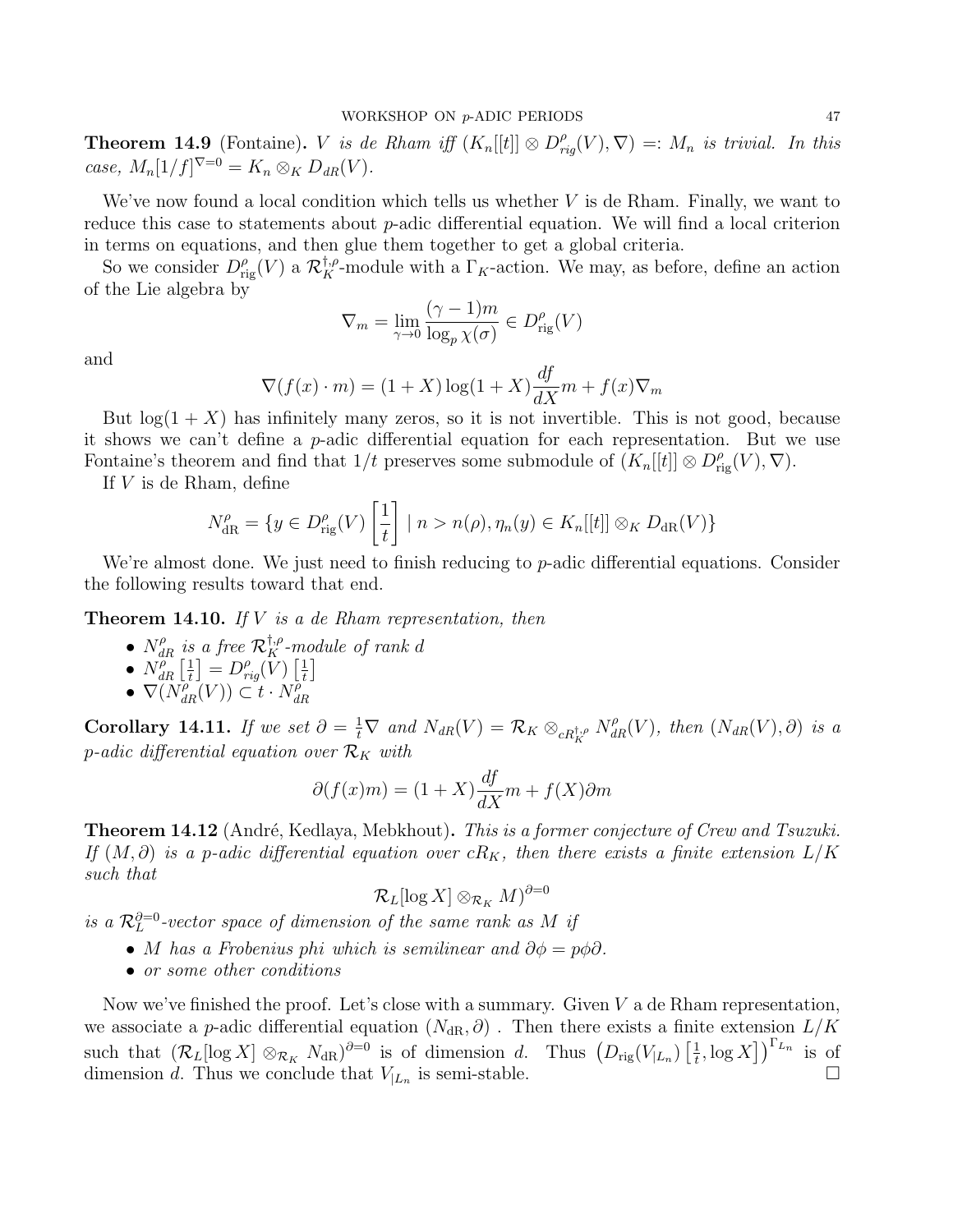### 15. From classical to p-adic Hodge theory

<span id="page-47-0"></span>Brent Doran on the 23rd of July, 2010.

Advertisement: Hodge theory course in the fall. Topics covered will may be heavily swayed by participants.

In this course, we haven't discussed classical Hodge theory, i.e., Hodge theory over C. We've gone straight to p-adic theory. In the classical case, we have a meromorphic form  $\omega$  which we integrate over cycles  $u \in H^1$ .

An important example are abelian varieties, such as the Jacobians of curves and the intermediate Jacobians of cubic 3-folds. The techniques include

- Theta functions
- Riemann bilinear relations

Our goal today is to give a construction of p-adic periods for abelian varieties that's as close as possible to the pattern of the classical case.

Issues to overcome are

- (1) What is the p-adic analogue of a 1-cycle on an abelian variety?
- (2) What if a meromorphic form  $\omega$  has pole on the 1-cycle u? (Topologically, we can slide u to a homologous 1-cycle.)
- (3) How do we define the period pairing given by integration

$$
\int : H_1(X(\mathbb{C}), \mathbb{Z}) \times H^1_{\text{dR}}(X) \to \mathbb{C},
$$

and, in particular, what field should play the role of  $\mathbb C$  and contain the periods?

15.1. **Issue one.** Now restrict to the case that X is an abelian variety over K such that  $K^{\text{alg}} \subset \mathbb{C}$ or  $\mathbb{C}_n$ . Fix this algebraic closure. Let  $u \in H_1(X(\mathbb{C}), \mathbb{Z})$  be a 1-cycle in the singular homology of the topological space  $X(\mathbb{C})$ . There is a projection map  $pr : \mathbb{C}^d \to X(\mathbb{C})$ . Lift u through this projection and let  $i(u)$  be one of its end-points, which we'll call a basepoint. Let  $T_p(X)$  be the p-adic Tate module,

$$
T_p(X) = \lim_{n \to \infty} X[p^n],
$$

where  $X[p^n] = \{x \in X \mid x^{p^n} = 1\}$  is the *p*-torsion. Then there is a map

$$
H_1(X(\mathbb{C}), \mathbb{Z}) \rightarrow T_p(X)
$$
  
  $u \mapsto (0, \dots, \text{pr}(p^n i(u)), \dots).$ 

This induces an isomorphism  $H_1(X(\mathbb{C}), \mathbb{Z}) \otimes \mathbb{Z}_p \longrightarrow T_p(X)$ .

15.2. Issues two and three. To overcome issues (ii) and (iii) properly, we'll need analogs of complex results. To begin, let

$$
H_{\text{dR}}^1(X) = \frac{\{1\text{-forms of the second kind}\}}{\{\text{exact 1-forms}\}}
$$

where the exact one forms are exactly the differentials of rational functions. There is a filtration

$$
H_{\text{dR}}^1(X) \supset H^0(X, \Omega_X^1) \supset 0
$$
  
Fil<sup>0</sup>  $\supset$  Fil<sup>1</sup>  $\supset$  Fil<sup>2</sup>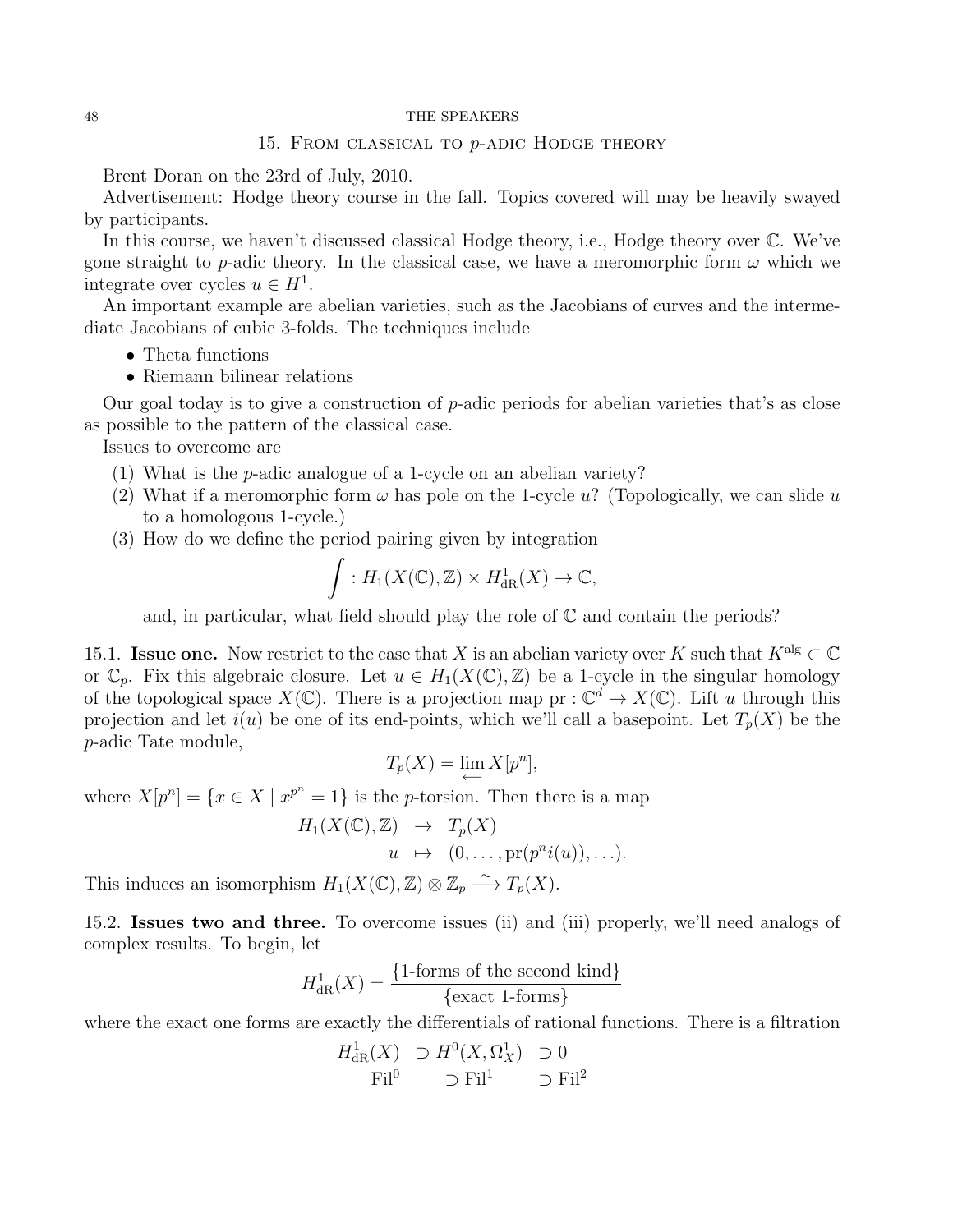Given  $\omega$  a boundary of a 2-form on  $X/K$ , then let  $f_{\omega}$  be a meromorphic function on X such that

$$
df_{\omega} = \mathrm{pr}^* \omega \qquad \text{on } \mathbb{C}^d
$$

where we can pull back because  $\mathbb{C}^d$  is contractible. If  $u \in H_1(X(\mathbb{C}), \mathbb{Z})$  and  $a \in \mathbb{C}^d$  not a pole of  $f_{\omega}$ , then

$$
f_{\omega}(i(u) + a) - f_{\omega}(a)
$$

depends only on u and the class of  $\omega$  in  $H^1_{\text{dR}}(X)$ . It is the data of the integral  $\int_u \omega$ . We can use the group law to slide the 1-cycle  $\omega$  off the pole. This gives a pairing

$$
H_1(X(\mathbb{C}), \mathbb{Z}) \times H^1_{dR}(X) \rightarrow \mathbb{C}
$$
  

$$
(u, \omega) \mapsto f_{\omega}(i(u) + a) - f_{\omega}(a)
$$

which is

- bilinear and
- non-degenerate upon extension of scalars to C.

**Proposition 15.1.** To each  $f_{\omega}$ , we can associate a purely algebraic function,  $F_{\omega}$  which is uniquely defined up to constant.

*Proof.* We'll show it later. for now, we'll explain the idea.  $\square$ 

Consider  $f_{\omega}(z_0 + z_1 + z_2) - f_{\omega}(z_0 + z_1) - f_{\omega}(z_0 + z_2) + f_{\omega}(z_0)$ . This is  $(\mathbb{C}^*)^3$  periodic with  $\Lambda^3$ its lattice. It induces a rational function  $F^3_\omega$  on  $X^3/K$ . It is algebraically characterized by the two facts that

(1)  $F_{\omega}^{3}(X_0, 0, X_2) = F_{\omega}^{3}(X_0, X_1, 0) = 0$ 

(2) The differential is

$$
m_{\{0,1,2\}}^*\omega-m_{\{0,1\}}^*\omega-m_{\{0,2\}}^*\omega+m_{\{0\}}^*\omega
$$

where  $I \subset \{0, 1, 2\}$ . For each I, we get a morphism  $m_I : X^3 \to X$  given by  $(x_1, x_2, x_3) \mapsto$  $\bigoplus_{i\in I}x_i$ , where the sum  $\bigoplus$  is done in the group law of the abelian variety X.

In the  $p$ -adic case, we should replace the period pairing with the map

$$
T_p(X) \times H_{\text{dR}}^1(X) \rightarrow B_{\text{dR}}^+ \text{ (or } B_{\text{dR}})
$$
  

$$
(u, \omega) \mapsto \lim_{n \to \infty} p^n(F_{\omega}(a_n) - F_{\omega}(a_n \oplus \widehat{u_n})
$$

where we assume that neither of the arguments of  $F_{\omega}$  are poles of  $\omega$ , and the sum  $\oplus$  is in the group law on X.

So our next task is to define these, show converge and show independence from the choices made in the definitions.

15.3. Various rings. We recall here various rings we've seen. For starters, look at  $B_{\text{dR}}^{+}$ . We have rings of integers  $\mathcal{O} \subset \mathbb{Q}_p^{\text{alg}}$  and  $\mathcal{O}_{\mathbb{C}_p} \subset \mathbb{C}_p$ . There is a valuation  $\widehat{\nu}$  on  $\mathbb{C}_p$  such that  $\widehat{nu}(p) = 1$ , and there is a norm  $|x|_p = p^{-\tilde{\nu}(x)}$  as usual. Let

$$
\widetilde{E}^+ = \{ x = (x^{(n)}) \in \mathcal{O}_{\mathbb{C}_p} \mid (x^{(n+1)})^p = (x^{(n)}) \}.
$$

Consider the Witt vectors  $W(\widetilde{E}^+)$  and the morphism  $\theta : W(\widetilde{E}^+) \to \mathcal{O}_{\mathbb{C}_p}$  which can be extended to  $B^+ := W(E^+)[p^{-1}]$ , and finally to  $B_{\rm dR}$ , the field of fractions of  $B_{\rm dR}^+$ .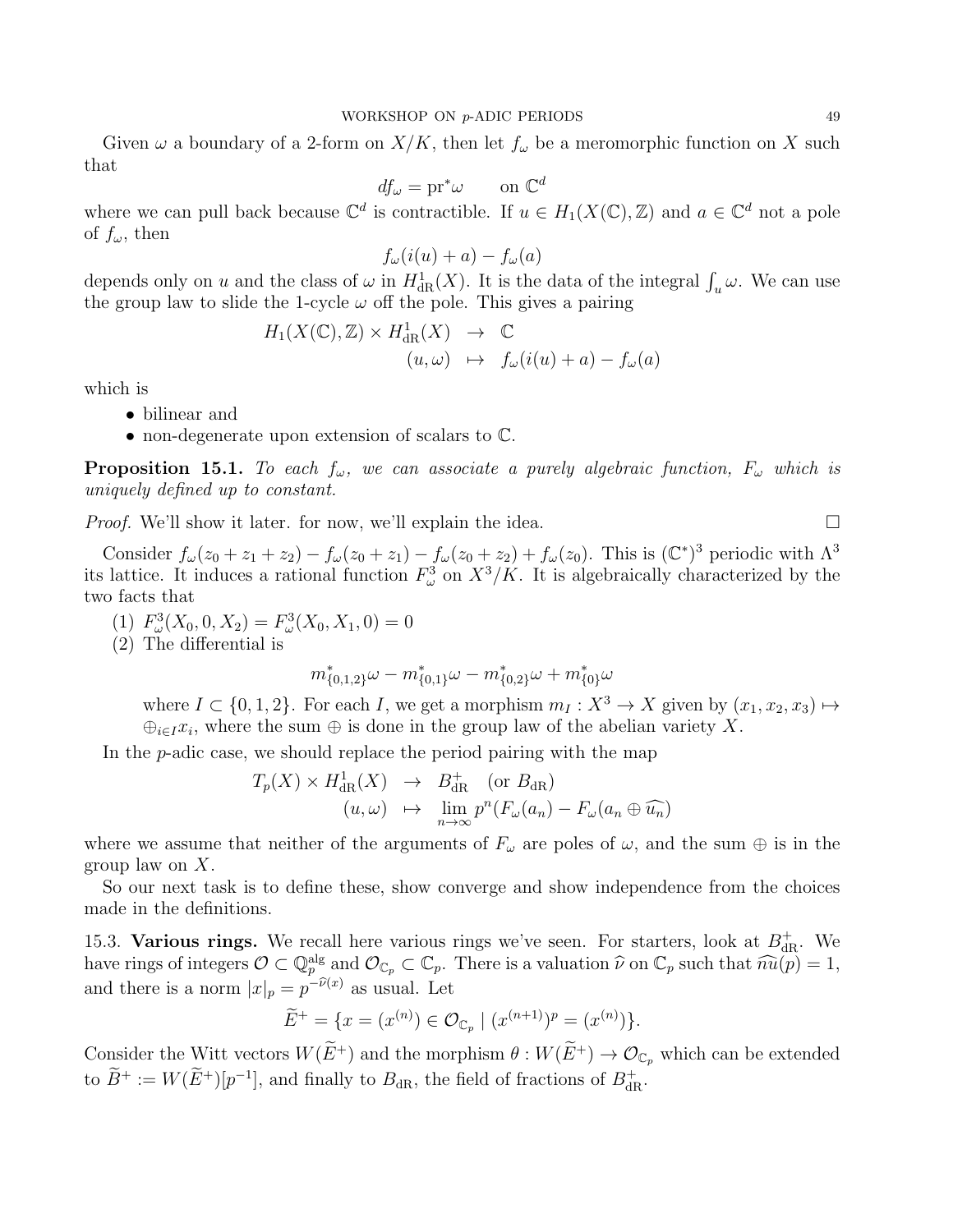**Definition 15.2.** Let  $K/\mathbb{Q}_p$  be a finite extension and  $\mathcal{O}_K$  the ring of integers. Define

 $\widetilde{A}_K^+ := A_{\text{inf},K} := \text{the smallest ring of } B_{\text{dR}}^+ \text{ generated by } W(E^+) \text{ and } \mathcal{O}_K$ 

Then ker  $\theta \cap \tilde{A}_K^+$  is a principal idela in  $\tilde{A}_K^+$ .

Let  $\pi$  be a uniformizer for  $\mathcal{O}_K$  and e a generator of ker  $\theta \cap \tilde{A}_K^+$ .

**Definition 15.3.** If  $b \in \mathbb{N}$ , let

$$
\widetilde{A}^{\dagger,b}_K = A^b_{{\rm inf},K} := \widetilde{A}^+_{K}[[\pi^{-b}\rho]]
$$

be the closed subring of  $B_{\rm dR}^+$ . It doesn't depend on the choices of  $\pi$  and  $\rho$ .

15.4. **Past motivation.** Much of the basic structure follows from the group law. The setting is a finite extension  $K/\mathbb{Q}_p$  with a maximal unramified subextension  $K_0$ . We'll call the Frobenius morphism  $\sigma: K \to K$ . Let G be a commutative formal group law on  $\mathcal{O}_K$  of dimension d of height h. We'll denote sum in the formal gropu law as  $\oplus$ , and  $[n] \in \text{End}(G)$ . Let  $\mathcal{O}_K[[X_1, \ldots, X_d]]$  be the affine algebra of G and define a closed differential form

$$
\omega = \sum_{i=1}^d \alpha_i(X_1,\ldots,X_d)dx, \qquad \alpha_i(X) \in K[[X_1,\ldots,X_d]].
$$

Definition 15.4. Define an algebraic function

 $F_{\omega} := \text{ the unique element of } K[[X_1, \ldots, X_d]] \text{ such that } dF_{\omega} = \omega \text{ and } F_{\omega}(0) = 0$ Let  $F_{\omega}^2$  be an element of  $K[[X_1,\ldots,X_d,Y_1,\ldots,Y_d]]$  given by

$$
F_{\omega}^2 := F_{\omega}(X \oplus Y) - F_{\omega}(X) - F_{\omega}(Y).
$$

Now for some classes of closed differential forms

**Definition 15.5.** Let  $\omega$  be a closed differential form. Then we say  $\omega$  is exact if there exists an  $r \in \mathbb{N}$  such that  $\pi^r F_\omega \in \mathcal{O}_K[[X_1,\ldots,X_d]]$ . We say that  $\omega$  is invariant if  $F_\omega^2 = 0$ . We say that it is of the second kind if there exists an  $r \in \mathbb{N}$  such that  $\pi^r F_\omega^2 \in \mathcal{O}_K[[X_1,\ldots,X_d]]$ 

Let  $\Omega$  be the K-vector space of invariant differential forms. It is of dimension d. Let

$$
H_{\text{dR}}^1(G) := \frac{\text{1-forms of the second kind}}{\text{exact 1-forms}}
$$

It is filtered as  $H^1_{\text{dR}}(G) \supset \Omega_G \supset 0$ . But  $H^1_{\text{dR}}(G)$  also has a sub-K<sub>0</sub>-vector space  $D(G) :=$ { differential forms with coefficients in  $K_0$  }. The first cohomology decomposes as

$$
H^1_{\rm dR}(G)\cong K\otimes_{K_0}D(G).
$$

It is equipped with a  $\sigma$ -semi-linear action given by

$$
\phi(\omega) = \omega^{\sigma}((X_1)^p, \ldots, (X_d)^p)
$$

Then  $T_p(\omega$  (how is it defined?) is a  $\mathbb{Z}_p$ -module of rank h with a Gal( $K^{\text{alg}}/K$ )-action.

**Proposition 15.6.** Let  $\omega$  be a 1-form of the second kind. Let  $u = (0, \ldots, u_n, \ldots) \in T_p(G)$ . Then there is a lifting  $\widehat{u}_n \in (\widetilde{A}_K^+)^d$  such that  $\mathcal{O}(\widehat{u}_n) = u_n$ . The following are true:

(1) The sequence  $-p^n F_{\omega}(\widehat{u_n})$  converges in  $B^+_{cris,K}$  to a limit that depends only on u and the image of u in  $H^1_{dR}(G)$ .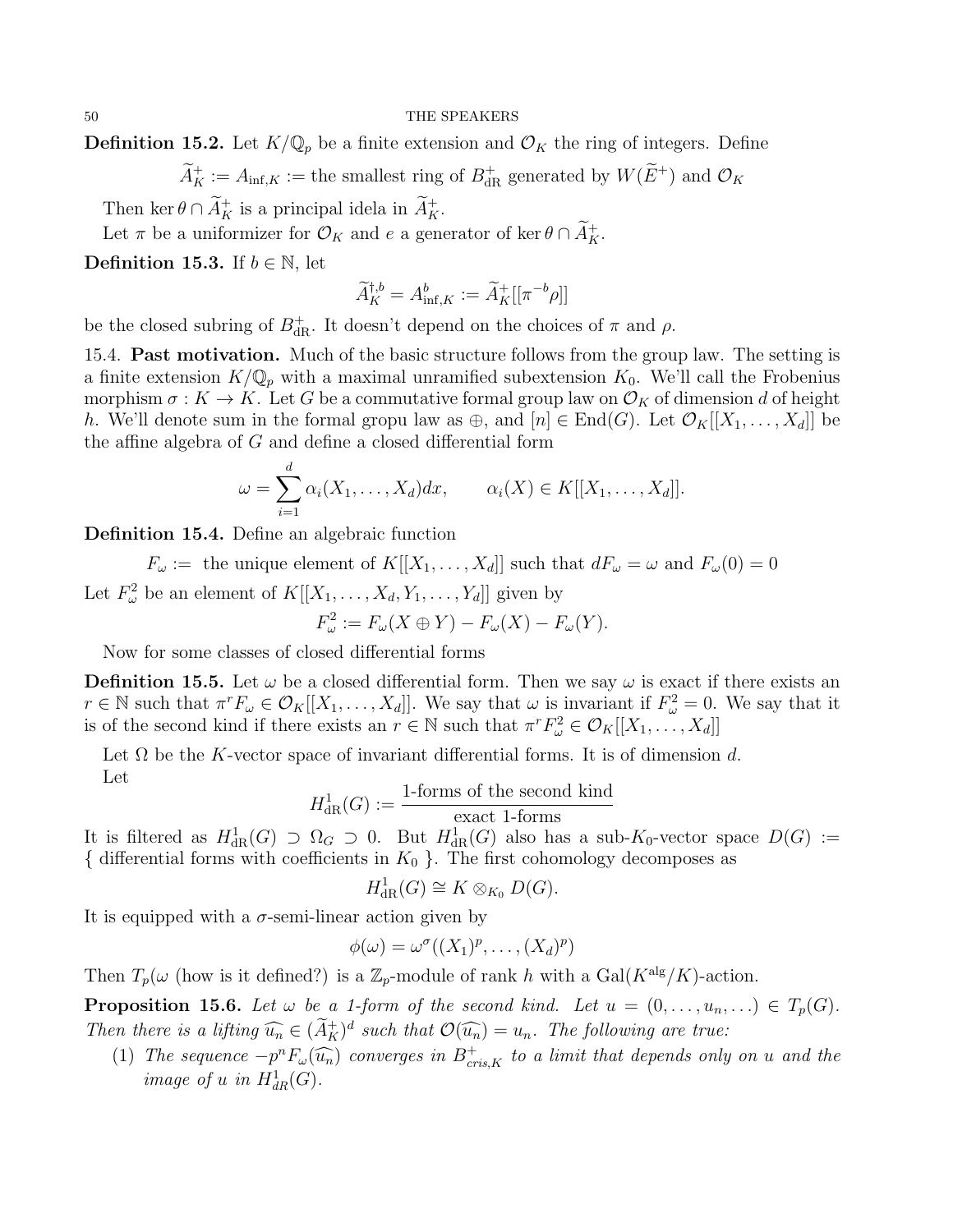- (2) The period map thus defined is
	- bilinear
	- respects filtrations, i.e.,  $\int_{\omega} \in Fil^1(B_{dR}^+)$  for all  $\omega \in \Omega_G$ ,
	- and commutes with the action of  $Gal(K^{alg}/K))$ , i.e.,  $g \int_u \omega = \int_{g(u)} \omega$ .
- (3) If  $\omega \in D(G)$ , then  $\int_u \omega \in B_{cris}^+$  and  $\phi(\int_u \omega) = \int_u \phi(\omega)$ .

15.5. Extend by analogy to abelian varieties. Again, let  $K/\mathbb{Q}_p$  be a finite extension, and X a smooth, proper algebriac variety over  $k$  of dimension  $d$ .

Definition 15.7. A map

$$
F: X(B_{\mathrm{dR}}^+) \to B_{\mathrm{dR}}^+
$$

is called locally analytic if for all  $x \in X(B_{\text{dR}}^+)$  and for some (indeed, any) choice of local parameters at x, call them  $z_1, \ldots, z_d$ , there exists  $F_x \in B_{\text{dR}}^+([z_1, \ldots, z_d])$  and  $r \in \mathbb{R}$  such that

- (1)  $F_x(z_1,\ldots,z_d)$  converges if  $|\theta(z_i)|_p < r$ .
- (2)  $F_x$  coincides with F in a neighborhood of x.

Definition 15.8. A locally meromorphic function is a quotient of two locally analytic functions.

For example, rational functions on X are locally meromorphic.

For another example, consider a closed, rational 1-form of the second kind,  $\omega$ . Then there exists a locally meromrophic function  $F_{\omega}$  such that  $dF_{\omega} = \omega$ .

Note that  $F_{\omega}$  is only determined up to a locally constant function.

Let's move back to the setting of abelian varieties.

**Proposition 15.9.** Let  $\omega$  be a 1-form of the second kind on X and  $F_{\omega}^3$  be a rational function on  $X^3$ . Then there exists a locally meromorphic function  $F_{\omega}$  on  $X(B_{dR}^+)$  which is unique up to addition by a constant such that

- (1)  $dF_{\omega} = \omega$ , and
- (2)  $F_{\omega}$  and  $F_{\omega}^3$  are related by the "law of the cube".

A short discussion with the audience revealed we're encoding the fact the if you take any ample line bundle (think  $F_{\omega}$ ) on an abelian variety, then it's cube (think  $F_{\omega}^3$ ) is very ample. Note that in the classical setting  $F_{\omega}$  would be a function on the covering space  $\mathbb{C}^r$  and not on the variety X.

Back to the talk,  $F_{\omega}$  plays the role of the integral. Let X be an abelian variety over  $\mathbb{C}_p$  and X be a proper model of X on  $\mathcal{O}_K$ . Let  $\mathcal{O}(\mathcal{O}_{\mathbb{C}_p})$ . Let  $b \gg 0$ . Let  $\omega$  be a 1-form of the second kind on X, and let  $u = (\ldots, u_n, \ldots)$  where  $u_n \in \mathcal{X}(\mathcal{O}_{\mathbb{C}_p})$ . Choose lifts  $\widehat{u_n} \in \mathcal{X}(\widetilde{A}_K^{\dagger, b}$  such that  $\theta(\widehat{u_n})=u_n.$ 

Finally, let  $a_n \in U_{\omega, \widehat{a_n}}(\widetilde{A}_K^{+,b})$ , which is a Zariski open subset of X avoiding poles of  $\omega$ .

Proposition 15.10. The sequence

$$
p^{n}(F_{\omega}(a_{n})-F_{\omega}(a_{n}\oplus \widehat{u_{n}})
$$

has a limit in  $B_{dR}^+$  which only depends on u and the class of  $\omega \in H_{dR}^1(X)$ .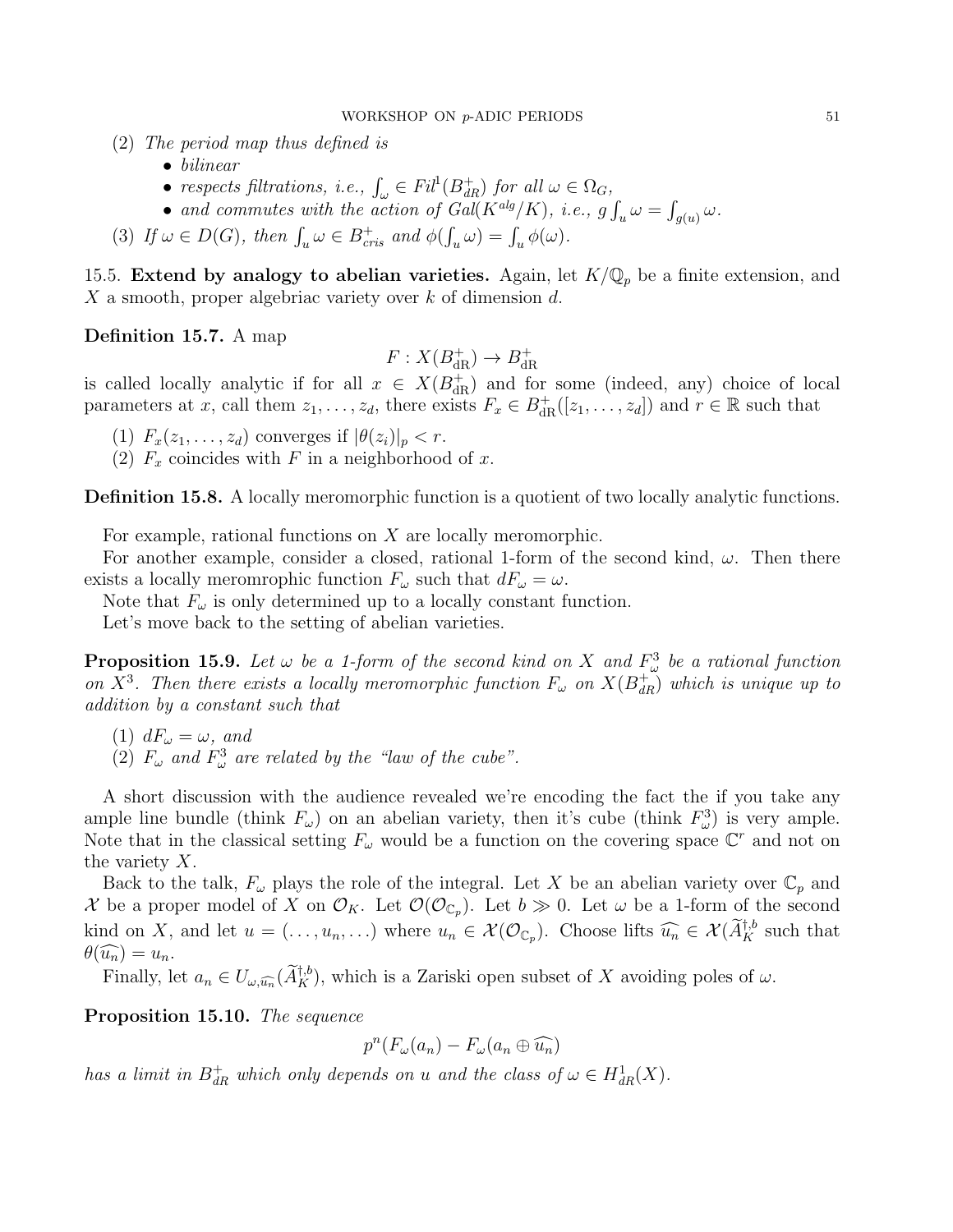Proposition 15.11. The pairing

$$
H_{dR}^1(X) \times T_p(X) \rightarrow B_{dR}^+ \qquad ( \omega, u) \rightarrow \int_u^{\infty} \omega
$$

is

- (1) bilinear,
- (2) commutes with  $Gal(K^{alg}/K),$
- (3) respects filtration,
- (4) and is non-degenerate when extending scalars to  $B_{dR}$ .

<span id="page-51-0"></span>Proposition 15.12. We have p-adic theta functions and Riemann bilinear relations.

#### 16. Logarithm maps

Sergey Rybakov on Friday, the 23rd of July, 2010. We define the logarithm. Let

$$
1 + \mathfrak{m}_{\mathbb{C}_p} = \{ x \in \mathbb{C}_p \mid \nu(x - 1) > 0 \} \subset \mathbb{C}_p^*.
$$

Definition 16.1. The logarithm is the map

$$
1 + \mathfrak{m}_{\mathbb{C}_p} \rightarrow \mathbb{C}_p
$$

$$
x \mapsto -\sum_{n\geq 0} \frac{(1-x)^n}{n}
$$

Lemma 16.2. There is an exact sequence

$$
0 \to \mu_{p_\infty} \to 1 + \mathfrak{m}_{\mathbb{C}_p} \to \mathbb{C}_p \to 0
$$

where  $\mu_{p_{\infty}} = \bigcup_n \mu_{p^n}$ ,  $\mu_{p^n} = \{x \in \mathbb{C}_p \mid x^{p^n} = 1\}$  is the group of all p-power roots of unity in  $\mathbb{C}_p$ .

Proof sketch. First, note that log is invertible with inverse exp on the subgroup

$$
\{x \in 1 + \mathfrak{m}_{\mathbb{C}_p} \mid \nu(x - 1) \ge 1\}.
$$

We'd like to show the second map is surjective. Note that for all  $y \in \mathbb{C}_p$ , there exists  $m \in \mathbb{N}$ such that  $y \cdot p^m \in p\mathcal{O}_{\mathbb{C}_p}$ . Define  $x := (\exp(y \cdot p^m))^{1/p^m}$ . Then

•  $\log x = y$ ,

• and 
$$
x \in 1 + \mathfrak{m}_{\mathbb{C}_p}
$$
.

So we see that the second map in the exact sequence is surjective. Now we compute the kernel. Assume  $\log x = 0$ . Then there exists a  $m \in \mathbb{N}$  such that

$$
\nu(1 - x^{p^m}) \ge 1.
$$

Since the function log is invertible,  $\log x^{p^m} = 0$  iff  $x^{p^m} = 1$ , i.e.,  $x \in \mu_{p^m}$ . So we've found the kernel. □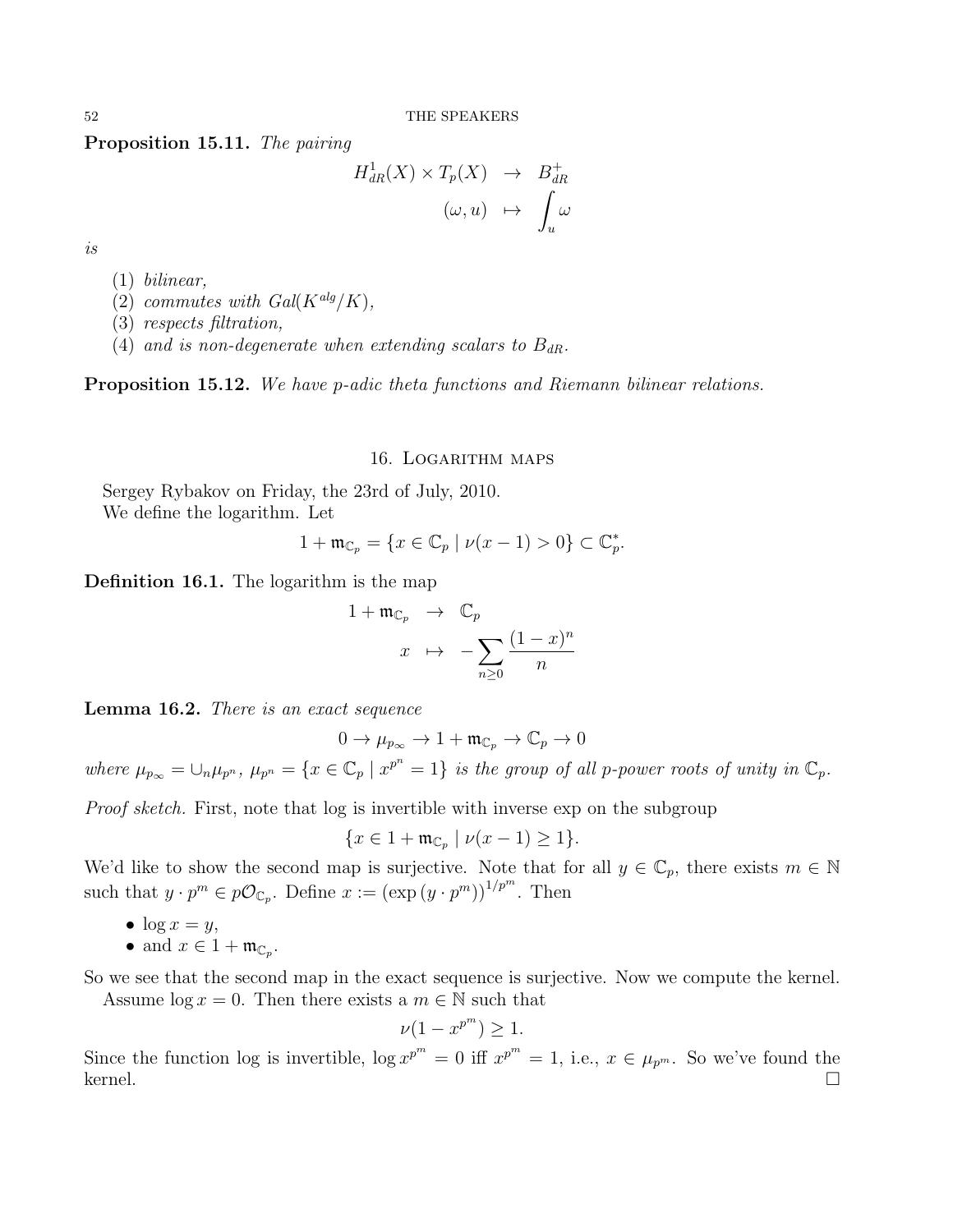Definition 16.3. Define the subgroups

$$
\widetilde{E}^{+}
$$
\n
$$
U^{+} := \{ x \in \widetilde{E}^{+} \mid \nu(x - 1) > 0 \} = \{ x \in etp \mid x^{(0)} \in 1 + \mathfrak{m}_{\mathbb{C}_p} \}
$$
\n
$$
U' := \{ x \in U^{+} \mid \nu(x - 1) \ge 1 \}
$$

Also define the logarithm,

$$
\log: U^+ \rightarrow \mathbb{C}_p
$$

$$
x \mapsto \log x^{(0)}
$$

Lemma 16.4. There is a short exact sequence

$$
0 \to \mathbb{Q}_p(1) \to U^+ \to \mathbb{C}_p \to 0
$$

where the first map sends 1 to  $\epsilon = (1, \zeta_p, \zeta_{p^2}, \ldots)$  and  $\zeta_p \neq 1$ .

*Proof.* The surjectivity of the second map follows from the first lemma. The kernel is ker log  $\cong$  $\mathbb{Q}_p$  since

$$
\log x = 0 \iff \log x^{(0)} = 0
$$
  

$$
\iff x^{(0)} \in \mu_{p^n}, \qquad n \gg 0
$$
  

$$
\iff (x^{p^n})^0 = 1, \qquad x^{p^n} \in Z_p \epsilon
$$

Now we extend the definition of the logarithm to  $U^+$ .

Definition 16.5. Define the logarithm to be

$$
\log[] : U^+ \rightarrow B^+_{\max}
$$

$$
[x] \mapsto -\sum_{n} \frac{(1-[x])^n}{n}
$$

It converges in  $A^+_{\text{max}}$ .

**Proposition 16.6.** For all  $x \in U^+$ , there exists an m such that  $x^{p^m} \in U^1$ . Then

$$
\log[x] = \frac{1}{p^n} \log[x^{p^n}].
$$

**Proposition 16.7.** Let  $U := \log(U^+) \subset B_{max}^+$ . Then  $U^+ \stackrel{\sim}{\longrightarrow} U$ .

$$
0 \longrightarrow \mathbb{Q}_p(1) \longrightarrow U^+ \xrightarrow{\log} \mathbb{C}_p \longrightarrow 0
$$
  

$$
\downarrow \qquad \qquad \downarrow \qquad \downarrow \qquad \downarrow
$$
  

$$
0 \longrightarrow \mathbb{Q}_p \cdot t \longrightarrow U \xrightarrow{\text{deg} \qquad id} \mathbb{Q}_p \longrightarrow 0
$$

Proof. Note that

$$
\theta([x]-1) = x^{(0)} - 1
$$

 $\Box$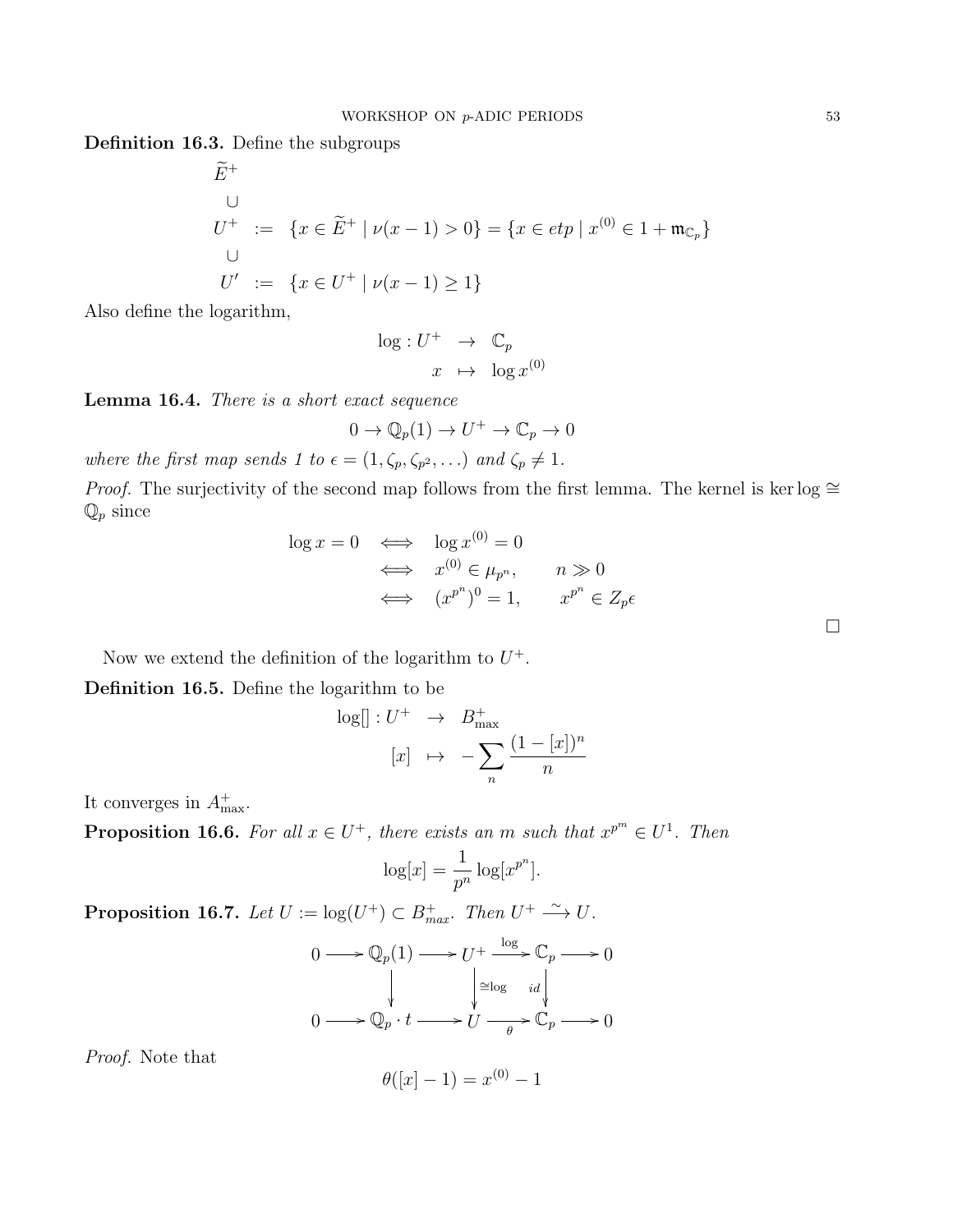Then ker  $log[] \subset \text{ker} \log \cong \mathbb{Q}_p \cdot \epsilon$  where the map is  $\epsilon \mapsto t$ . thus  $log[] : U^+ \xrightarrow{\sim} U$ .

Theorem 16.8. There is an exact sequence called the fundamental exact sequence,

$$
0 \to \mathbb{Q}_p \to B_{max}^{\phi=1} \to B_{dR}/B_{dR}^+ \to 0
$$

*Proof.* First note that  $\phi \log[x] = \log[x^p] = p \log[x]$ , so there is an isomorphism

 $U^+ \stackrel{\sim}{\longrightarrow} U \subset B_{\text{max}} \phi = 1 \cap B_{\text{dR}}^+$ .

Thus

$$
U \cdot t^{-1} \subset B_{\max}^{\phi=1} \cap \mathrm{Fil}^{-1}B_{\mathrm{dR}}
$$

Second, there is an exact sequence

$$
0 \to \mathbb{Q}_p \to B_{\text{max}}^{\phi=1} \to B_{\text{dR}}/B_{\text{dR}}^+.
$$

The result will then follow from a proposition.

**Proposition 16.9.** (1) There is a surjective morphism  $B_{max}^{\phi=1} \rightarrow B_{dR}/B_{dR}^+$ . (2)  $Ut^{-1}$  generates  $B_{max}^{\phi=1}$  as a sub- $\mathbb{Q}_p$ -algebra of  $B_{dR}$ .

Let X be the subalgebra of  $B_{\text{dR}}$  generated by  $Ut^{-1}$  over  $\mathbb{Q}_p$ . It is enough to proved that

$$
X_n = \mathrm{Fil}^{-n} X = X \cap \mathrm{Fil}^{-n} B_{\mathrm{dR}}.
$$

Then  $grX \to grB_{dR}/B_{dR}^+$  is surjective, implying that  $X \to B_{dR}/B_{dR}^+$  is surjective.

Take  $x \in \mathbb{C}_p \cdot t^{-n} = \text{Fil}^{-n} B_{dR}/\text{Fil}^{-n+1} B_{dR}$ . There exists a  $y \in \mathbb{C}_p$  such that  $y^n = x \cdot t^n$ and  $x = \left(\frac{y}{t}\right)$  $\left(\frac{y}{t}\right)^n$ . Then by the proposition, there exists a  $v = \log[s]$  for some  $s \in U^+$  such that  $\theta(v) = \log s^{(0)} = y.$ 

We conclude that the maps is surjective, since  $v^n/t^n \mapsto x$ .

Suppose  $V$  is a de Rham representation. Then there is an exact sequence,

$$
0 \to V \to B_{\text{max}}^{\phi=1} \otimes_{\mathbb{Q}_p} V \to (B_{\text{dR}}/B_{\text{dR}}^+) \otimes_{\mathbb{Q}_p} V \to 0.
$$

Take  $G_K$ -cohomology. Then in the long exact sequence associated the above short exact sequence, the first nontrivial differential map is

$$
\underline{\exp}: H^0(G_K, B_{\mathrm{dR}}/B_{\mathrm{dR}}^+\otimes V)\to H^1(G_K, V).
$$

Note that  $H^0(G_K, B_{\rm dR}/B_{\rm dR}^+\otimes V)=D_{\rm dR}(V)/{\rm Fil}^0D_{\rm dR}(V).$ 

For example, let F be a commutative formal group of finite height over  $\mathcal{O}_K$ , where  $K/\mathbb{Q}_p$  is a finite extension. Let T be the Tate module of F and let A be the integral closure of  $U_K$  in  $K^{\text{alg}}$ . Then

$$
0 \longrightarrow T/p^n T \longrightarrow F(A) \xrightarrow{p^n} F(A) \longrightarrow 0.
$$
  
\n
$$
\downarrow p \qquad \qquad \downarrow p \qquad id \downarrow
$$
  
\n
$$
0 \longrightarrow T/p^{n+1} T \cdot t \longrightarrow U \longrightarrow F(A) \longrightarrow 0
$$

From which we see the exact sequence,

$$
0 \to T \to \lim_{\longleftarrow} F(A) \to F(A) \to 0
$$

where the limit is taken over  $x \mapsto px$ .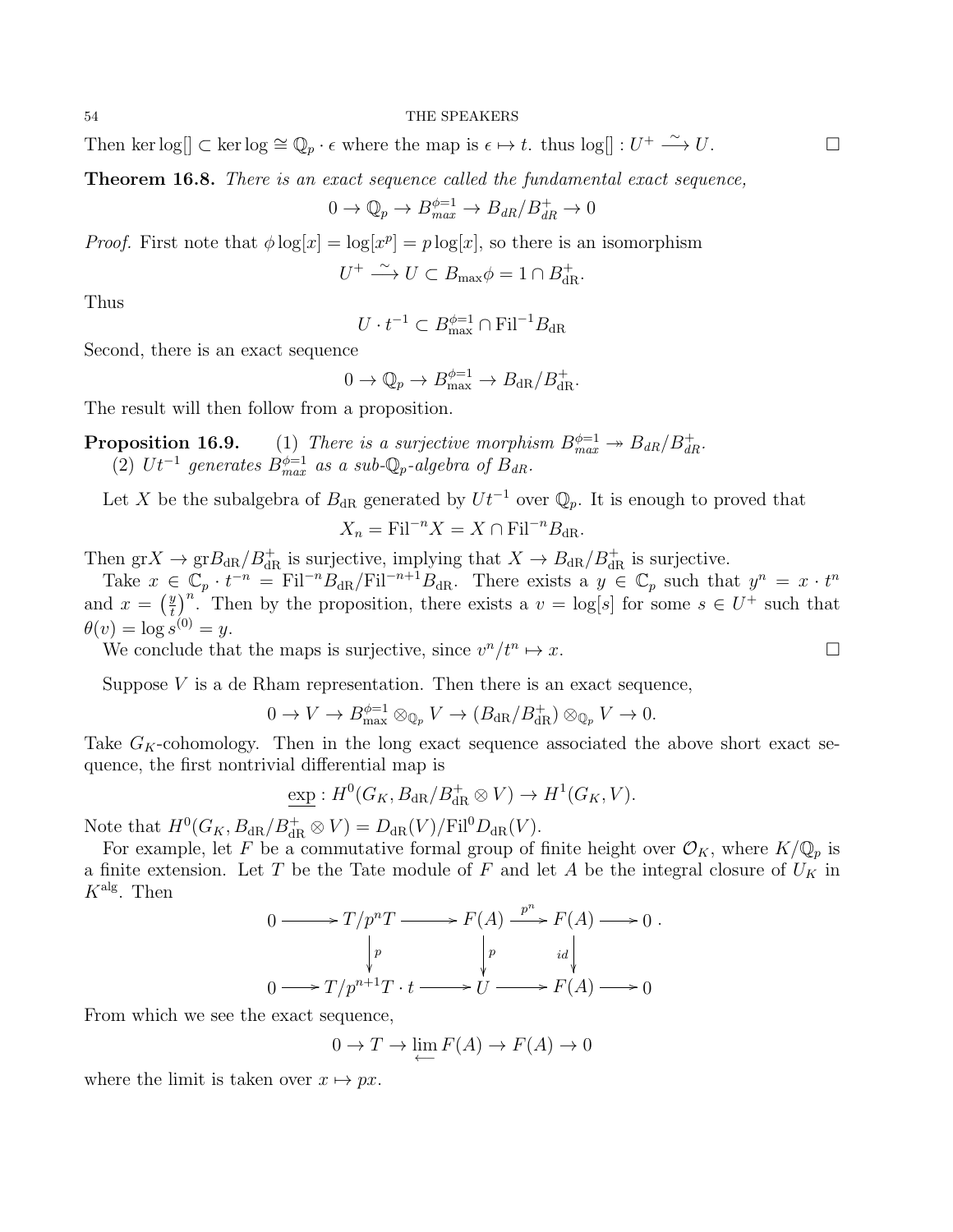Consider the Bloch-Kato expansion

$$
F_K = F \otimes_{\mathcal{O}_K} K
$$

There is an exponential

$$
\exp: TF_K \to F_K(K)
$$

for  $V = T \otimes \mathbb{Q}_p$ .

Lemma 16.10. There is an isomorphism

$$
TF_K \cong D_{dR}(V)/FilD_{dR}(V)
$$

*Proof.* The morphism  $V \otimes H_{dR}^1(F) \to B_{dR}$  is non-degenerate and respects the filtration.

$$
H_{\text{dR}}^1(F) \supset \frac{\{\text{invariant 1-forms}\}}{\{\text{exact 1-forms}\}}
$$
  
Fil<sup>0</sup> Fil<sup>1</sup>

Aside 16.11. A discussion ensued which was hard to follow. The justification relies on the pairing Brent constructed,

$$
B_{\mathrm{dR}} \otimes V = \hom_K(H_{\mathrm{dR}}^1, B_{\mathrm{dR}})
$$

Take Galois invariants to see we have a filtration

$$
D_{\text{dR}}(V) \supset U \supset 0
$$
  
\n
$$
\text{Fil}^{-1} \supset \text{Fil}^0 \supset \text{Fil}^1 = 0
$$

Thus

$$
D_{\mathrm{dR}}(V)/U = \left(\mathrm{Fil}^1 H^1_{\mathrm{dR}}(F)\right)^\wedge = \left(\{\text{invariant 1-forms}\}\right)^\wedge = \left(T^*F\right)^\wedge = TF,
$$

where the superscript wedge denotes the dual.  $\Box$ 

Proposition 16.12. We have a commutative diagram

$$
TF_K \xrightarrow{\exp} F(\mathcal{O}_K) \otimes \mathbb{Q} ,
$$

$$
\downarrow id \qquad \qquad \downarrow \otimes \mathbb{Q}
$$

$$
D_{dR}(V)/Fil^0D_{dR}(V) \xrightarrow{\exp} H^1(G_K, V)
$$

where the partial derivative is the morphism

$$
\partial: F(\mathcal{O}_K) = H^0(G_K, F(A)) \to H^1(K, T).
$$

Aside 16.13. In the closing discussion, some comments were made. Note the image of the lower Bloch-Kato exponential is the image of the Kummer map. Using the Bloch-Kato exponential, we can construct a nice ??? for an representation. It allows us to compute the dimension of the subspace of all exponentials which are crystalline???